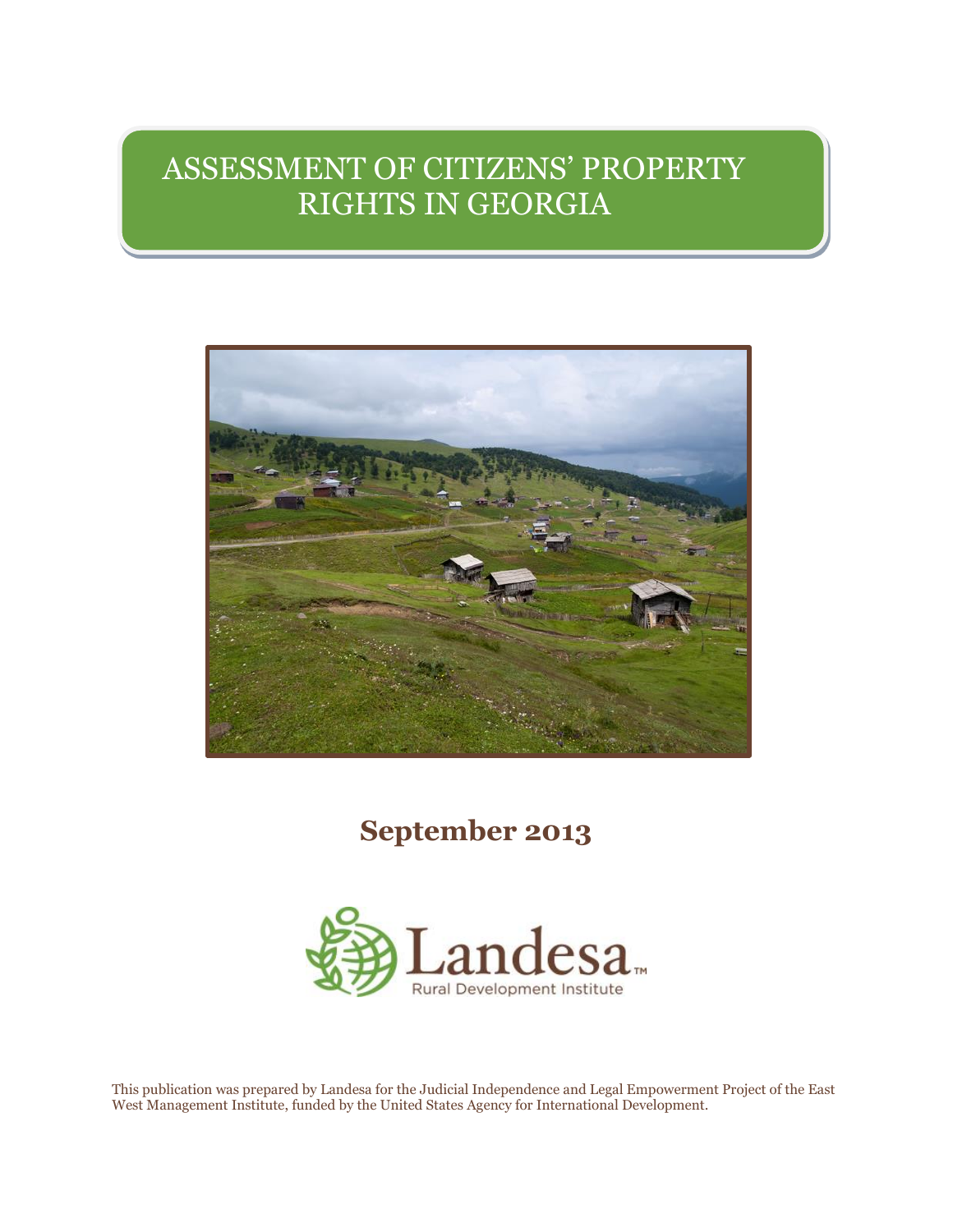# **ASSESSMENT OF CITIZENS' PROPERTY RIGHTS IN GEORGIA**









The Judicial Independence and Legal Empowerment Project (JILEP)

| E A S T · W E S T |  |  |  |  |
|-------------------|--|--|--|--|
| MANAGEMENT        |  |  |  |  |
| IN S T I T U T E  |  |  |  |  |

მართლმსავლულების დამოუკიდებლობისა<br>და სამართლებრივი გაძლიერების პროექტი

#### **AUTHORS:**

**Leonard Rolfes, Jr.**, Attorney and Consultant to Landesa

**Melany Grout**, Attorney and Land Tenure Specialist, Landesa

This publication was prepared by Landesa for the Judicial Independence and Legal Empowerment Project (JILEP) of the East West Management Institute, funded by the United States Agency for International Development. It was made possible by the generous support of the American people through the United States Agency for International Development (USAID). The contents are the responsibility of Landesa and do not necessarily reflect the views of USAID, the United States Government, EWMI or JILEP.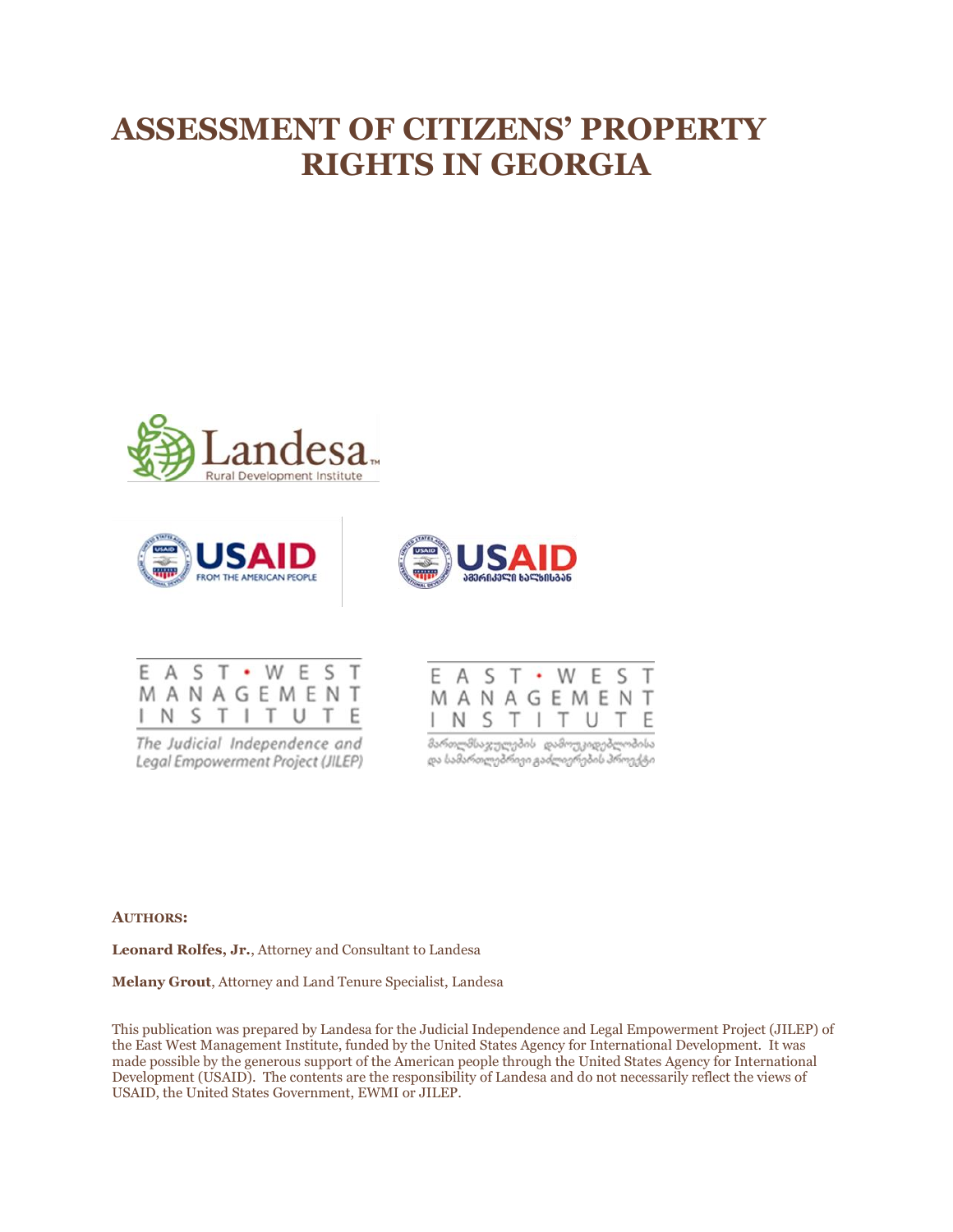### **TABLE OF CONTENTS**

| 1. |                                                                                                                   |  |  |  |
|----|-------------------------------------------------------------------------------------------------------------------|--|--|--|
| 2. |                                                                                                                   |  |  |  |
| 3. |                                                                                                                   |  |  |  |
| 4. |                                                                                                                   |  |  |  |
|    | LEGAL AND REGULATORY ACTS RELEVANT TO PROPERTY RIGHTS OF CITIZENS  6                                              |  |  |  |
| 1. |                                                                                                                   |  |  |  |
| 2. | Specific recognition of a citizen's ownership right to land acquired during the post-Soviet privatization period7 |  |  |  |
| 3. |                                                                                                                   |  |  |  |
| 4. |                                                                                                                   |  |  |  |
| 5. |                                                                                                                   |  |  |  |
| 6. |                                                                                                                   |  |  |  |
| 7. |                                                                                                                   |  |  |  |
|    |                                                                                                                   |  |  |  |
| 1. |                                                                                                                   |  |  |  |
| 2. |                                                                                                                   |  |  |  |
| 3. |                                                                                                                   |  |  |  |
| 4. |                                                                                                                   |  |  |  |
| 5. |                                                                                                                   |  |  |  |
| 6. |                                                                                                                   |  |  |  |
| 7. |                                                                                                                   |  |  |  |
|    |                                                                                                                   |  |  |  |
|    |                                                                                                                   |  |  |  |
| 1. |                                                                                                                   |  |  |  |
| 2. |                                                                                                                   |  |  |  |
| 3. |                                                                                                                   |  |  |  |
| 4. |                                                                                                                   |  |  |  |
| 5. |                                                                                                                   |  |  |  |
| 6. |                                                                                                                   |  |  |  |
|    |                                                                                                                   |  |  |  |
|    |                                                                                                                   |  |  |  |
|    |                                                                                                                   |  |  |  |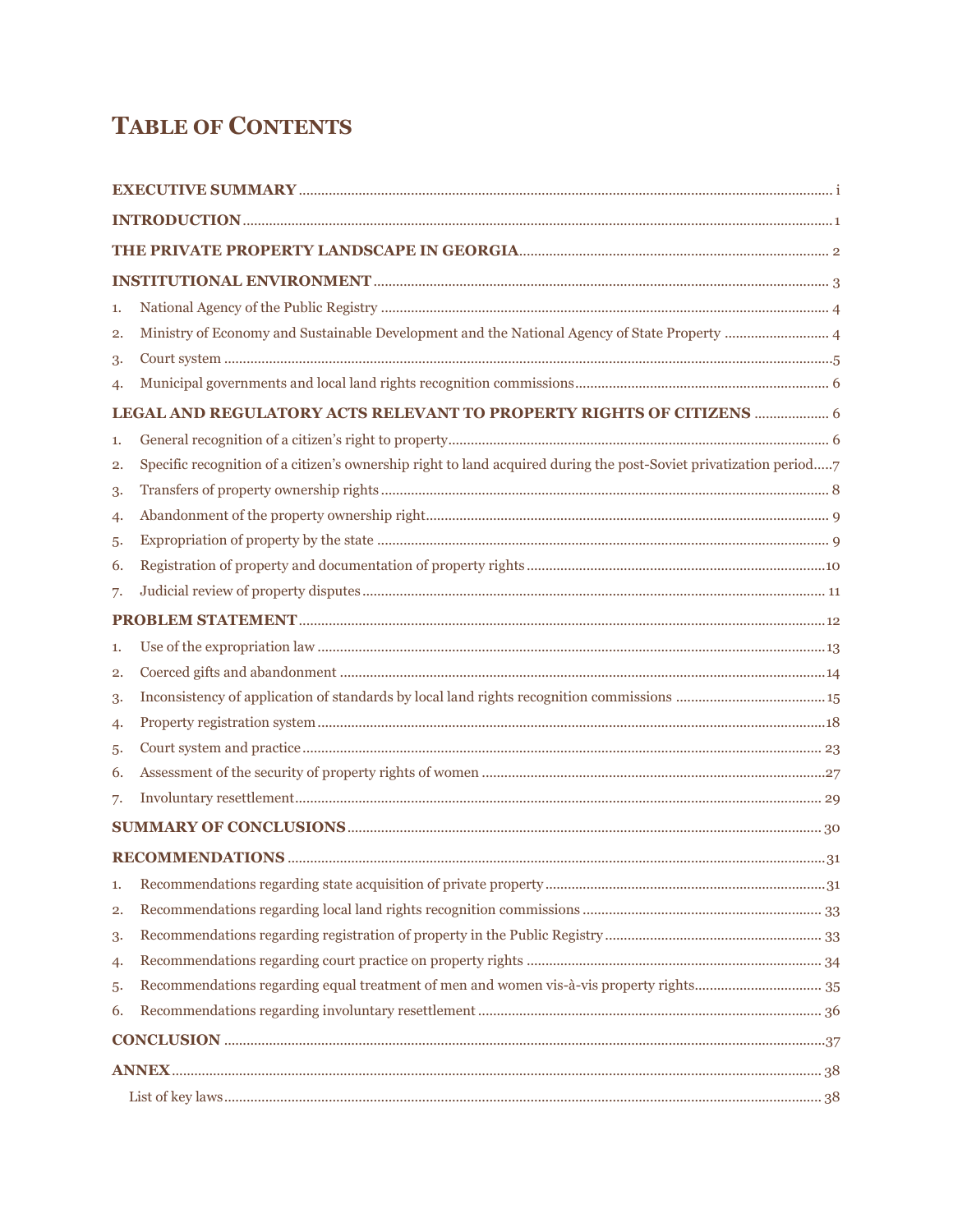### **EXECUTIVE SUMMARY**

The present study was commissioned following concerns raised in a U.S. State Department report on human rights that Georgian citizens were having their real property rights unduly infringed upon by their government. To evaluate this concern, the authors examined records on 21 court cases involving private citizens, real property, and the state, reviewed court materials and studies prepared by other entities, analyzed all relevant laws and regulations, and conducted interviews with NGOs, legal aid and private lawyers, judges, and officials from relevant government agencies. The findings, conclusions and recommendations contained in this report stem from this body of factgathering and analysis.

The central part of this report is the problem statement, which examines concerns raised about whether and how government acquisition of land, functioning of the real property registration system, and functioning of the court system is having adverse effects on the property rights of Georgian citizens. The problem statement also examines the security of property rights held by women. Key findings include:

- The law governing expropriation of real property is generally sound, but the extent to which it is being applied appropriately is difficult to know;
- The government has coerced its citizens into giving or abandoning their real property to the government in certain situations, though the available information did not allow for a definitive conclusion as to whether the problem is systemic;
- Much real property that was privatized and registered during the 1992-2007 privatization period is not recognized as registered in Georgia's modern registration system maintained by the National Agency of the Public Registry. This puts the rights of citizens who own this property at risk;
- Local land rights recognition commissions are responsible for reviewing requests for privatization of real property which is already occupied by the applicant, but for which the applicant does not already have right-establishing documentation. These commissions are functioning in ways that put peoples' rights at risk or prevent them from obtaining rights;
- Court cases reviewed showed enough inconsistency in decision-making and adherence to the law to raise doubts about the impartiality of the judgments being rendered; and
- The real property of a husband and wife acquired during their marriage is community property under Georgian law, but each spouse's rights are nevertheless insecure absent their registration in the Public Registry.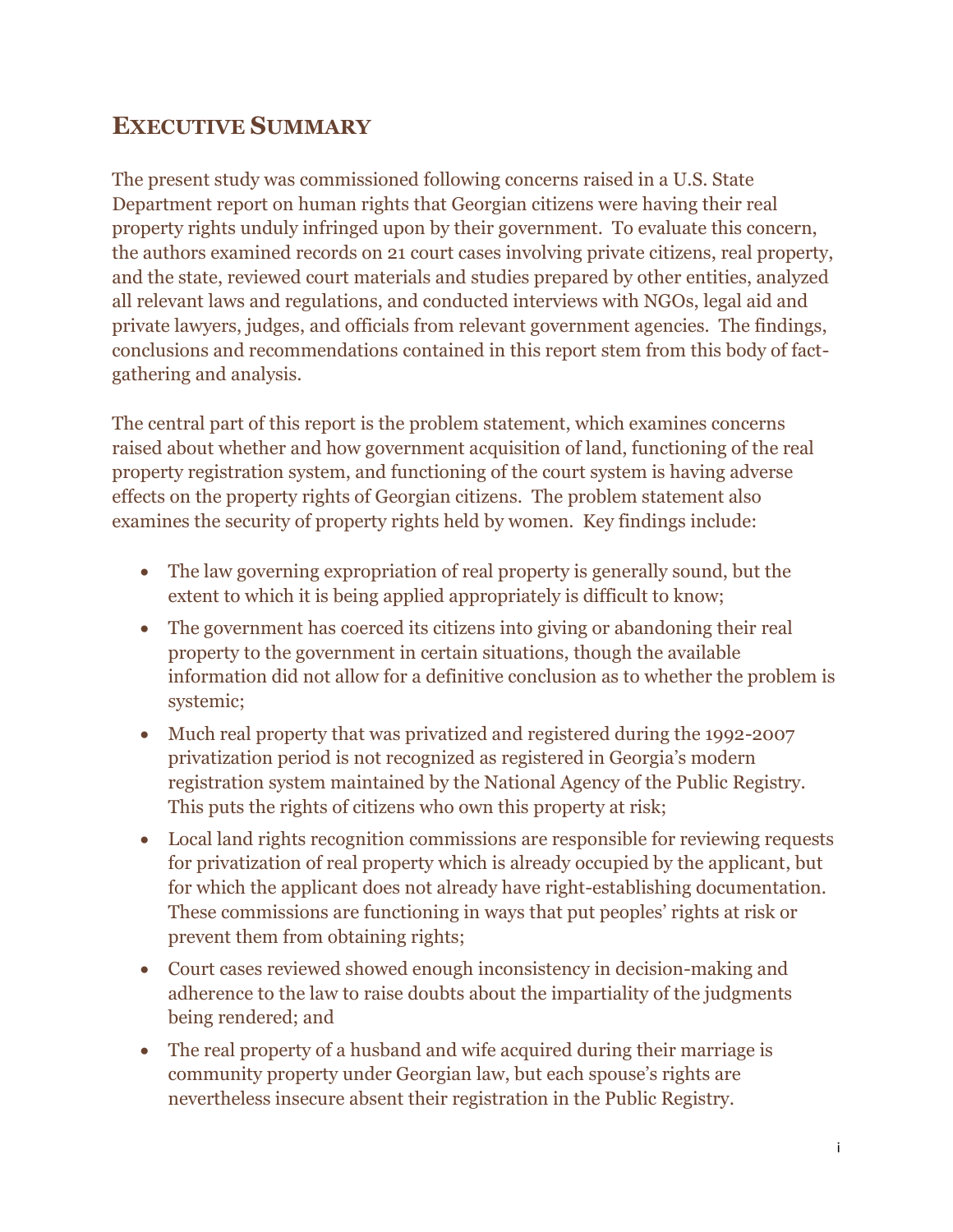This summary of conclusions naturally leads to the central question that this report is attempting to answer: are the property rights of Georgian citizens secure? While the study found that it was difficult to determine the scope of violations with precision, the authors conclude that the scope of insecurity is indeed widespread due to the signal being sent by the forced abandonments and gifts of property, dubious court decisions and problems with registration. The change in government following the 2012 parliamentary elections is cause for hope, especially regarding the performance of the courts.

A summary of the key recommendations is as follows:

- When acquiring property, the state should make more use of the expropriation law, which provides strong protections to citizens;
- As a matter of policy the state should cease to acquire real property for its projects through gift or abandonment of such property by citizens. The state should purchase the property it needs;
- Providing local land rights commissions with manuals and training on proper application of the law on recognizing title to land plots should help to improve their performance;
- The only way to gain a true understanding of the nature of the mapping and overlap issues that are affecting registration is through a field investigation. A pilot program should be carried out in three to four different areas around the country that have different kinds of property (agricultural land, village land, urban land, commercial buildings, apartments) to work out methodologies and solutions to address the problems;
- In order to improve court decision-making, accurate application of the law and consistency across jurisdictions, legal, registration, and mapping specialists could prepare a reference manual to guide court analysis and decision-making on the different types of property disputes commonly seen in Georgia; and
- The Government of Georgia should actively encourage registration of community property in the names of both the husband and wife. To support this effort, NGOs could conduct awareness-raising activities to promote the benefits of such registration, and should ensure that the legal assistance they provide recommends the registration of community property in both the husband's and wife's name.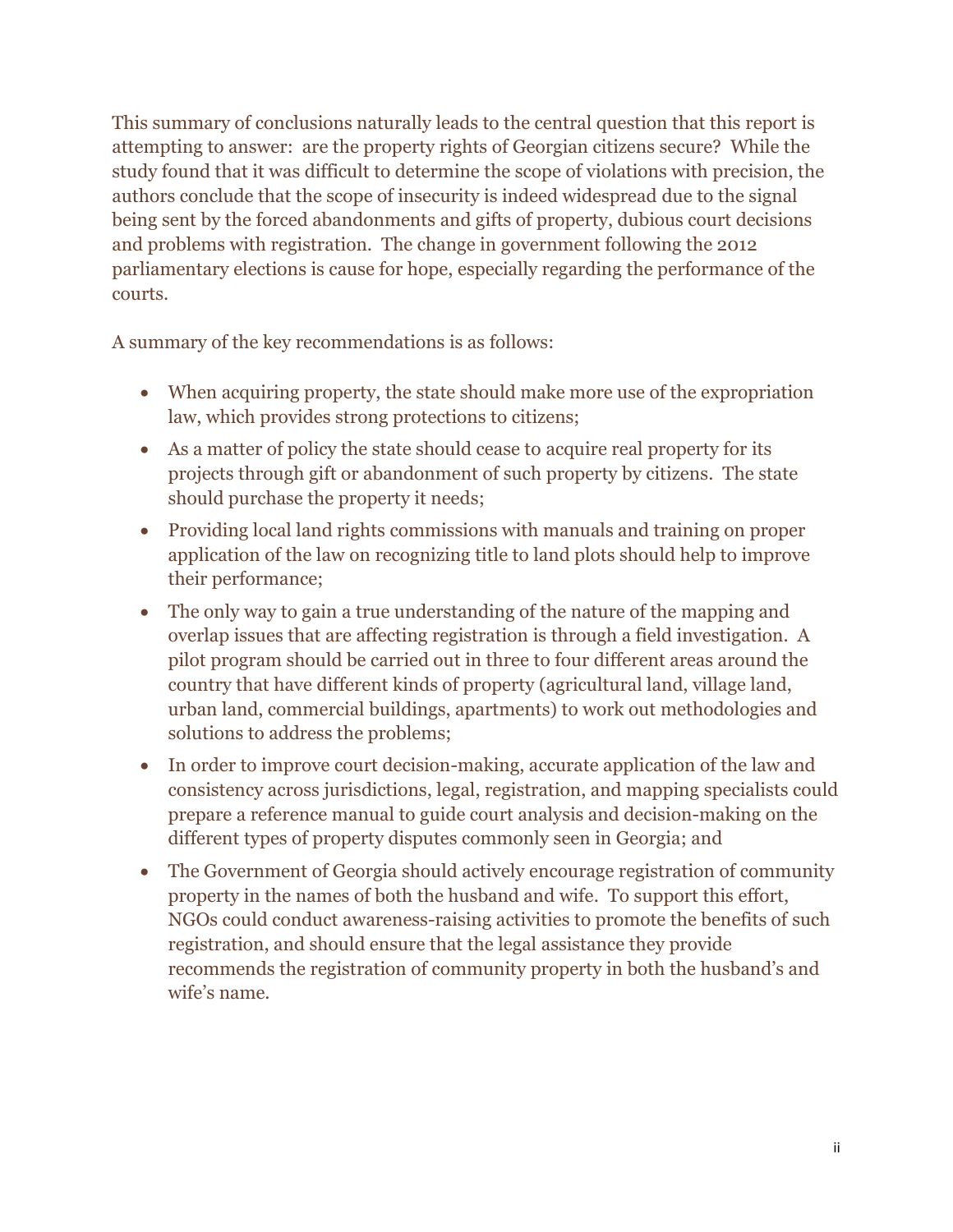### **INTRODUCTION**

In recent years, various non-commercial humanitarian organizations (NGOs) which provide legal and other assistance to Georgian citizens have expressed concerns about the state of private citizens' property rights. Chief among these concerns is that the real property rights of Georgian citizens are being violated by the government and influential business interests during the execution of infrastructure and economic development projects, and that due process and respect for the rule of law are lacking in property rights cases. The U.S. State Department regularly produces reports on human rights practices in various countries, and referenced these concerns in its 2011 Georgia country report. 1

The Judicial Independence and Legal Empowerment Project (JILEP), a project funded by the U.S. Agency for International Development and implemented by the East-West Management Institute, decided to investigate these concerns more fully in line with its mandate to promote judicial independence and equip citizens with the ability to use and defend their legal rights. The present report is the result of this investigation. The report responds not only to the concern raised in the State Department report, but addresses more broadly issues Georgian citizens are facing with the security of their rights to property.

The authors<sup>2</sup> examined records on 21 court cases involving private citizens, real property, and the state, reviewed court materials and studies prepared by other entities, analyzed all relevant laws and regulations, and conducted interviews with private lawyers, NGO legal aid lawyers, judges, and officials from relevant government agencies. The findings, conclusions and recommendations contained in this report stem from this body of fact-gathering and analysis.

The report begins with sections that provide information on the nature of private property rights in Georgia, the institutions that are relevant to these rights, and laws and regulations that affect these rights. The report continues with its main section – the problem statement – where the variety of issues surrounding the security of private property ownership in Georgia are examined in detail. The report then summarizes the main conclusions drawn from the analysis of fact and law, makes recommendations for improving the ownership rights of citizens, and offers a brief conclusion.

 $\overline{a}$ <sup>1</sup>U.S. Department of State. 2011. Country Report on Human Rights Practices for 2011.

http://www.state.gov/j/drl/rls/hrrpt/2011humanrightsreport/index.htm?dlid=186353#wrapper.

<sup>2</sup> The authors extend their recognition and gratitude to Mariam Gabedava, Research Specialist and Assistant Grants Manager with JILEP, and to Levan Nanobashvili, a private attorney and special consultant for this project, for their guidance and assistance in researching and compiling this report.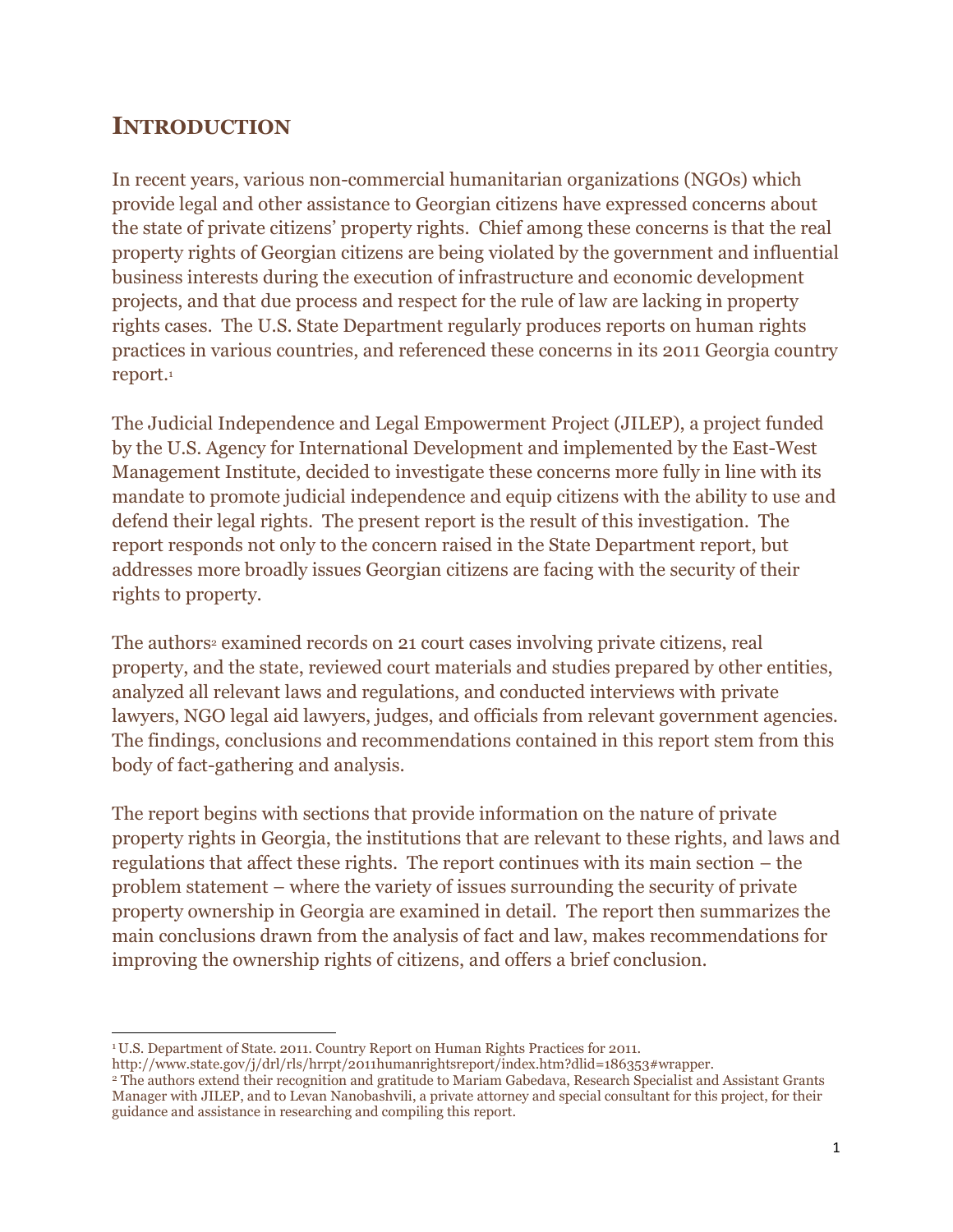### **THE PRIVATE PROPERTY LANDSCAPE IN GEORGIA**

Georgia's current real property landscape is, to a great extent, the consequence of a massive property privatization effort that took place in the 1990s and early 2000s. This effort followed decades of Soviet rule during which all land was owned by the state.

Agricultural land, including pastures, makes up over 40% of the territory of Georgia. In 1992, the Georgian government started a fast-paced process of distributing parcels of agricultural land to households. At the time they were initiated, privatization reforms had the goal of promoting stability and security during a time of economic crisis and social unrest. Ultimately, roughly 760,000 hectares of agricultural land were allocated in this initial privatization effort.<sup>3</sup> However, the process commenced without several key components, including an inventory of the lands to be transferred to private citizens, reliable information on which land the state would retain and plans, systems and institutions (including a registration mechanism) for formally acknowledging the ownership rights of land recipients.

The initial method used in 1992 to formalize land transfers was quickly recognized as inadequate. As a result, in 1993 the government authorized local land reform committees to issue "Receive-Delivery Acts," which were the primary documents supporting the transfer of ownership of agricultural land from the state to a citizen.<sup>4</sup>

In 1997, the government took further steps towards creating formal mechanisms to support a land market. With the assistance of international donors including USAID, KfW Development Bank (Germany), the World Bank and UNDP, it initiated the registration of the rights granted by Receive-Delivery Acts. By 2004, the ownership rights to approximately 2.4 million agricultural land parcels had been registered with the State Department of Land Management, which was the official registration authority at the time, and corresponding land ownership certificates had been issued to the population.<sup>5</sup>

In addition to the privatization of land parcels to the originally targeted privatization beneficiaries, between 2005-2009 the government transferred ownership of 172,000

Prepared for the South Caucasus Regional Land Policy Conference, Tbilisi, Georgia.

 $\overline{a}$ <sup>3</sup> Economic Policy Research Center. 2013. Current State of Land Market in Georgia: Analysis and Recommendations; Association for Protection of Landowners' Rights. 2003. Georgia Country Paper / Land Policy Action Plan. Prepared for the South Caucasus Regional Land Policy Conference, Tbilisi, Georgia.

[http://aplr.org/conference/en/country\\_papers/country\\_paper\\_georgia\\_eng.htm.](http://aplr.org/conference/en/country_papers/country_paper_georgia_eng.htm)

<sup>4</sup>Association for Protection of Landowners' Rights. 2003. Georgia Country Paper / Land Policy Action Plan.

[http://aplr.org/conference/en/country\\_papers/country\\_paper\\_georgia\\_eng.htm.](http://aplr.org/conference/en/country_papers/country_paper_georgia_eng.htm)

<sup>5</sup> Economic Policy Research Center. 2013. Current State of Land Market in Georgia: Analysis and Recommendations; See also Decree of the President of Georgia No. 327 On Urgent Measures for the Initial Registration of Agricultural Land Ownership Rights and Issuance of Registration Certificates to Citizens of Georgia, May 16, 1999.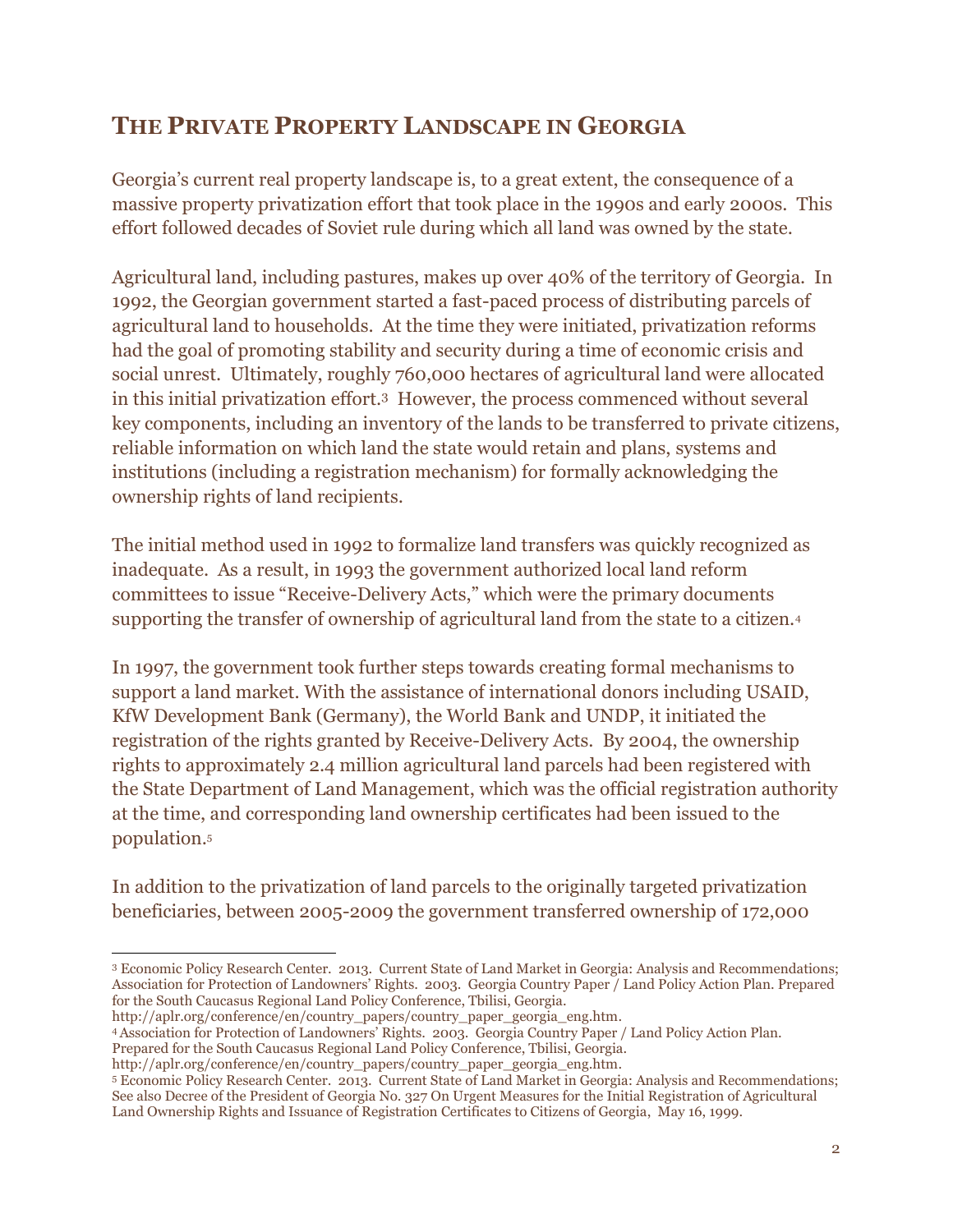hectares of arable land that was under lease to its user, and privatized an additional amount of arable land through open auction.<sup>6</sup> Pasture land, which makes up about 1.8 million hectares of land, was excluded from privatization due to its use as a common resource.<sup>7</sup>

As of this writing, most of the agricultural land classified as arable land in the country has been privatized, meaning that the government made a decision to transfer land ownership to its citizens and then carried out that decision in accordance with the relevant legislation in existence at that time. That said, significant uncertainty remains about how much land remains in state ownership, and it can be difficult for an outside party to easily identify the ownership status of specific parcels of land. Moreover, only an estimated 20-30% of agricultural land is registered in the Public Registry, a requirement for recognition of ownership that was added after most of the agricultural land privatization effort had taken place.

In addition, although privatization efforts succeeded in distributing parcels to almost the entire population, they also contributed to an extreme fragmentation of land. During privatization each beneficiary received from 0.3 to 1.25 hectares of land (up to 5 hectares in mountainous areas). This land usually consisted of 3-4 plots in different locations, rather than one plot. <sup>8</sup> As discussed below, this has been an obstacle for those wishing to register and protect their rights today.<sup>9</sup>

Turning to the urban landscape, almost all apartments and a substantial portion of the commercial and industrial building stock are now privately owned. The authors made extensive inquiries into precisely how much of the industrial and commercial building stock was privatized as well as the amount of land privatized generally in urban areas, but were unable to locate accurate and precise information.

### **INSTITUTIONAL ENVIRONMENT**

Several government institutions play a role in the recognition and protection of citizens' property rights in Georgia. They are the Public Registry, the Ministry of Economy and Sustainable Development, the National Agency of State Property, the court system, and municipal governments and their land rights recognition commissions. Each institution is described here.

 $\overline{a}$ <sup>6</sup> Association for the Protection of Landowners' Rights. 2010. Final Report: Land Market Development II Activity. 15 December. [http://www.aplr.org/files/2/w5mutpmfpq.pdf.](http://www.aplr.org/files/2/w5mutpmfpq.pdf) 

<sup>7</sup> Law No. 1896-RS, 2005, "On Privatization of State-Owned Agricultural Land," Art. 2 (Georgia.); Terra Institute, Ltd. 2005. Final Report: Land Markets Development Project.

[http://www.terrainstitute.org/pdf/Georgia\\_LMDP\\_Final\\_Report.pdf.](http://www.terrainstitute.org/pdf/Georgia_LMDP_Final_Report.pdf)

<sup>8</sup> Terra Institute, Ltd. 2005. Final Report: Georgia Land Markets Development Project.

[http://www.terrainstitute.org/pdf/Georgia\\_LMDP\\_Final\\_Report.pdf.](http://www.terrainstitute.org/pdf/Georgia_LMDP_Final_Report.pdf)

<sup>9</sup> Economic Policy Research Center. 2013. Current State of Land Market in Georgia: Analysis and Recommendations.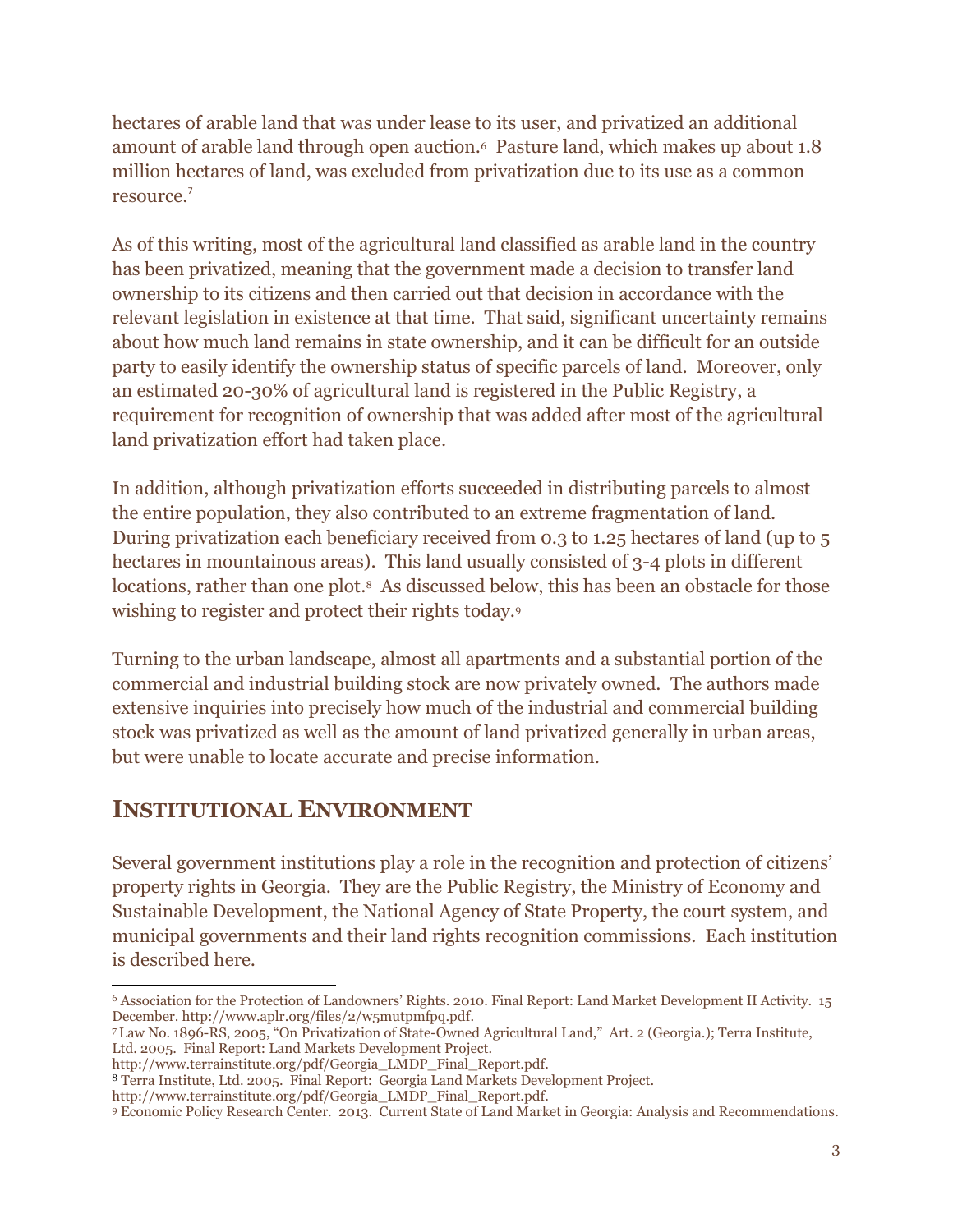#### **1. National Agency of the Public Registry**

The National Agency of the Public Registry ("Public Registry") is responsible for registering property rights. It is a "legal entity of public law" under the Ministry of Justice, and as such has a high level of autonomy from the Ministry and is dedicated to fulfilling the public service tasks assigned to it by law. The Public Registry was established in 2004, and in 2009 assumed full responsibility for registering rights related to immovable property (land and buildings). The Public Registry has 11 regional offices, including one in the new "Public Service Hall" in Tbilisi, at which property can be registered. It also cooperates with more than 350 private entities such as banks, real estate companies, notary offices and others involved in the real property market. These entities have access to the Public Registry's databases and are authorized to receive citizens' applications for registration.<sup>10</sup>

The Public Registry maintains a "Register of Titles to Immovable Property" for registering a variety of immovable property rights, including: ownership rights; usufruct rights; leases; mortgages; and servitudes (easements). The Public Registry also maintains a "Register of Restrictions Under Public Law" that are imposed by a court or administrative body and a "Register of Tax Liens/Pledges," both of which have implications for immovable property.<sup>11</sup> The Public Registry's "Register of Addresses" has a bearing on the effective identification of the location of an immovable property object, which is relevant to the registration of the object itself.

The World Bank's 2013 Doing Business Report ranked Georgia as the easiest country in the world in which to register property.<sup>12</sup> Managers at the Public Registry are proud of this ranking and want to maintain it.

#### **2. Ministry of Economy and Sustainable Development and the National Agency of State Property**

The Ministry of Economy and Sustainable Development has two important roles with regard to property rights of citizens. First, the process of expropriating property for pressing public needs requires an order issued by the head of this ministry.<sup>13</sup>

<sup>12</sup>World Bank. 2013. Doing Business 2013: Smarter Regulations for Small and Medium-Size Enterprises. Washington, DC: World Bank Group. DOI: 10.1596/978-0-8213-9615-5.

 $\overline{a}$ 

<sup>10</sup> Meskhidze, Ekaterina. 2013. Moving Towards Transparent Land Governance: Land and Property Confidence in Georgia. Annual World Bank Conference on Land and Poverty. 8-11 April 2013.

<sup>&</sup>lt;sup>11</sup> Law on the Public Register (with subsequent amendments), 2008, art. 4. The Public Registry also maintains two other registers that are not related to immovable property: a "Register of Titles to Movable Property and Intangible Assets" and a "Register of Entrepreneurial and Non-Commercial Legal Entities."

[http://www.doingbusiness.org/~/media/GIAWB/Doing%20Business/Documents/Annual-Reports/English/DB13](http://www.doingbusiness.org/~/media/GIAWB/Doing%20Business/Documents/Annual-Reports/English/DB13-full-report.pdf) [full-report.pdf.](http://www.doingbusiness.org/~/media/GIAWB/Doing%20Business/Documents/Annual-Reports/English/DB13-full-report.pdf)

<sup>&</sup>lt;sup>13</sup> Law on Rules of Expropriation of Property for Pressing Public Needs, 1999, art. 2.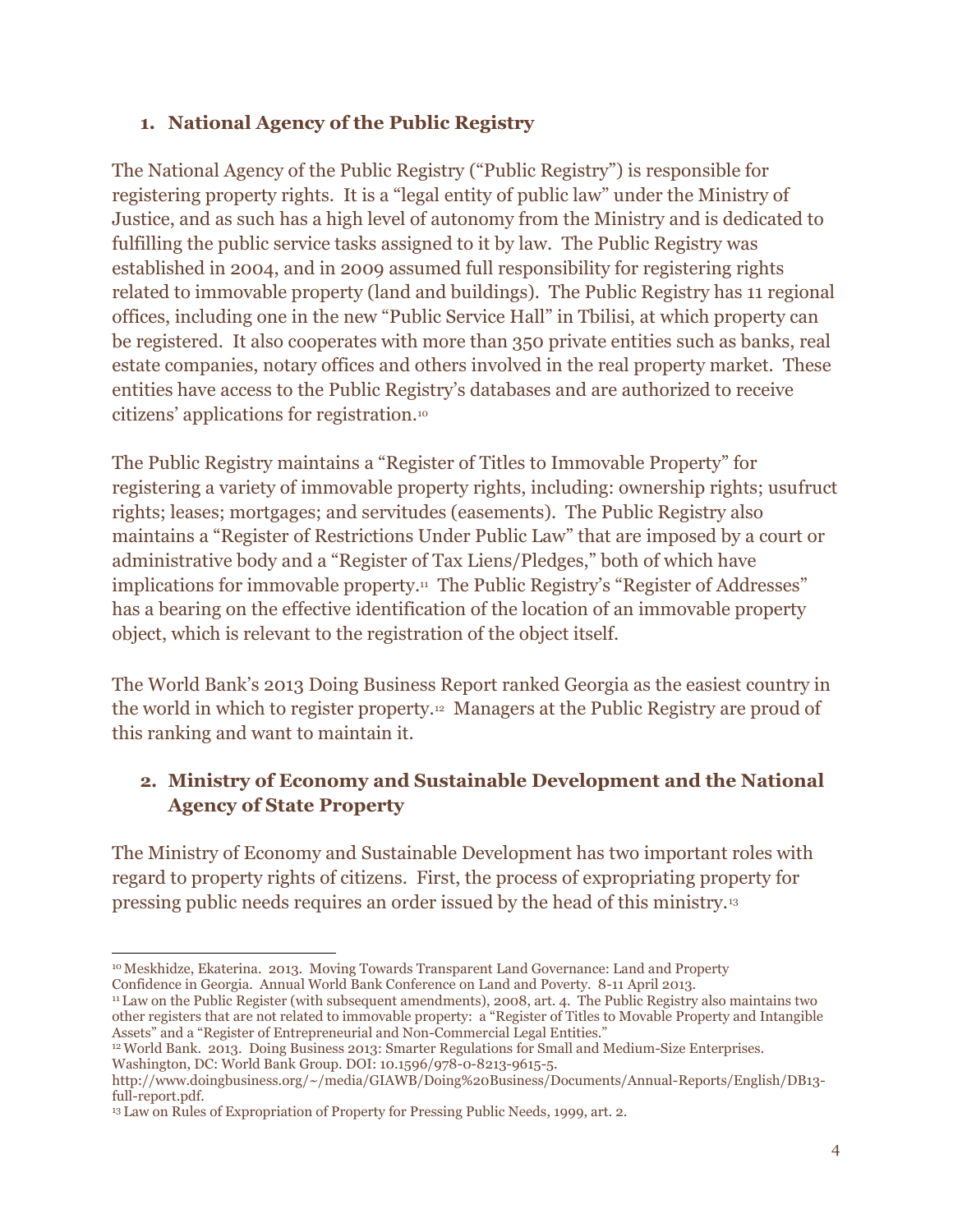Second, matters related to the management of state property, including real property, are the responsibility of the National Agency of State Property. This agency is a "legal entity of public law" under the Ministry and thus, as with the Public Registry, has a high level of autonomy to carry out its duties. State property management is highly relevant to the property rights of citizens because, as described in the problem statement below, flaws and gaps in mapping records have resulted in uncertainty as to what land remains under state ownership. The agency is attempting to clarify what land is state-owned so that it can make management decisions about retaining land in state ownership, privatizing it, and classifying it according to various use or protective categories.

#### **3. Court system**

Legal disputes, including those concerning real property, are addressed and resolved through the court system. The court system is defined and guided by two main laws: the Constitution and the Organic Law on Common Courts of Georgia.

Resolution of legal disputes begins in district/city courts, which are "first instance" courts. These courts call witnesses, hear evidence, make findings of fact and conclusions of law, and issue decisions based upon these findings and conclusions. District/city courts have separate chambers for administrative cases, civil cases, and criminal cases. A majority of the property disputes involving the state are heard by judges in the administrative chamber (if an administrative act is disputed), while disputes between two private parties are usually heard in the civil chamber.

If a party to the legal dispute is not satisfied with the decision issued by a district/city court, it can appeal the decision to the appeals court level. The appeals court in the city of Kutaisi hears cases from the western part of Georgia, while the appeals court in Tbilisi hears appeals from Tbilisi and the eastern part of the country. As with the district/city courts, the appeals court has separate administrative, criminal and civil chambers.

The final level of appeal is the Supreme Court of Georgia. As a cassation court, the Supreme Court is limited to reviewing interpretations of the law and does not examine the facts of a case. The Supreme Court does not have to accept all appeals.

Several Supreme Court justices estimated that half of the cases heard by the court system refer to real property disputes in one form or another, and usually involve the Public Registry.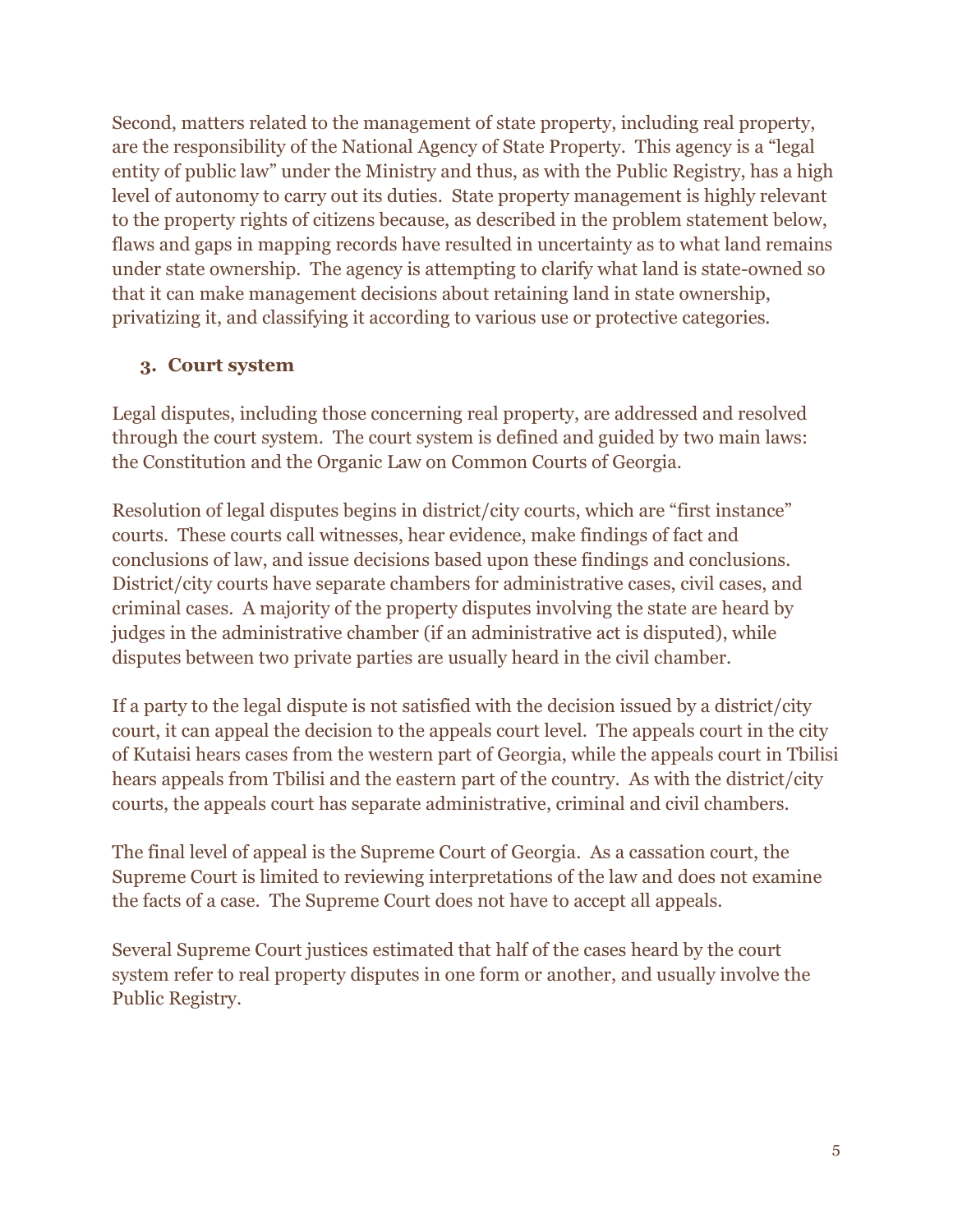#### **4. Municipal governments and local land rights recognition commissions**

The 2007 law "On Recognition of Title to Land Plots Possessed (Used) by Physical Persons and Private Law Entities" provides for citizens to claim ownership of land plots in two situations. The first is when they have a right-establishing document to a land plot that pre-dates the adoption of the law, but that was not registered in accordance with the laws in effect at that time. An example of such a document is a Receive-Delivery Act. The second is when a citizen possesses an "arbitrarily occupied land plot." The law defines such a plot as one that the citizen occupied before adoption of the law but for which they do not have right-establishing documentation, or a plot that they occupy and that is adjacent to a plot that they do legally possess.

Municipal governments are responsible for reviewing ownership claims to arbitrarily occupied plots, and they discharge this duty through local land rights recognition commissions. The law and its implementing regulation lay out the structure and operational rules for these commissions, and set forth the evidence that a citizen must present to a commission in order for it to approve a privatization request.<sup>14</sup>

### **LEGAL AND REGULATORY ACTS RELEVANT TO PROPERTY RIGHTS OF CITIZENS**

This section presents the main laws and regulations that affect a Georgian citizen's rights to land, and highlights key provisions in these materials. This section provides needed background and context for the problem statement below, but does not represent a comprehensive restatement of each law and regulation. The annex to this report contains a table with a list of all of the relevant legal and regulatory acts. Not all of these acts are discussed in this report's narrative sections.

#### **1. General recognition to a citizen's right to property**

Georgia's Constitution is the foundational law establishing a general legal recognition of Georgian citizens' right to property. Article 21 contains strong language stating that a person's universal right to property shall be recognized and guaranteed, and includes the right to acquire, alienate and inherit property. It also requires that full and fair compensation be provided prior to the expropriation of property.

 $\overline{a}$ <sup>14</sup> Law on Recognition of Title to Land Plots Possessed (Used) by Physical Persons and Private Law Entities, 2007, art. 5; Decree of the President of Georgia No. 525 On Rules for Recognition of the Title to Land Plots in the Possession (Use) of Physical Persons and Private Law Entities and the Form of Property Title Certificate, Sept. 15, 2007.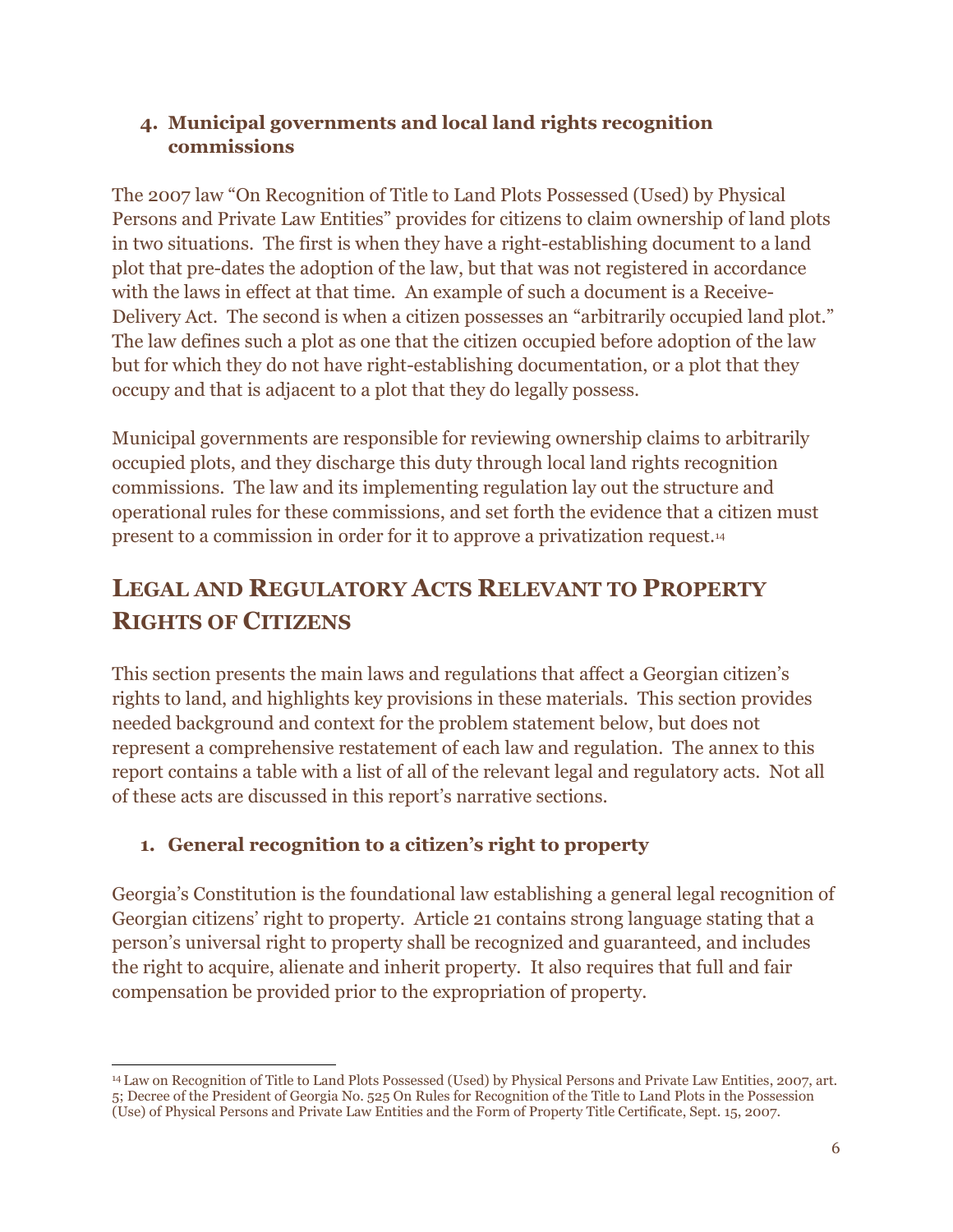The Civil Code contains the details on the right to property. Most notably, it describes the rights that come with property ownership – including freedom to possess, use, and dispose of land as the owner sees fit – and provides that acquiring property takes place through the making of a written agreement and its registration in the Public Registry (Articles 170, 183).<sup>15</sup>

Finally, Georgia is a party to international human rights documents that contain support for recognition of property rights. The country has signed the Universal Declaration of Human Rights, which states, "Everyone has the right to own property alone as well as in association with others," and "No one shall be arbitrarily deprived of his property" (Article 17). Georgia is also a party to the European Convention for the Protection of Human Rights and Fundamental Freedoms, which states, "Every natural or legal person is entitled to the peaceful enjoyment of his possessions. No one shall be deprived of his possessions except in the public interest and subject to the conditions provided for by law and by the general principles of international law" (Protocol 1, Article 1). According to article 6 of the Constitution, international agreements have stronger legal force than national laws if they do not contradict the Constitution. While the Universal Declaration of Human Rights is not an international agreement that creates a legal obligation, the European Convention is such an agreement.

#### **2. Specific recognition of a citizen's ownership right to land acquired during the post-Soviet privatization period**

As described above, from 1992 to 2007 Georgia carried out an extensive land privatization process. Through this process over one million citizens acquired ownership rights to agricultural land. These citizens initially received Receive-Delivery Acts to document their rights, and later received land ownership certificates registered by the State Department of Land Management in accordance with the law that existed at that time. Subsequent to this effort, in 2007 the government adopted the law "On Recognition of Title to Land Plots Possessed (Used) by Physical Persons and Private Law Entities." This law added a new requirement for the recognition of ownership rights for citizens who had received land through the privatization effort (up until 2007) but not registered it in the Public Registry. The law states that a citizen's ownership of a land plot must be registered by the Public Registry in order for it to be recognized (Article 41). In a sense, this requirement was a restatement of the Civil Code provision that acquisition of ownership rights to real property requires registration (Article 183).

 $\overline{a}$ 

<sup>15</sup> Real property can be acquired by a written agreement executed in a notary office or in an office of the Public Registry. The first option produces a stronger legal document because, as a rule, a notary reviews the content of the agreement. The second option is less expensive and more popular.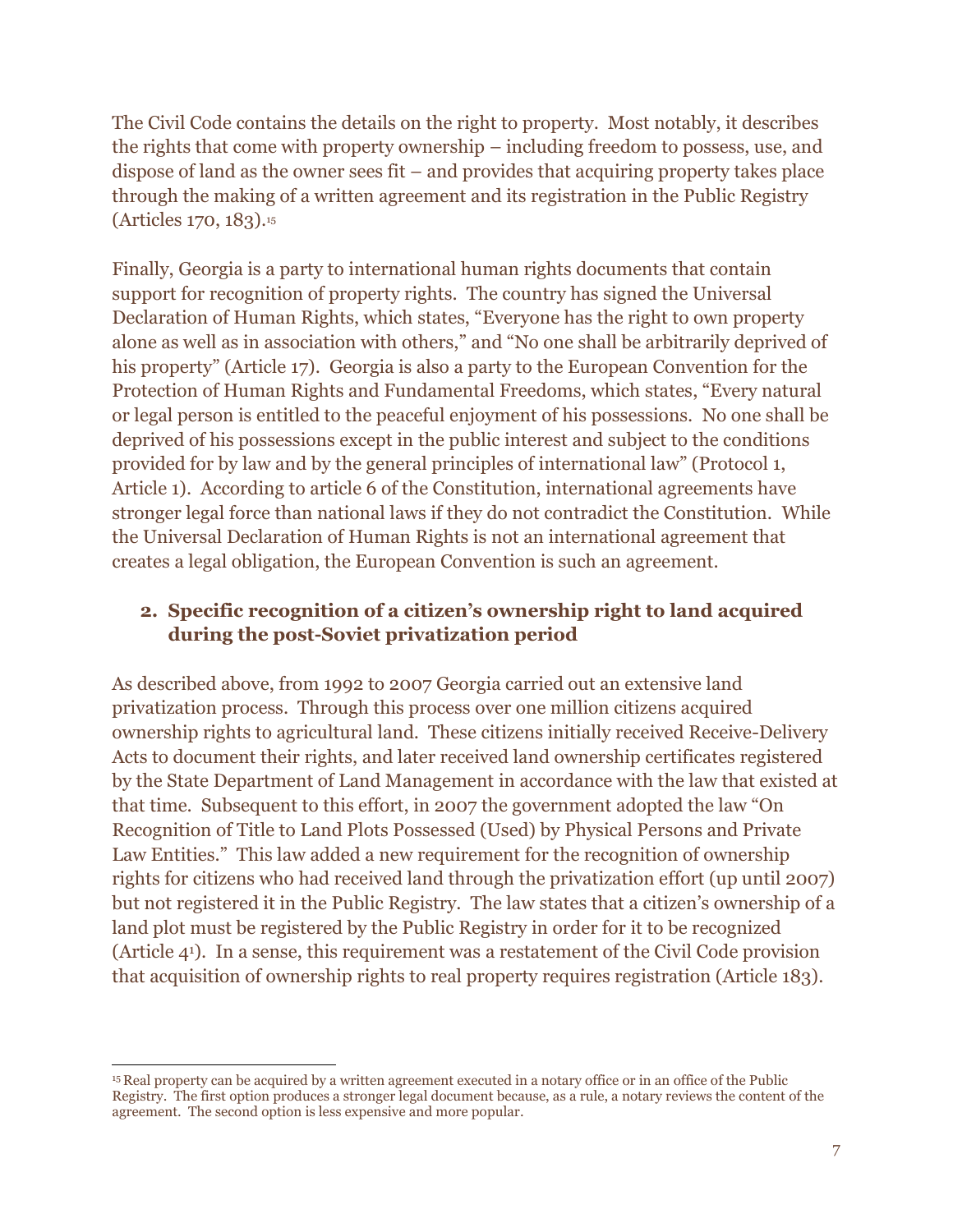This is consistent with a key provision in the 2008 law "On the Public Register," which states that ownership, usufruct and other rights must be registered in the Public Registry to have legal validity (Article 11(5)). Moreover, the law "On Recognition of Title" outright canceled the right of private law entities to acquire ownership of legally possessed or arbitrarily occupied land if they had not applied for recognition of those rights and had not registered them with the Public Registry before January 1, 2012 (Article 74). These entities could still acquire these ownership rights, but only by privatizing them in accordance with the general rules of privatization in existence in 2012 and beyond.

#### **3. Transfers of property ownership rights**

Georgian law lays out the primary means by which ownership to a piece of property can be transferred. The first is through sale. The Civil Code's rules on sale are straightforward and do not require description here (Article 477).

The second is transfer by gift to a donee. A gift is governed by the Civil Code's provisions on obligations, which include the requirement that a gift contract be in writing, and that the agreement require the consent of the donee (Articles 323, 524, 525). The Civil Code also provides that a gift can be disallowed if it would "deprive the donor or his dependents of their basic means of support," and allows the donor to recover the gift "if he/she comes into hardship and is unable to support himself/herself or his/her dependents" and if return of the gift would not put the donee into hardship (Articles 526, 530). Finally, the state can be a recipient of a gift of property. The Law "On State Property" specifically provides that one source of the state property is gifted property (Article 2(h) definition of "property acquired by the state," and Chapter 5).

Transfers of property by inheritance are guided by an extensive set of provisions in the Civil Code (Articles 1306-1503). Heirs of a decedent's property are determined through a will or, if a will does not exist, according the list of heirs described in the Civil Code (Articles 1307, 1336, and 1344). The law "On the Public Register" suggests that inheritance of real property can occur even if that property is not properly registered (Article 10(4)). This would include rights provided under Receive-Delivery Acts.

Finally, the Civil Code provides that property transactions are voidable in certain situations. These include when the transaction was made through deceit or duress, the latter being defined as the use of violence or threats to compel the transaction (Articles 81-89). For example, there have been reports that tax authorities and police threatened citizens with contrived criminal charges for possession of weapons or drugs. To void a transaction made under duress, an aggrieved party must seek to have it declared void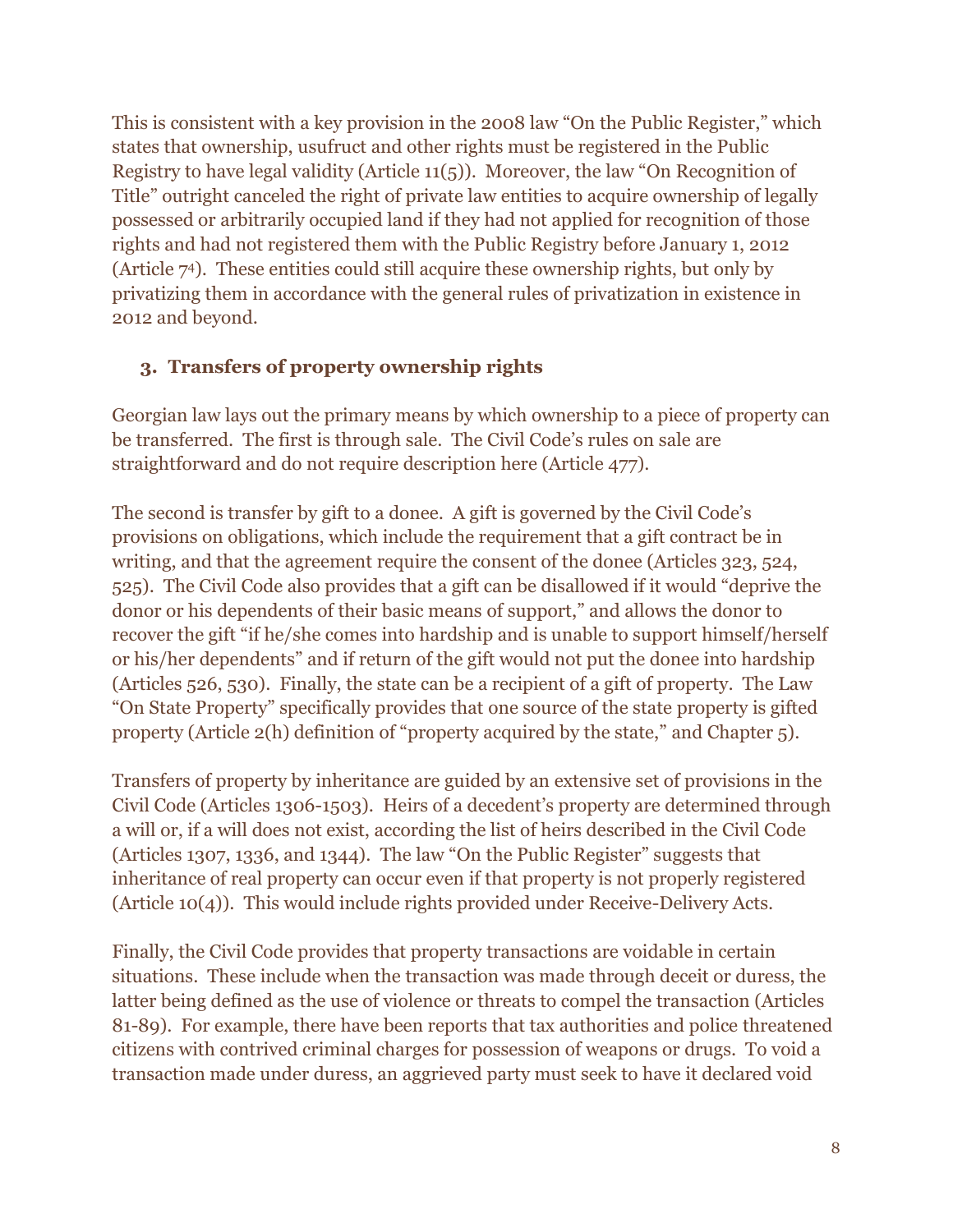within one year of the detection of the deceit or end of the duress, an unlikely action in cases where the state itself is applying the duress.

#### **4. Abandonment of the property ownership right**

A property owner has the right to "abandon" his property. To do so, the owner must prepare a declaration of his intent to abandon the property and file it with the Public Registry (Article 184 of the Civil Code). Once this occurs, the ownership right to the property transfers to the state.16 General Georgian legal principles hold that, since an abandonment is a unilateral declaration by the property owner, and since there is not another party who must fulfill an obligation with respect to the abandonment, the decision to abandon is irrevocable. There may be an exception if the owner did not have the mental ability to understand the consequences of abandonment.<sup>17</sup>

### **5. Expropriation of property by the state**

The state's ability to use its sovereign power to expropriate property is obviously highly relevant to the question of proper protection of citizens' property rights. The Constitution establishes the general legal ability of the state to expropriate private property (which must be based on a pressing public need), and the 1999 law "On Rules of Expropriation of Property for Pressing Public Needs" provides extensive details on the rules and process of expropriation. These details include:

- Expropriation is defined as a deprivation of property *with proper compensation* [emphasis added] (Article 1);
- Pressing public needs for which the government can use its expropriation power include transportation infrastructure, utility corridors, mining, national defense, and buildings and other objects that are necessary for public needs (Article 2);
- Pressing public needs also include the "construction of buildings and objects that are necessary for public needs" (Article 2.2(h)). This "catch-all" provision has been used to expropriate land for general investment activities;
- The decision to approve an expropriation request is a two-step process. First, the Minister of Economy and Sustainable Development must issue an order approving the expropriation. The order must explain the pressing public need and identify the "expropriator," that is, the entity being granted the right of expropriation (the state, a local government body, a public law entity, or a private law entity) (Articles 2 and 3). Second, once the ministerial order is issued, the expropriator must ask a district (city) court for a decision granting the "right to

 $\overline{a}$ <sup>16</sup> Law on the Public Register (with subsequent amendments), 2008, art. 14.

<sup>17</sup>Civil Code,1992, art. 58(3).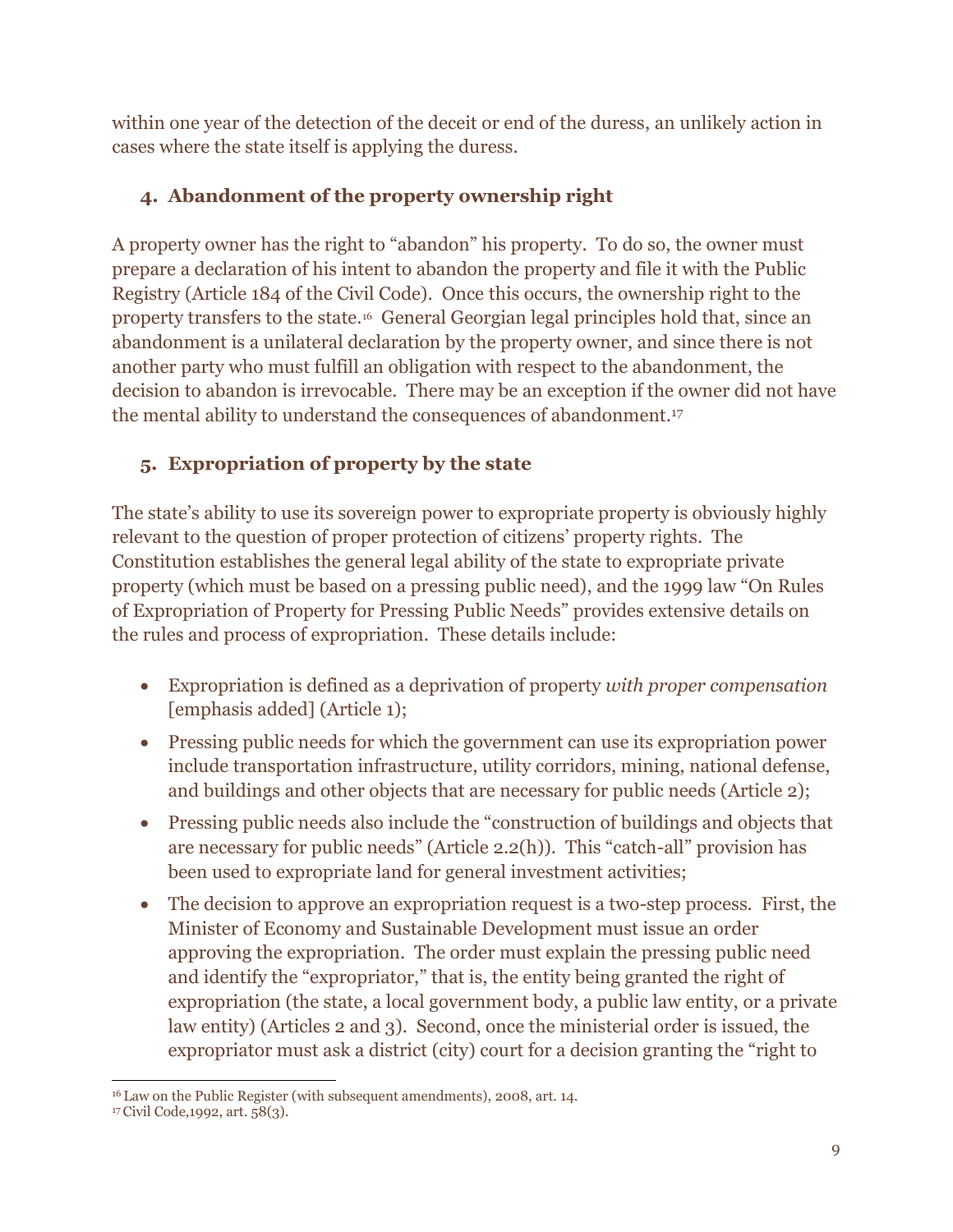expropriation." As part of this process, the person whose property is at issue must be given adequate notice about the court hearing. The law does not specifically say that the person has a right to participate in the hearing, but such a right would be a reasonable interpretation (Articles 3-5);

- If the court grants the expropriator's request, the expropriator and the property owner then negotiate the compensation to be paid. The expropriator must commission an independent appraisal of the property before starting negotiations (Article 6). If an agreement on the amount of compensation cannot be reached, the court shall decide the amount (Articles 8-9); and
- The expropriation law does not explicitly require the expropriator to pay the compensation to the owner losing his property *before* transfer of the property to the expropriator. However, Article 21 of the Constitution does require that full and fair compensation take place prior to expropriation.

#### **6. Registration of property and documentation of property rights**

Georgia's modern registration system, which is maintained by the Public Registry, does not capture the land ownership rights that privatization processes established for hundreds of thousands of people between 1992 and 2007. Therefore, the law pertaining to property registration is highly relevant to the question of protection of citizens' rights to land.

Policy and rules for the implementation of property registration are set out in the Civil Code (Articles 183-185), the law "On the Public Register," and the regulations "On the Public Register."18 Key provisions are as follows:

- A right to property, such as an ownership right, gains validity only upon its registration in the Public Registry (Article 11(5) of the law). In other words, it is the act of registration that creates the legal property right enforceable against third parties;
- The documentation from the Public Registry that serves as evidence of the registered right is known as an "extract" (Articles 9-10 of the law). This should not be confused with a property title certificate, which is a document issued by a local land rights recognition commission to memorialize a decision to privatize a land parcel;<sup>19</sup>

 $\overline{a}$ <sup>18</sup> Law on the Public Register (with subsequent amendments), 2008; Order No. 4 of the Minister of Justice of Georgia Approving the Regulations of the Public Register, Jan. 15, 2010.

<sup>19</sup> See Decree of the President of Georgia No. 525 On Rules for Recognition of the Ownership Right to Land Plots in the Possession (Use) of Physical Persons and Private Law Entities and the Form of Property Title Certificate, art. 17, Sept. 15, 2007.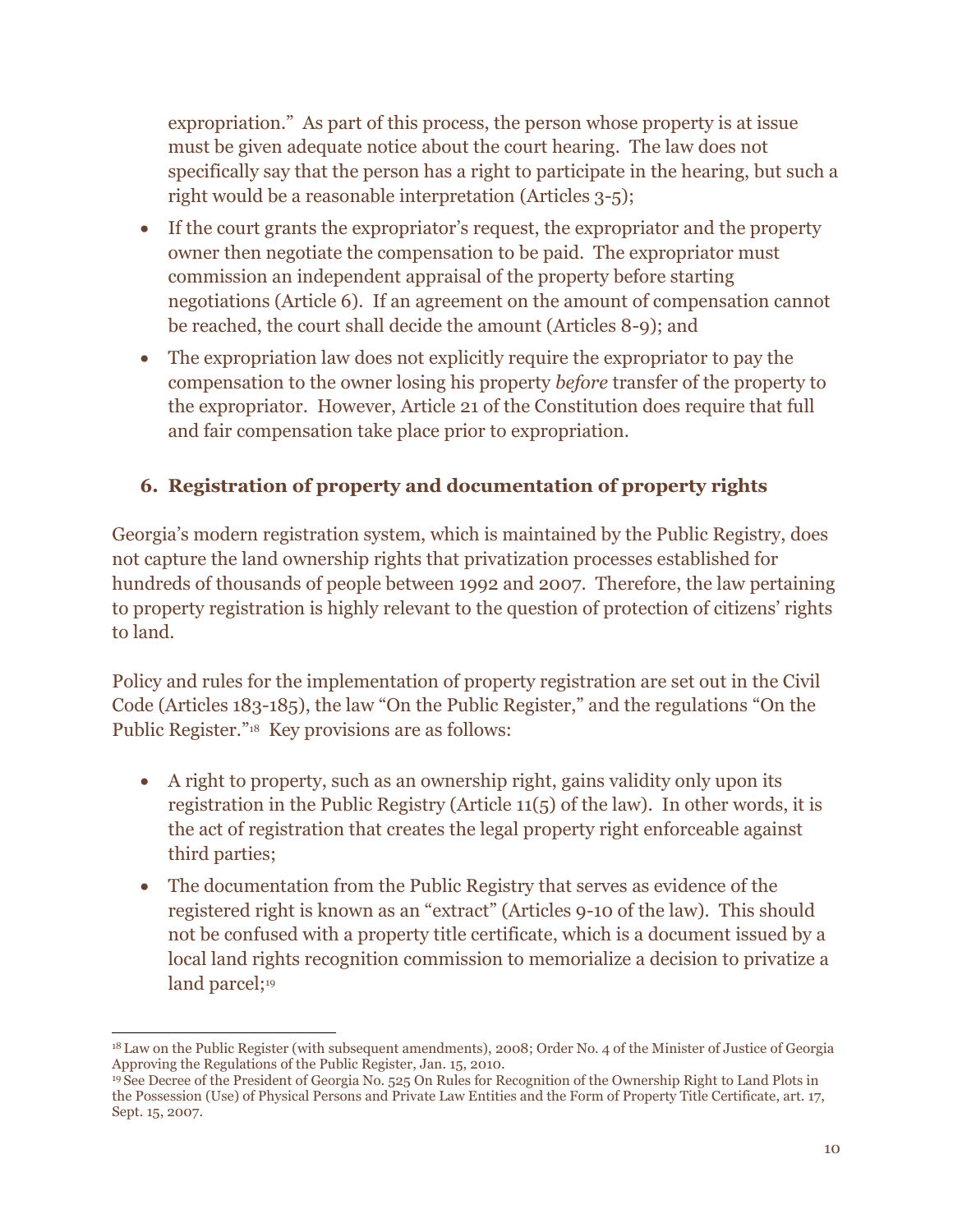- Data in the Public Registry are presumed to be accurate, though inaccuracy may be proved (Article 5 of the law, Article 312(1) of the Civil Code). This is important in situations (referred to as the "overlap" problem) where one party has registered a land parcel to which another party has a privatized but unregistered right;
- The Public Registry will not register rights to a land parcel if that same parcel has already been registered, if cadastral maps indicate that the parcel does not match the boundaries described in the documents substantiating ownership, or if such maps indicate that the parcel overlaps with another to which rights are already registered (Article 21(1)(d) of the law);
- A citizen's application to register a property right may raise issues that require detailed examination. These could include inadequate documentation supporting the request, potential overlap of the request with an alreadyregistered right, or the failure of the map of the property to meet required standards. In such cases, the Public Registry will "suspend" the registration proceedings for a period of up to 30 calendar days (Article 21 of the law). If during that period "information or a document confirming the elimination of the ground for suspension is submitted," then the Public Registry will lift the suspension and continue to examine the application (Article 21(4) of the law). This language suggests it is the responsibility of the applicant, not the Public Registry, to find the needed information or documentation;
- Article 23 of the law sets forth the reasons for which the Public Registry will deny a request for registration. These reasons include, among others, the documentation submitted to prove title is not adequate to support the registration request, or the request is for registration of a right that has already been registered;
- The law allows the Public Registry to cancel a registered right (Article 26). Article 61(2)(e) of the General Administrative Code allows such a cancellation if new information is subsequently discovered which eliminates the factual support for the original decision, and if the original decision may entail "significant harm to state or public interests." This sweeping and undefined language leaves great potential for abuse.

#### **7. Judicial review of property disputes**

People engaged in property disputes have a general right under Georgian law to file a lawsuit in a district/city court. This right, found in the Civil Procedure Code, also extends to disputes with state agencies over decisions they have made, as set forth in the Administrative Procedure Code (Civil Procedure Code rules apply in administrative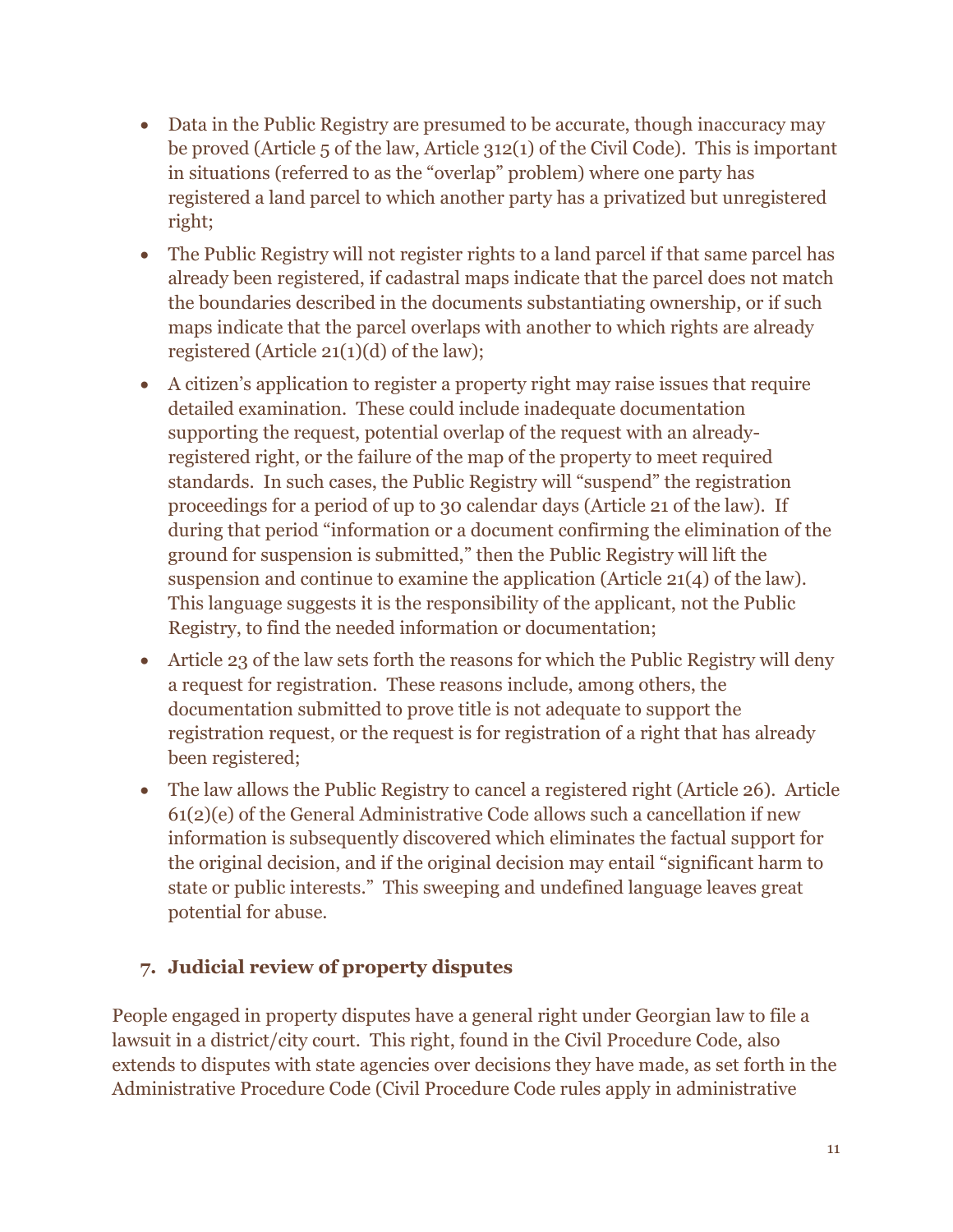cases as well unless otherwise stated). Since most property disputes in Georgia currently involve the government, the right to sue the government in a district/city court is especially important.<sup>20</sup>

A citizen's right to access the court system in the event of property disputes with the government is strengthened by several laws. Article 29(2) of the law "On the Public Register" provides a specific right to challenge decisions of the Public Registry in court, and the law contains several additional references about the court's ability to make decisions that have implications for whether property is to be registered. Article 10 of the decree on the rules for recognizing ownership to a land plot state that the "decision of a [land rights recognition] commission may be challenged before a court according to rules established by law."<sup>21</sup>

The General Administrative Code requires that, in cases involving a state agency, a citizen must first seek to resolve the dispute by using the administrative appeals process. This is done by the filing of an "administrative complaint," the details of which are set forth in the Code.<sup>22</sup> However, according to the law "On the Public Register," a citizen can bring a Public Registry-related dispute directly to the court system, without first using the administrative appeals system. This could be an explanation for the high proportion of Public Registry cases in the court system.

Finally, many property disputes seem to revolve around unclear or missing evidence. The administrative chambers of courts in Georgia are not limited to basing their decisions only upon evidence presented by the parties. They may collect facts and evidence on their own initiative in order to make the most legally sound rulings possible.<sup>23</sup>

### **PROBLEM STATEMENT**

In recent years, NGOs, journalists, private citizens and others have alleged that the Georgian government is violating citizens' property rights, in particular on behalf of or together with powerful business interests. Specifically, it has been alleged that: expropriation is being used unfairly to seize property; the judicial system's treatment of property rights cases is characterized by a lack of due process and respect for the rule of law; and property registration processes are unfairly applied, fraught with technical difficulties and adversely affecting ownership rights, in particular those given to citizens from 1992-2007, a time that may be called the initial privatization period.

 $\overline{a}$ <sup>20</sup>Administrative Procedure Code, 1999, art. 2.

<sup>21</sup> Decree of the President of Georgia On Rules of Recognition of Title to Land Plots Possessed (Used) by Physical Persons and Private Law Entities and the Form of Property Title Certificate, Sept. 15, 2007.

<sup>&</sup>lt;sup>22</sup> Administrative Procedure Code, art.  $2(1)(i)$ ,  $2(5)$ ; General Administrative Code, 1999, ch. 13.

<sup>23</sup>Administrative Procedure Code, art. 19.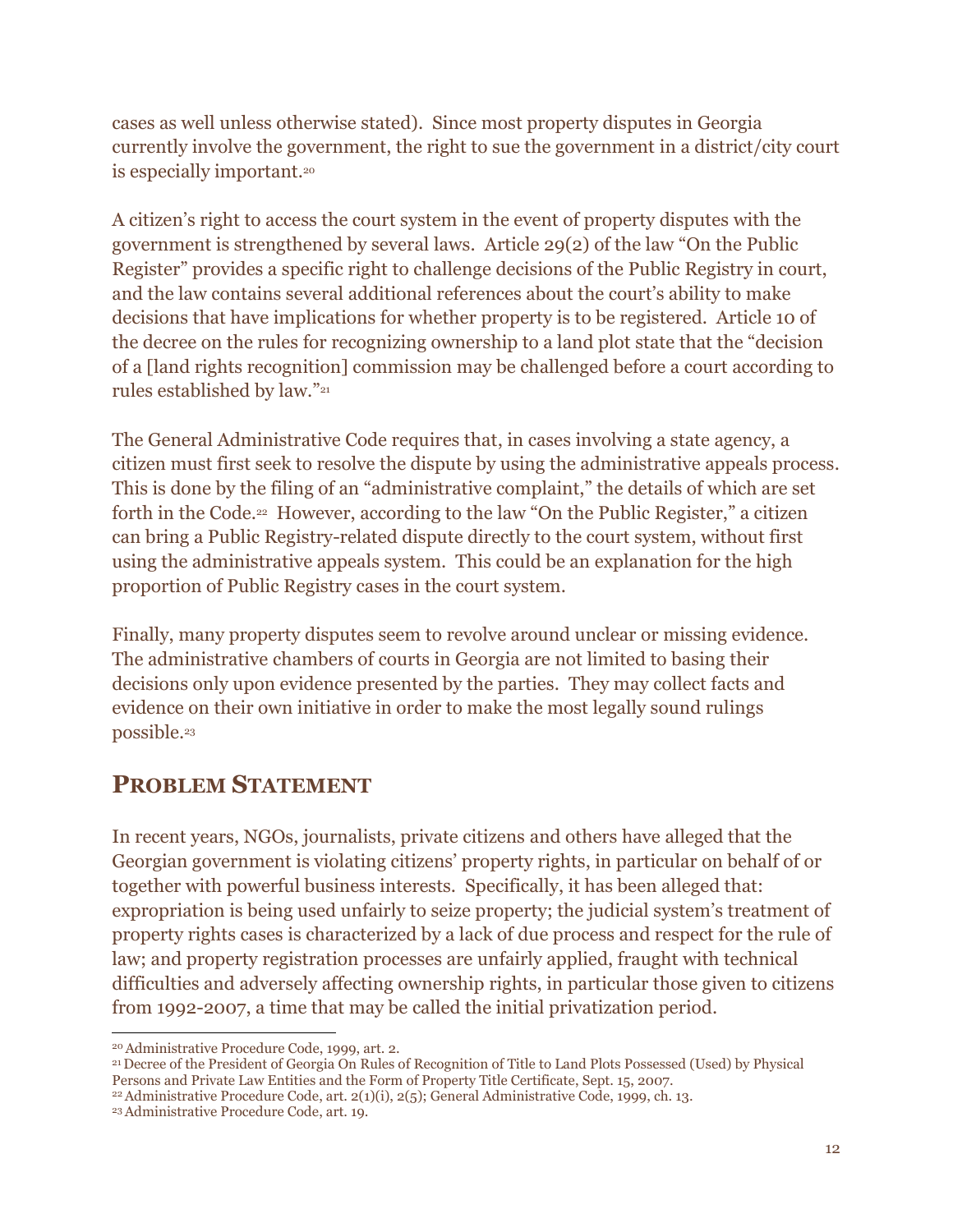This section of the report discusses the extent to which these allegations are substantiated. It begins with a discussion of state acquisition of private property, including through expropriation and other means such as gift and abandonment. Then it examines rules, processes and impacts related to property registration requirements and systems. The section continues by assessing court practice vis-à-vis these allegations, and concludes with a review of the extent to which women's rights to property are being adversely affected.

#### **1. Use of the expropriation law**

It is appropriate for governments to have the right to take a private citizen's property without his consent for important public needs. But such a taking amounts to an extreme exercise of sovereign power and can inflict significant harm on a citizen, thus such power should be used carefully. This section examines whether Georgia's legal rules governing the expropriation of private property (i) adequately protect private property owners and (ii) are being applied appropriately.

By most standards, the legal rules governing expropriation of private property in Georgia contain the regular protections that should be afforded by such rules. These include a restriction on the reasons for which expropriation may be applied (i.e., pressing public need), adequate compensation of the value of the property paid to its owner, public notice of the state's intent to expropriate, supervision of the proceedings by a court, and the right to appeal.

The question of whether the legal rules on expropriation are being applied appropriately has three elements to it: (i) is the power to expropriate being used in circumstances that qualify as "pressing public needs;" (ii) are the process provisions of the expropriation law being implemented correctly; and (iii) are there situations when the state should use the expropriation law but circumvents it instead. The research for this paper did not uncover any relevant court cases, nor was any anecdotal evidence obtained showing a problem. This lack of information may mean that, when the state decides to assert its expropriation power it is doing so properly, since improper action would have resulted in court cases, in significant publicity or at least in information from legal aid lawyers providing consultation to property owners. On the other hand, the lack of information may suggest that the state is deliberately avoiding use of the expropriation law, and is acquiring the property it needs in other ways that are not as protective of property owners. Either way, it is difficult to make a definitive judgment on the matter.

As a final note, the various protections that expropriation procedures provide for private citizens only apply in situations that involve a "pressing public need." There are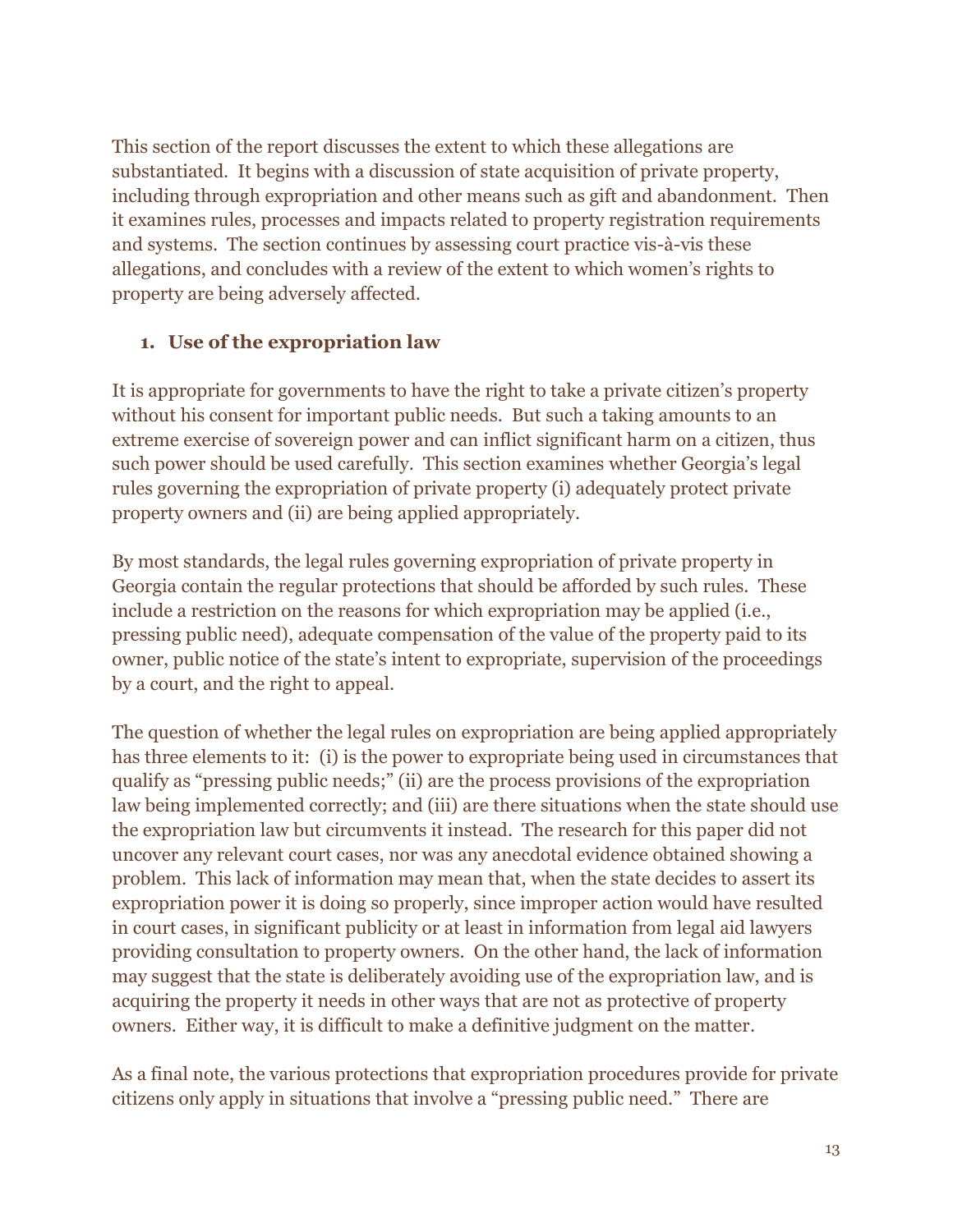numerous examples of government interests that might not clearly qualify as pressing public needs (for example, the development of hotels in resort zones) but for which the state may seek to acquire property in its role as a market participant, rather than as a sovereign wielding expropriation power. Problems can arise in these situations, as discussed below.

#### **2. Coerced gifts and abandonments**

Coerced acquisition, under the color of laws that permit the abandonment and giving away of property, has allegedly been a means by which the government has skirted property rights. As discussed above, laws and regulations permit private citizens to transfer their property to the state through abandonment or gift procedures. These two processes are slightly different, the former being final and irrevocable upon registration and the latter being retractable under certain circumstances.

NGOs, state agencies and others have documented numerous cases of abandonments and gifts in recent years. The Public Registry reported that it registered 1,563 cases of abandonment of property between 2007 and 2011. <sup>24</sup> Data obtained from the Ministry of Economy and Sustainable Development indicates that 53 private citizens and legal entities gave 64 pieces of immovable property to the state between 2008 and 2012. Eleven of those cases took place in 2012.<sup>25</sup>

Although there are some legitimate reasons for which one might abandon or give land to the state (for example, in order to avoid future tax liabilities), it is generally not rational that large numbers of people would freely dispose of their property for no compensation. Cases documented in recent years cast doubt on whether such transactions were truly voluntary and suggest that laws permitting them may facilitate property rights violations.

Numerous cases of gift and abandonment have been grouped in the same geographic areas (including some targeted for major development projects), have been executed within an interval of days or hours of each other and have relied upon the same notary for the processing of the action. In many of these instances, the property had substantial value, and its owners had previously deployed substantial resources in order

 $\overline{a}$ <sup>24</sup>Association Green Alternative, Georgian Young Lawyers' Association, Transparency International Georgia and the Georgian Regional Media Association. 2012. Stripped Property Rights in Georgia: Third Report.

<sup>25</sup>Transparency International Georgia. 2013. Voluntary Gifts or State Robbery? The Years 2008-2012. 12 May. <http://transparency.ge/en/blog/voluntary-gifts-or-state-robbery-years-2008-2012>(see link titled "ENG 2008- 2012").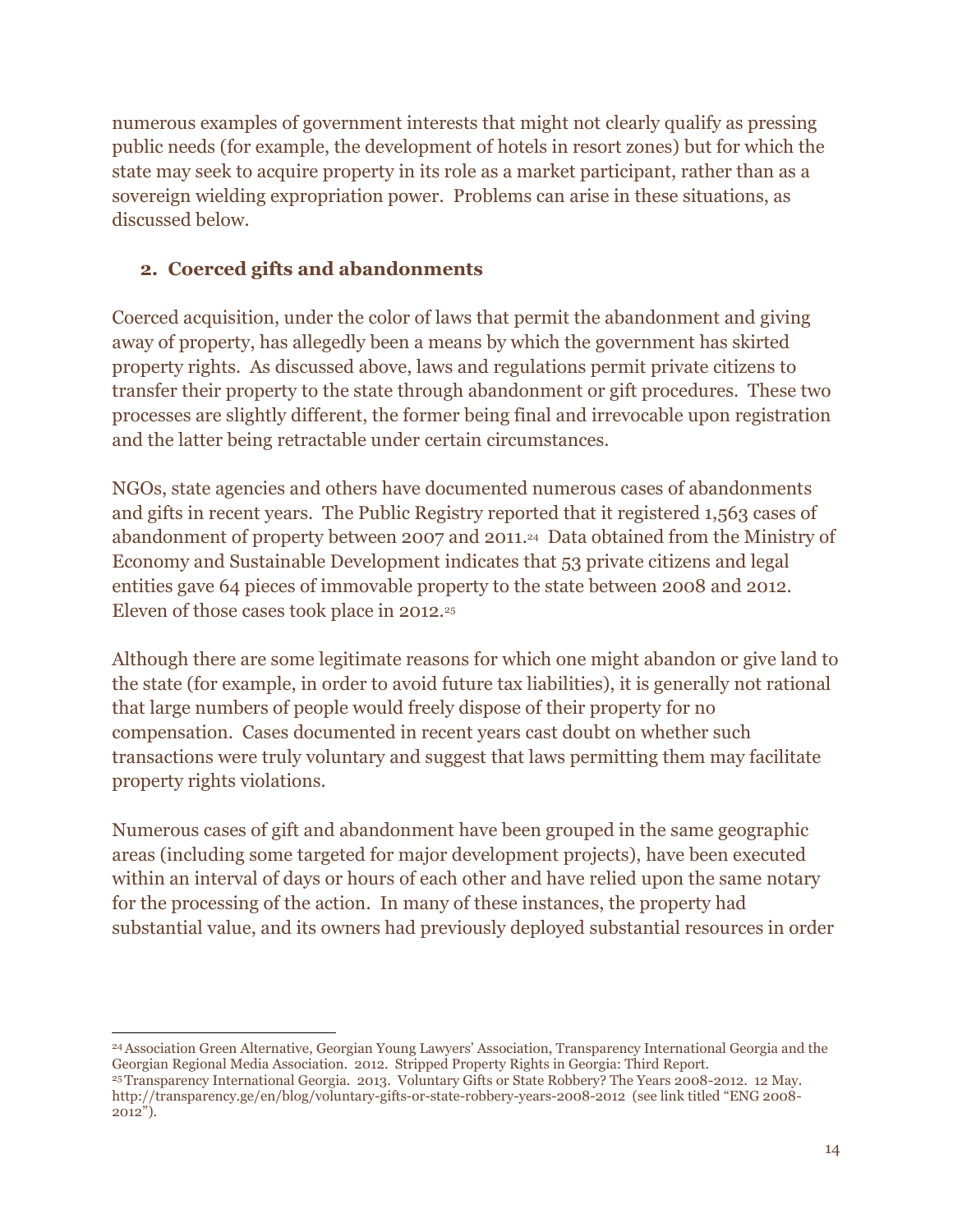to have it registered. Furthermore, by abandoning their land or transferring it by gift, many of the owners were leaving themselves without a significant source of income.<sup>26</sup>

The following cases of gift and abandonment, which are well documented in NGO reports, illustrate the doubtful nature of such transactions.

#### *Abandonments in Sairme and Bakhmaro*

*According to news reports, in December 2010 more than 20 private citizens in Sairme gifted or abandoned 25,137 square meters of property to the state. The majority of them did not have property other than that which they gifted, the properties were located in a tourism region in which they could have demanded a high price, and the incidents had a specific geographic area in common and took place within one to two weeks of each other.*

*In Bakhmaro, another resort area, 79 acts of property abandonment took place within a two week period in January 2011. Although evidence indicates that there were irregularities in the properties' original ownership certificates (e.g., most of them had been issued to employees of administrative agencies and some were for plots in a forest zone, which is prohibited), the fact that abandonment took place, as opposed to a specified legal process for revoking certificates, is suspicious.* 

*Also questionable is the fact that those who abandoned their land had previously invested significant resources in registering it. They had collected and submitted documents confirming their right to the land plots, notarized witness depositions and paid for cadastral drawings and registration fees.*

Source: Association Green Alternative, Georgian Young Lawyers' Association, Transparency International Georgia and the Georgian Regional Media Association. 2012. Stripped Property Rights in Georgia: Third Report.

#### *Relinquishment by gift in central Tbilisi*

*In the Rike area, where the "peace bridge" leads into a park, former property owners have come forward with claims that they were coerced into giving their property to the state. The property in question was valuable and a significant source of income for the owners, and the state had announced intentions to develop the land. The previous owners have declared an intention to challenge their supposed gifts of land in court, though their property was demolished and replaced with a park in 2011.*

#### **3. Inconsistency of application of standards by local land rights recognition commissions**

The 2007 title recognition law allows people who have previously existing rightestablishing documentation (such as Receive-Delivery acts), but who did not complete the privatization and registration process, to become owners of the parcels for which they have such documentation. The law also allows people who possess plots that meet

 $\overline{a}$ <sup>26</sup>Association Green Alternative, Georgian Young Lawyers' Association, Transparency International Georgia and the Georgian Regional Media Association. 2012. Stripped Property Rights in Georgia: Third Report.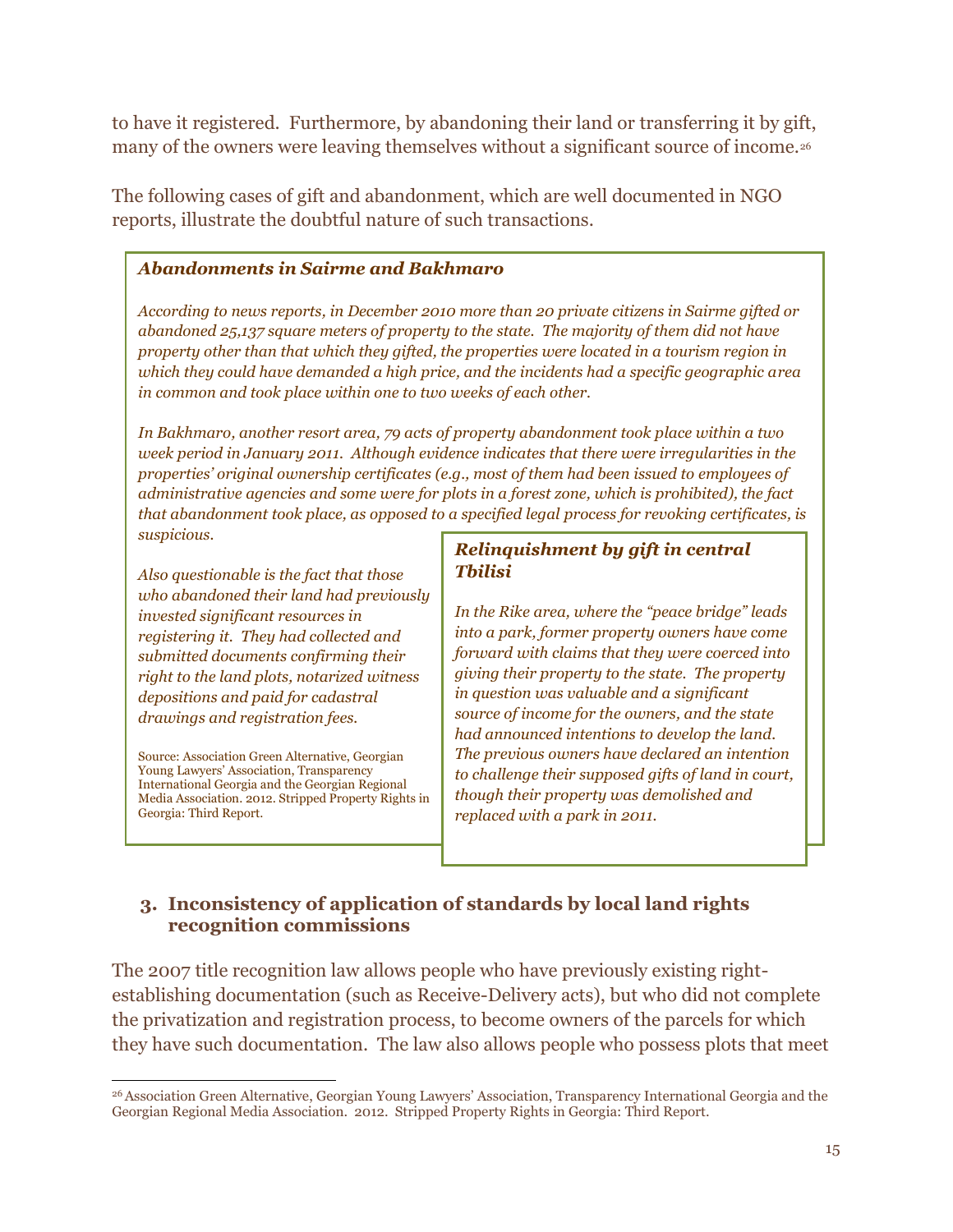the definition of "arbitrarily occupied land plots," but who do not have right-establishing documentation, to have their ownership rights recognized and registered. The law entrusts local land rights recognition commissions with the task of processing these requests for arbitrarily occupied plots. When a commission decides to grant an applicant's ownership request, it issues a "property title certificate" that the applicant can then take to the Public Registry to register the ownership right.<sup>27</sup>

Real property attorneys and NGOs have claimed that the local land rights recognition commissions have been a barrier to recognition of private ownership rights claims that are valid under the law. They claim that commissions' decisions about the documents, records and evidence that one must present to substantiate ownership are often inconsistent or arbitrary.

Recent real property court cases reviewed for this report indicate that there is some merit to this claim. The extent of it is difficult to determine, however, given the number of cases considered and the fact that many petitioners who receive adverse decisions from commissions might not challenge them in court.

Of the 21 court cases reviewed for this report, 13 presented commissions as defendants. Of these at least four, including the one below, provided examples in which commissions denied petitioners' requests for ownership certificates (or revoked them) where granting them would technically have been legal.<sup>28</sup>

*In March 2008, Nato Khimshiashvili applied to a local land rights recognition commission for recognition of her rights to a plot of land that she had leased since 2001 and then continued to occupy upon the expiration of the lease. The commission provided her an ownership certificate in April 2008 but then revoked it in 2010, claiming that there was a lack of documentation that she had occupied the plot.* 

*Although Khimshiashvili had submitted a land survey drawing, personal identification and witness testimonies certified by a notary public with her application, the commission held that she had failed to submit a "document confirming arbitrary occupation of the land."*

Source: Nato Khimshiashvili vs. Kobuleti Municipality Land Rights Recognition Commission. Batumi City Court. 27 August 2010. Case No. 3-133/11

 $\overline{a}$ 

<sup>27</sup> Law on Recognition of Title to Land Plots Possessed (Used) by Physical Persons and Private Law Entities, 2007 ; Decree of the President of Georgia No. 525 on Rules for Recognition of the Ownership Right to Land Plots in the Possession (Use) of Physical Persons and Private Law Entities and the Form of Property Title Certificate, Sept. 15, 2007.

<sup>28</sup> Mevlud Dzirkvadze v. Khulo Municipal Council. Khelvachuri District Court. 8 February 2013. Case No. 820310012148388; Nato Khimshiashvili v. Kobuleti Municipality Property Rights Recognition Commission. Batumi City Court. 11 August 2011. Case No. 3-133/11; Gizo Jincharadze v. Kobuleti Municipality Property Rights Recognition Commission. Kutaisi Appeals Court Administrative Chamber. 29 June 2011. Case No. 3/b-461-2011; Valentina Tsimbalenko v. Kobuleti Municipality Property Rights Recognition Commission. Kutaisi Court of Appeals Administrative Chamber. 30 November 2011. Case No. 3/b-958-11y.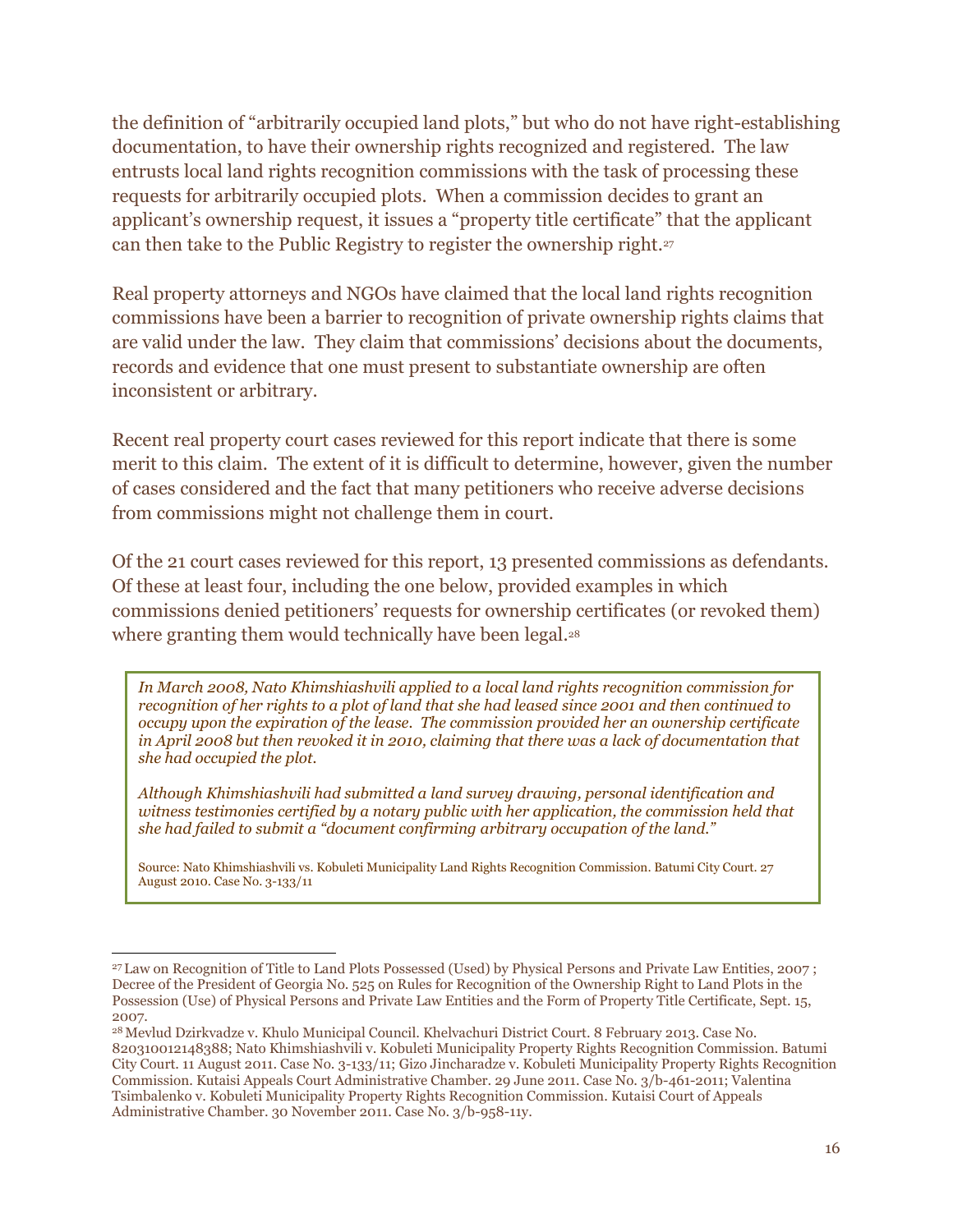According to regulations governing the recognition of title to land plots, a document confirming arbitrary occupation of land can include "a judicial act, an aerial photo, a document confirming subscription, a payment receipt *and/or other documents* [emphasis added]." Furthermore, the same regulations suggest that "a document confirming the arbitrary occupation of a land plot" is not necessary, stating that the former "and/or a witness statement" must be appended to an application for title.<sup>29</sup>

It is unclear whether this case and others like it represent a pervasive, systemic failure to adhere to regulations, in part because the number of instances in which commissions have decided in *favor* of granting title when faced with similar evidence is unknown. Also unclear is whether such a failure, widespread or isolated, is intentional or inadvertent.

Stakeholders consulted for this report identified numerous factors that may be behind commissions' seemingly arbitrary denials. Although regulations governing commissions require that they include a representative of the National Agency of State Property and, in Tbilisi, representatives of the Public Registry, some have noted that there are very few requirements for those personnel who staff the commissions and posited that their inconsistency is a function of a lack of specialized knowledge and competence. 30

Numerous stakeholders pointed to state influence and a bias in favor of government interest as factors behind commissions' decisions. According to some, members of local commissions are often reluctant to grant requests for property title certificates because they fear retribution from the state, including in the form of prosecution for alleged negligence. It was also suggested that decisions are based on political expediency, and that there is a relationship between approvals, denials and elections. In five of the 13 commission-related cases reviewed for this report, commissions had granted ownership certificates to petitioners during an important election period and then voided them afterwards. As discussed below, this happened on a mass scale in the village of Gonio as well, where a commission granted property title certificates to residents during a prepresidential and pre-parliamentary election period in 2008 and then revoked 271 of them later.<sup>31</sup>

To the extent that bias in favor of government interests plays a role in commissions, one cannot gain a sense of its scope simply by looking for decisions with obvious regulatory

 $\overline{a}$ <sup>29</sup> Decree of the President of Georgia No. 525 on Rules for Recognition of the Ownership Right to Land Plots in the Possession (Use) of Physical Persons and Private Law Entities and the Form of Property Title Certificate, Sept. 15, 2007, art. 11(4)(a).

<sup>30</sup> Decree of the President of Georgia No. 525 on Rules for Recognition of the Ownership Right to Land Plots in the Possession (Use) of Physical Persons and Private Law Entities and the Form of Property Title Certificate, Sept. 15, 2007, art.  $11(4)(a)$ .

<sup>31</sup>Transparency International et. al. 2011. Problems Related to the Protection of Property Rights: the Case of Village Gonio. Report Summary.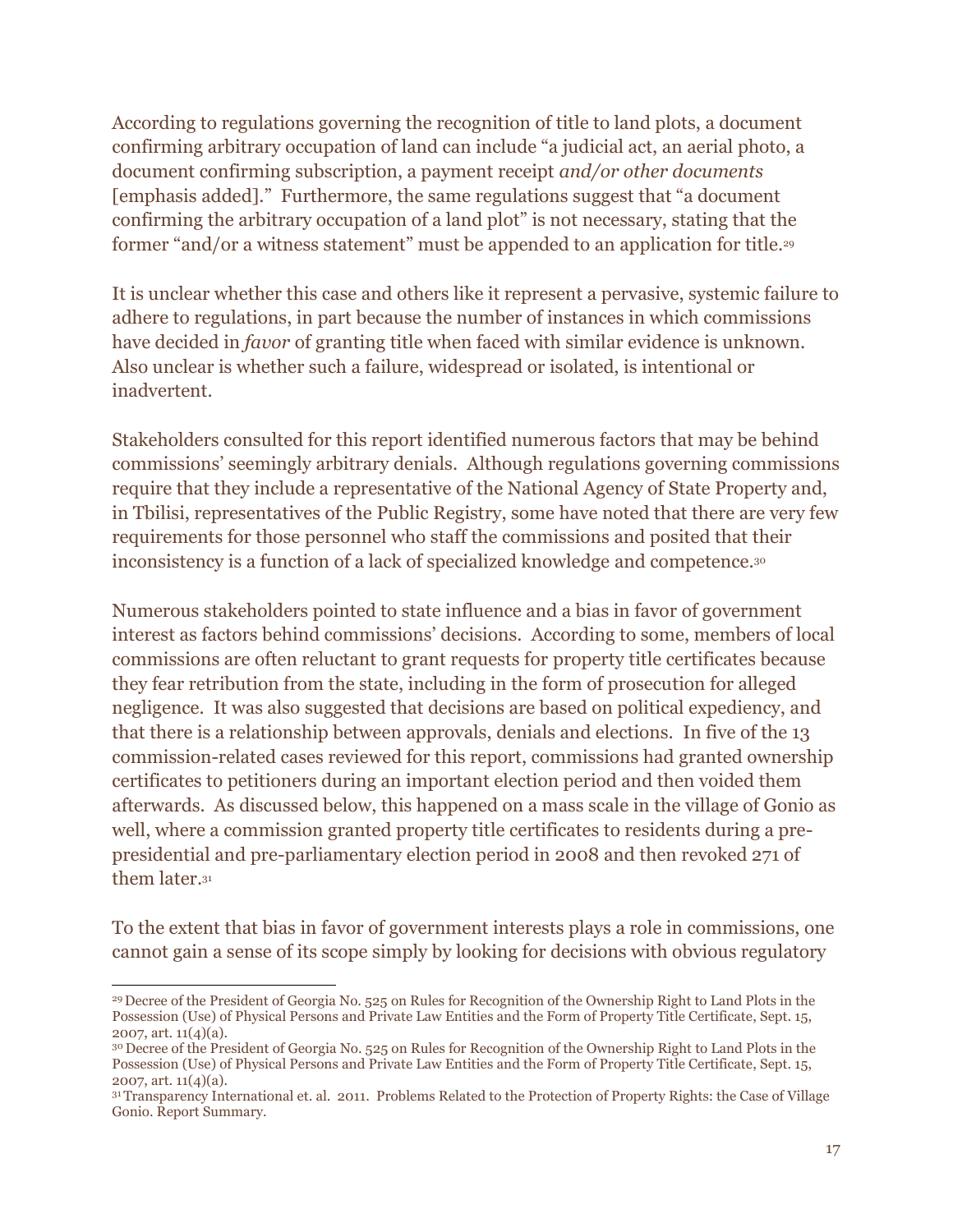errors. According to some legal practitioners, the guidance that regulations provide on the types of evidence that can corroborate ownership is loose enough that a commission can appear to be adhering to it even where an outcome is influenced unfairly by a special interest.

#### **4. Property registration system**

Stakeholders have claimed that property registration processes are unfairly applied, are burdened by technical difficulties and are adversely affecting ownership rights, in particular those established during Georgia's initial privatization period.

Research conducted for this report determined that there is merit to these claims. More specifically, it found that the following aspects of the registration system contribute to property rights insecurity and violations: the fact that the majority of people who own property have not registered it in the Public Registry; expenses related to registration; competency and state influence within the Public Registry; the occurrence of property "overlaps;" and the possibility of revocation of rights even once registered.

#### Low levels of registration

As discussed above, registration is the basis for one's ability to realize the full extent of protections associated with the ownership of real property, including those provided under the expropriation law. The registration requirement means that a great majority of Georgia's citizens do not have strong protection because they have not registered their property in the Public Registry. It is estimated that only 40% of Georgia's roughly 3.2 million land parcels are registered. Rates are lowest (20-30%) for agricultural parcels and higher (48%) for non-agricultural land, which is located mostly in cities.<sup>32</sup>

A number of practical reasons exist for the low registration rates, and they are described in detail below. In addition to those practical reasons, it is clear that many people have not tried to register their property in the Public Registry because they believe that their rights are already fully protected by law. Many who hold Receive-Delivery Acts distributed during privatization reforms or the follow-on land ownership certificates believe that these documents are sufficient for establishing and protecting their ownership status, and do not know that their property must now be registered in the Public Registry. Moreover, many people have used their land for years without issue, and do not see a need to go through the effort and expense of registration.

 $\overline{a}$ <sup>32</sup>Economic Policy Research Center. 2013. Current State of Land Market in Georgia: Analysis and Recommendations; Meskhidze, Ekaterina. 2013. Moving Towards Transparent Land Governance: Land and Property Confidence in Georgia. Annual World Bank Conference on Land and Poverty. 8-11 April 2013.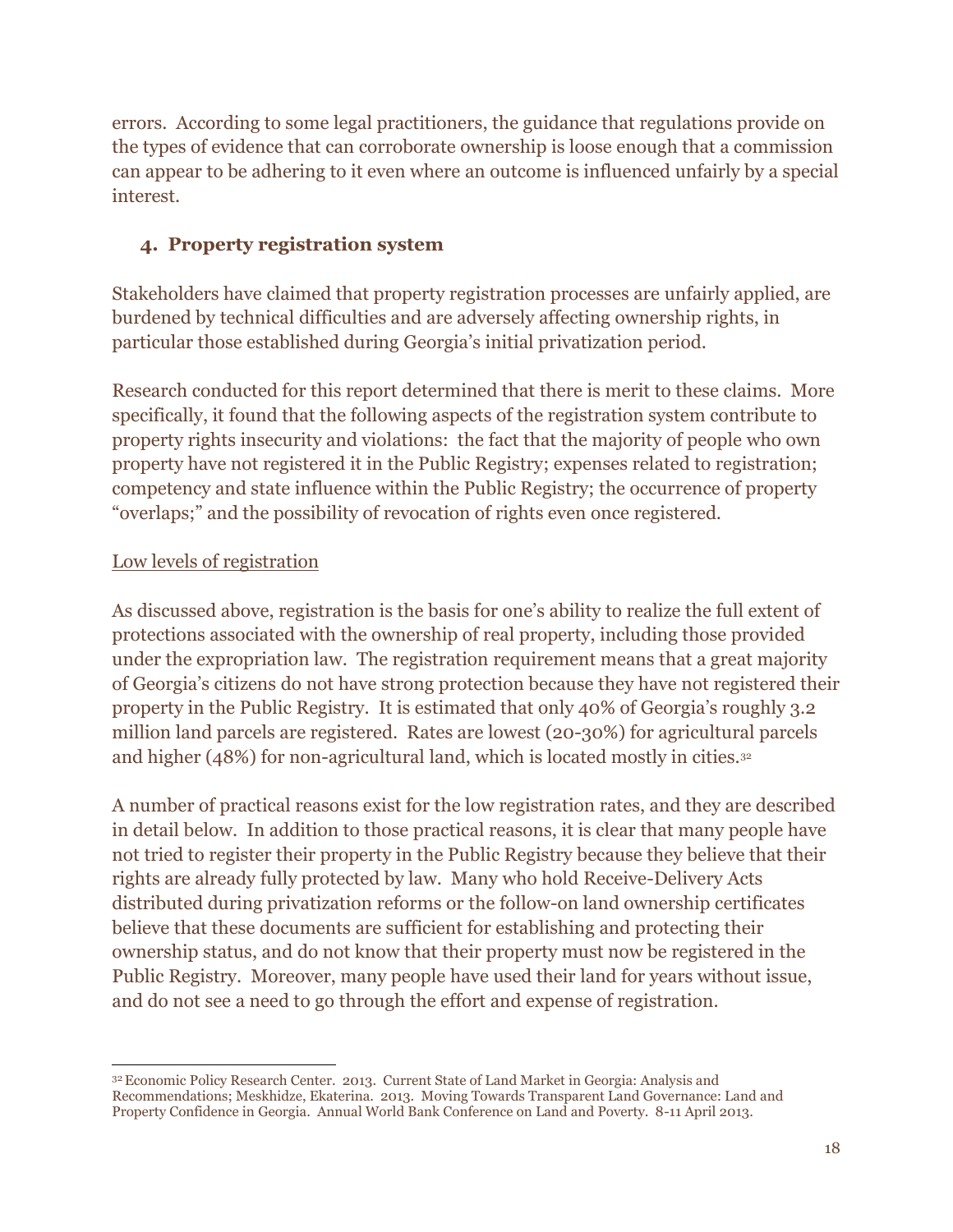#### Expense as an obstacle to registration

The Public Registry charges fees for registration.33 These fees are not onerous. Moreover, legislation no longer requires the use of a notary to ensure the completeness and legality of contract documents transferring real property.34 Instead, citizens can submit their contract documents directly to the Public Registry for registration of real property without notary involvement.

One fee that is significant and cannot be avoided is payment for the cadastral survey. The Public Registry will only register real property whose boundaries and structures are properly described in a cadastral survey. Applicants for registration must pay for these surveys, which typically cost between 200 and 400 Lari<sup>35</sup> per hectare or 1 Lari per square meter of land, though amounts can vary depending on whether land is flat or hilly. These costs are particularly burdensome for those who received fragmented parcels during the privatization process, which often resulted in them receiving land that was divided into three, four or more tracts located in different places.36 In theory much of this land was already mapped during the 1992-2007 privatization period, but for the most part these maps are not considered accurate as discussed below.

#### The "overlap problem" – lack of accessible information on pre-existing rights

The most prominent, systemic and widespread barrier for those seeking to register their property is what numerous stakeholders refer to as the overlap problem. It relates to two different but connected phenomena. The first stems from the fact that the Public Registry has not fully captured and taken account of all rights to real property that came into existence before the Public Registry assumed responsibility for property registration in 2009. As a result, people granted rights during privatization, people attempting to register their property and even those who have already registered (see the Chkholoraia case below) often find that their property has been registered by another party. In many cases, the other party is the state or a business interest to which the state has sold the property.

The National Agency for State Property, which is responsible for the management of state land, claims that it contacts the Public Registry to check for pre-existing rights

 $\overline{a}$ <sup>33</sup> Registration of agricultural land is free in certain cases. See Order No. 231 on Regulating Individual Issues Related to Registration of Titles to Agricultural Land Plots and Perfection of Cadastral Data on the Territory of Georgia, June 28, 2012.

<sup>34</sup> Notary fees can seem expensive to ordinary citizens, but notaries are still commonly used in Georgia for high-value real property transactions.

 $35$ The exchange rate at the time of this report was USD  $1 = GEL$  1.65. [www.oanda.com.](http://www.oanda.com/)

<sup>36</sup>Economic Policy Research Center. 2013. Current State of Land Market in Georgia: Analysis and Recommendations. P. 4; Egiashvili, David. 2011. Georgia Land Governance Assessment Framework: LGAF Implementation and Substantive Findings/Challenges. 18 April.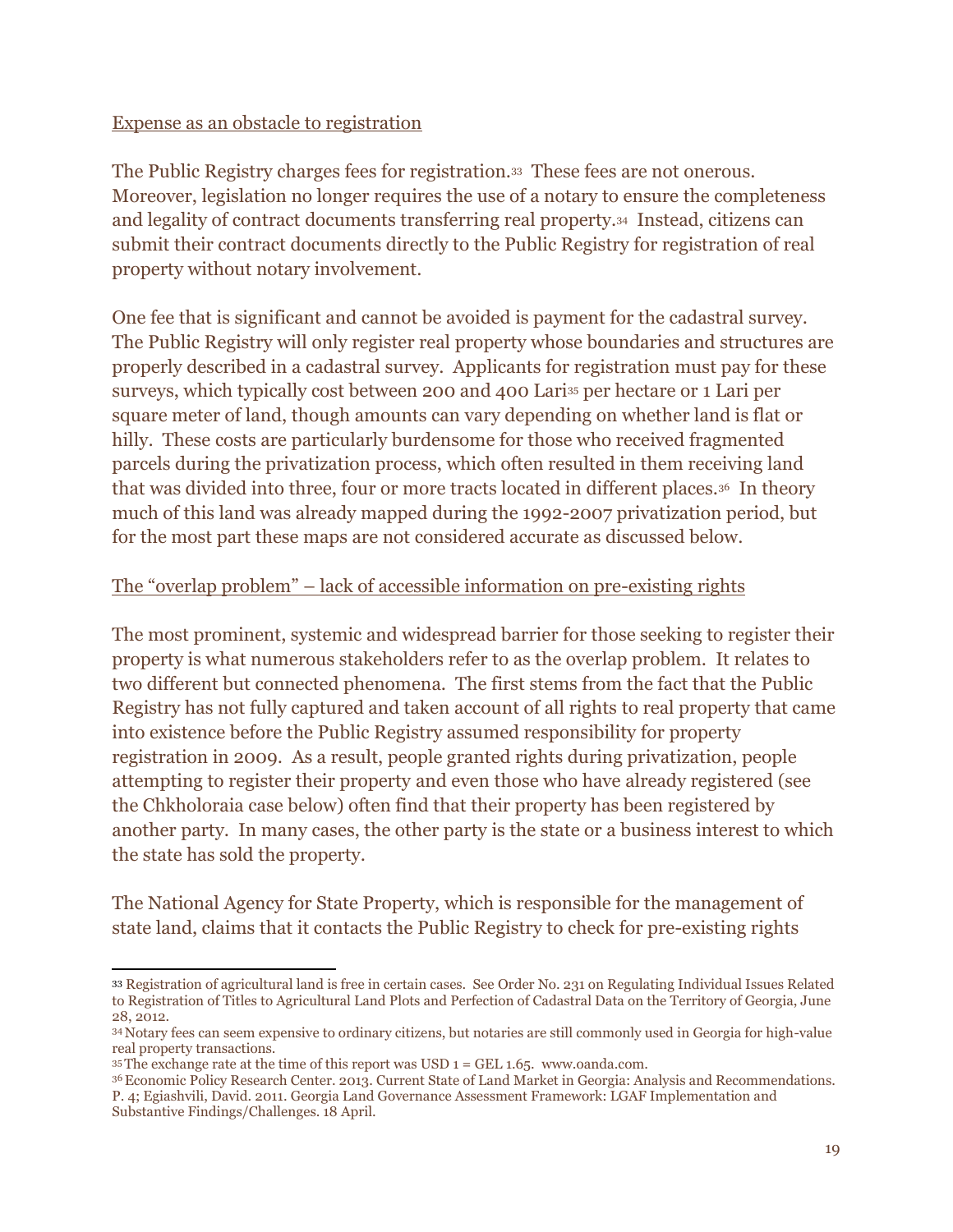prior to attempting to register property in the state's name. It acknowledges, however, that clearance from the Public Registry is no guarantee that such pre-existing rights do not in fact exist.

One reason for this is that the Public Registry is currently unable to take account of all relevant records that would indicate that a particular parcel is already titled. In some cases this is because records were destroyed during civil conflict, were damaged during fires or flooding or were not properly transferred to the Public Registry from the institutions that housed them previously. A more pervasive reason is the fact that it is difficult (or impossible, according to some) for the Public Registry to incorporate old paper mapping data into its new electronic system. This is the case whether those data are old land ownership certificates that conveyed title or old cadastral information tied to titles that have actually been registered. Information from old certificates is imprecise and not based on the advanced coordinates system currently in use, making it impractical for the agency to input data and ensure no overlap between pre-existing rights and incoming requests for rights. While it would seem possible for the Public Registry to at least add annotations of approximate pre-existing rights to the new system, some within the institution question whether it has the capacity or mandate to do so.

This problem severely undermines the security of property rights, most notably paperbased rights that are registered and should otherwise have full legal effect. Legally, both paper and electronic registrations are valid. Furthermore, there is no requirement that one must update paper registration with electronic maps. The case below illustrates the impact of this problem.

*In December 2007, Merab Chkholoraia registered a plot of land in Anaklia Village that he owned based on a Receive-Delivery Act. His initial registration was for a 0.4 hectare plot with unspecified coordinates. In February 2011, Chkholoraia provided electronic cadastral data and applied to specify his coordinates, but found that his map overlapped with four other properties that had been registered after his initial registration. The registration office halted and ultimately terminated Chkholoraia's proceedings when he failed to present a map that did not contain overlaps.*

*The court in this case found against Chkholoraia, stating that non-electronic cadastral measurements cannot be considered precise and that comparison between electronic and nonelectronic maps is impossible. Despite the fact that Chkholoraia had first registered his plot in 2007, the court found that his claim against those who registered later was groundless because the Public Registry did not have information on his plot. It also stated that, although the plot he registered had the same approximate address and area as the data he attempted to specify later, it could not be established that these were related or the same.* 

Source: Merab Chkholoraia v. Zugdidi Office of the National Agency of the Public Registry et. al. Zugdidi Regional Court. 30 September 2011. Case No. 3/97-2001.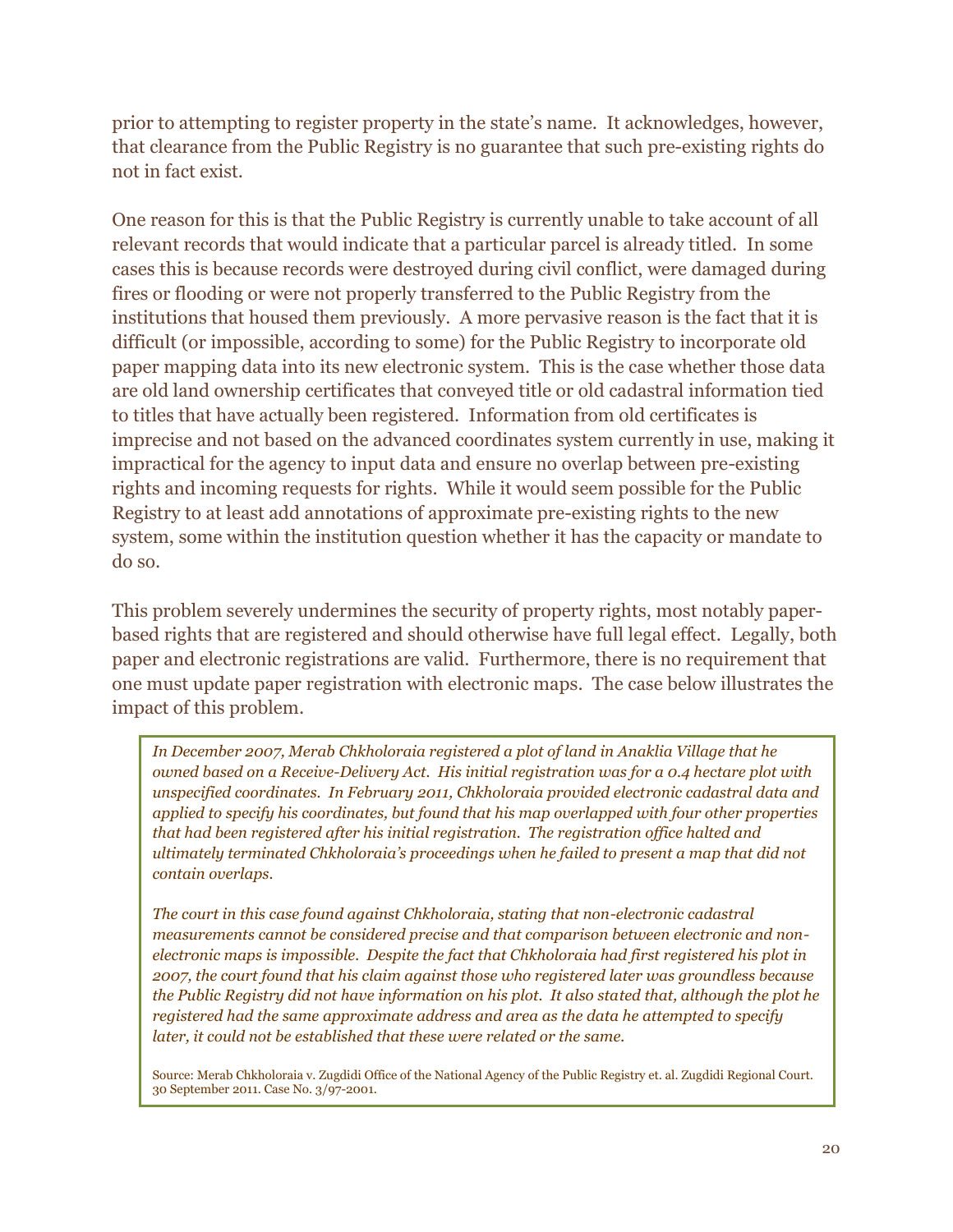As further noted in this report's section on court practice, Georgia's Supreme Court recently issued a decision that treated this issue differently, finding that the registration of an unspecified area cannot be considered to lack any legal significance and that the introduction of new electronic maps should not result in the cancellation of already existing rights.<sup>37</sup>

#### The "overlap problem" – inconsistencies in cadastral and mapping data

The "overlap problem" is also a product of inaccuracies and inconsistencies in cadastral and mapping data. Inaccuracies are present to some extent due to the fact that some older data were intentionally misrepresented at the time they were recorded. Numerous factors have created inconsistencies, including the fact that the state does not have a uniform or comprehensive cadastre and has relied upon different geodetic reference systems at different points in time. Until 2006, the Public Registry and its predecessor agencies used a Soviet-era national grid as a reference. Today, it uses an international UTM (Universal Transverse Mercator) reference system. Unofficially, the Public Registry also references a mixture of field surveys and "office surveys" from maps and aerial photographs. As a result, data from different sources cannot be combined accurately, and gaps and overlaps appear between adjacent parcels when data are entered into a common geo-database.<sup>38</sup>

Practical challenges aside, some have said that the agency is lacking rules or guidance on how to properly manage discrepancies in information. According to others, regulatory requirements are too rigid and constrain the agency from sufficiently analyzing information. Moreover, there is a requirement that the Public Registry take no more than four business days to provide a decision on any request for registration. While requirements that encourage efficiency are desirable in most situations, for difficult cases this gives the Public Registry very little time to examine records and determine whether claims are already attached to a property in question. <sup>39</sup> The law "On the Public Register" does allow for a suspension of registration proceedings for up to 30 days if there are problems with documentation, but it may not apply when the information is already in the Public Registry's possession but is difficult to assess.

#### Registration does not guarantee protection

The Chkholoraia case discussed above provides a clear example of the fact that registration, which is the legal basis for full property rights, does not guarantee secure

 $\overline{a}$ <sup>37</sup>Khatuna Mikeladze v. Tbilisi Office of the Public Registry and Property Management Agency of Tbilisi Municipality. Supreme Court of Georgia Administrative Law Chamber. 8 February 2013. Case No. BS-367-363 (k-12). <sup>38</sup> Meskhidze, Ekaterina. 2013. Moving Towards Transparent Land Governance: Land and Property Confidence in

Georgia. Annual World Bank Conference on Land and Poverty. 8-11 April 2013; Interviews conducted for this report. <sup>39</sup> Order No. 509, Dec. 29, 2011.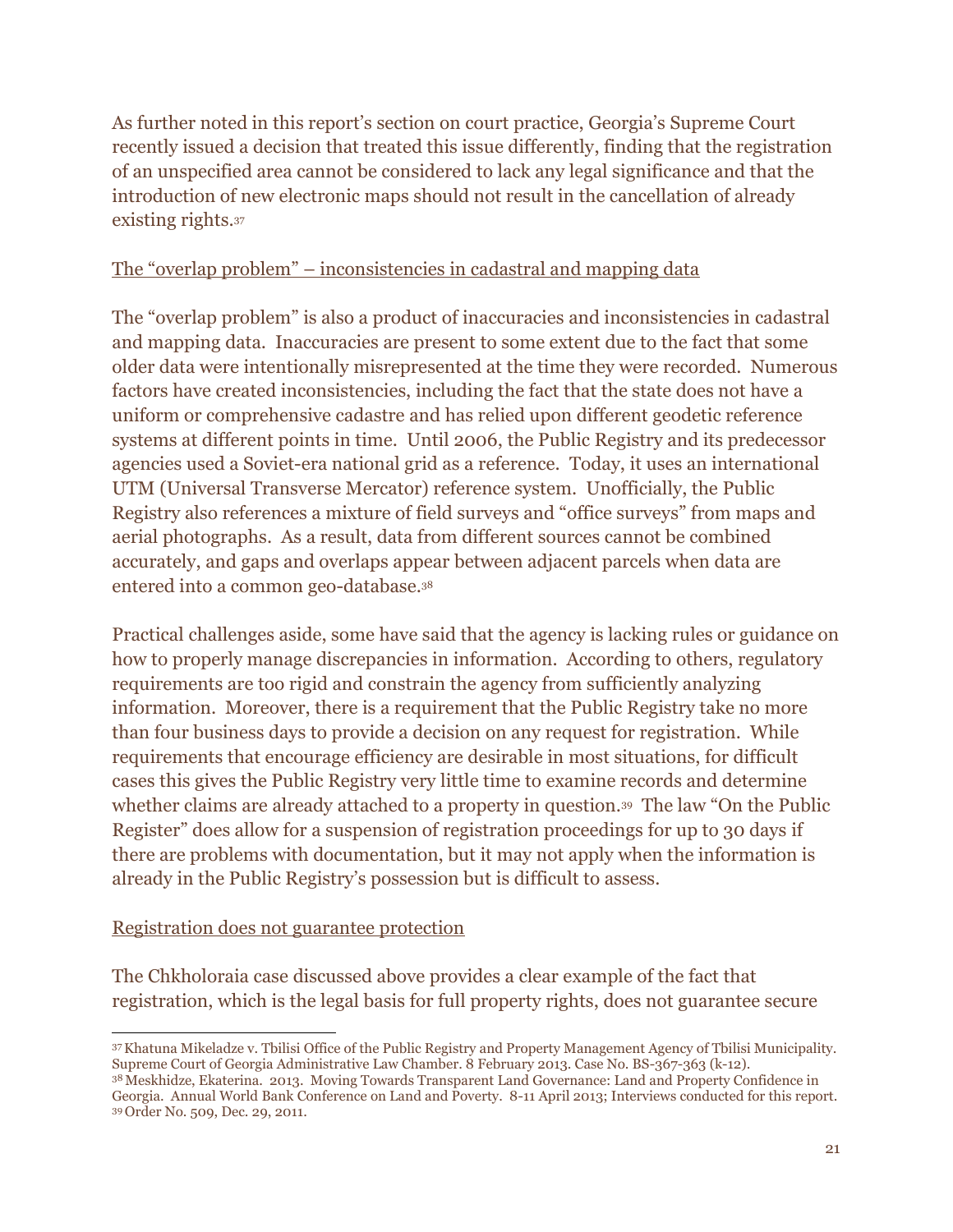property rights. Furthermore, it shows that registered rights that are paper-based do not provide adequate protection, despite the fact that they are legally valid and that there is no requirement to update such registrations with electronic maps.

Protections stemming from registration can also be undermined by the revocation of property title certificates. In the cases below, commissions voided private citizens' ownership rights despite the fact that they had found sufficient grounds to grant them earlier and that the owners had subsequently registered their rights with the Public Registry. Of the 21 cases reviewed for this report (13 of which presented commissions as defendants), 6 of them involved scenarios in which commissions voided previously granted certificates.

*Between 2007 and 2010, the Khelvachauri Municipality Land Rights Recognition Commission granted property title certificates to residents in the village of Gonio, who then registered their property with the Public Registry. In November 2010, the Commission revoked the certificates of 271 of the residents, citing various reasons including a non-existence of evidence supporting ownership, the plots' location in a cultural heritage zone and their location in a resort strip.*

Source: Transparency International et. al., Problems Related to the Protection of Property Rights: the Case of Village Gonio, March 2011.

*The Kobuleti Municipality Land Rights Recognition Commission issued two property title certificates to Gizo Jincharadze in May and June of 2008. He had supplied cadastral measurements, copies of identification and testimonies from neighbors confirming that he had occupied and used his land plots since 1990, which the Commission deemed sufficient to establish a claim of ownership. Jincharadze used his certificates to register his properties with the Public Registry.*

*In December 2010, the Commission voided its earlier decisions to issue property title certificates to Jincharadze, reasoning that it had not had sufficient evidence of the fact that Jincharadze had indeed occupied his land.*

*Although the Batumi City Court found that the Commission had failed to sufficiently study the factual circumstances of Jincharadze's case, an appeals court ruled in the Commission's favor and found that it was just in deciding that Jincharadze had not presented legally mandated documentation as evidence of ownership.*

Source: Gizo Jincharadze v. Kobuleti Municipality Property Rights Recognition Commission. Kutaisi Appeals Court Administrative Chamber. 29 June 2011. Case No. 3/b-461-2011.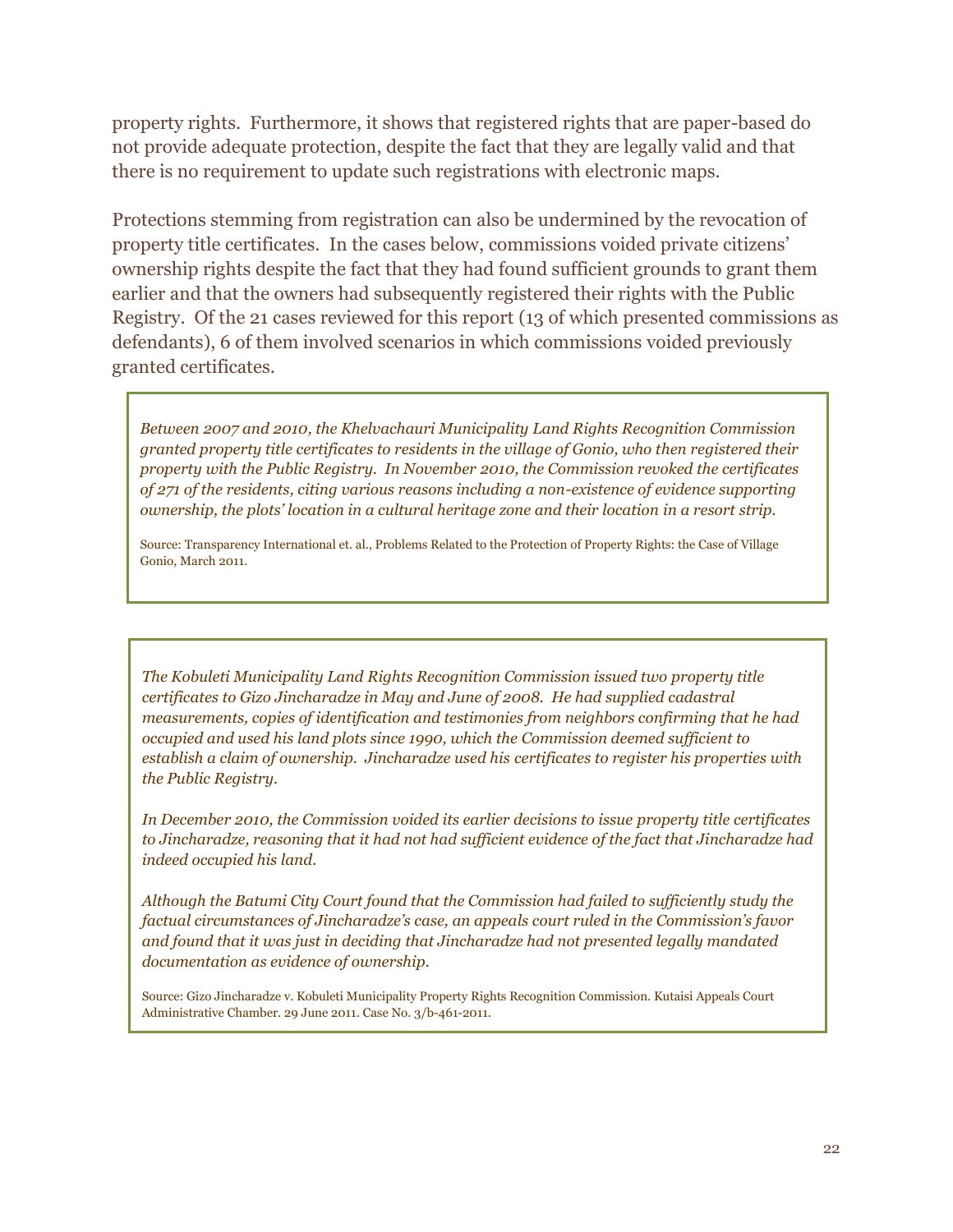#### **5. Court system and practice**

In accordance with general civil legal practice, people have the right to appeal decisions made by commissions and the Public Registry to a court.40 Statistics shared by the Public Registry suggest that the number of court cases is substantial, with about 25% of registration decisions leading to appeals (either administrative or judicial) in 2008.<sup>41</sup>

There is general agreement that private citizens involved in property disputes to which the state is a party have been largely unable to find relief through the court system. Stakeholders suggest there are numerous reasons for this, including a lack of access to legal assistance, costs associated with accessing the courts, undue state influence on the courts, inadequate judicial competence regarding matters relating to immovable property (i.e. land) and an unwillingness or inability on the part of the courts to exercise fact-finding and investigatory powers that they have under the law.

#### Lack of access to legal services and cost

With the exception of criminal defendants, Georgians are not guaranteed legal representation when coming before a court. Although legal aid organizations offer free legal consultations in some areas, most of the population is unaware of available resources. According to a 2012 survey, 75% of people do not know about free legal aid services provided by NGOs. 42

Cost is a barrier to many of those who would seek remedy through the judicial system. In urban areas, one must pay roughly 1,000 Lari in attorneys' fees to reach a court of first instance. Although fees are usually lower in rural areas – typically 200 to 300 Lari – they can be disproportionately burdensome for these plaintiffs, who must not only forego their livelihood to manage the distance and time associated with litigation, but in some cases cover expenses that are multiplied by numerous and scattered parcels of land.

#### Judicial bias

Costs aside, courts are widely perceived as beholden to government interests, and many potential plaintiffs decide against pursuing claims because they do not believe they have a chance at prevailing. Legal practitioners from both the legal aid and private sectors have described a judicial landscape that (until recently, at least) is biased to the point that "if there is a state interest, there is no court at all." According to a Public Registry

<sup>41</sup> Meskhidze, Ekaterina. 2013. Moving Towards Transparent Land Governance: Land and Property Confidence in Georgia. Annual World Bank Conference on Land and Poverty. 8-11 April 2013.

 $\overline{a}$ <sup>40</sup> Law on the Public Register (with subsequent amendments), 2008, art. 29(3).

<sup>42</sup> Open Society Georgia Foundation et. al. 2013. KAP Survey Concerning Justiciable Events in Georgia.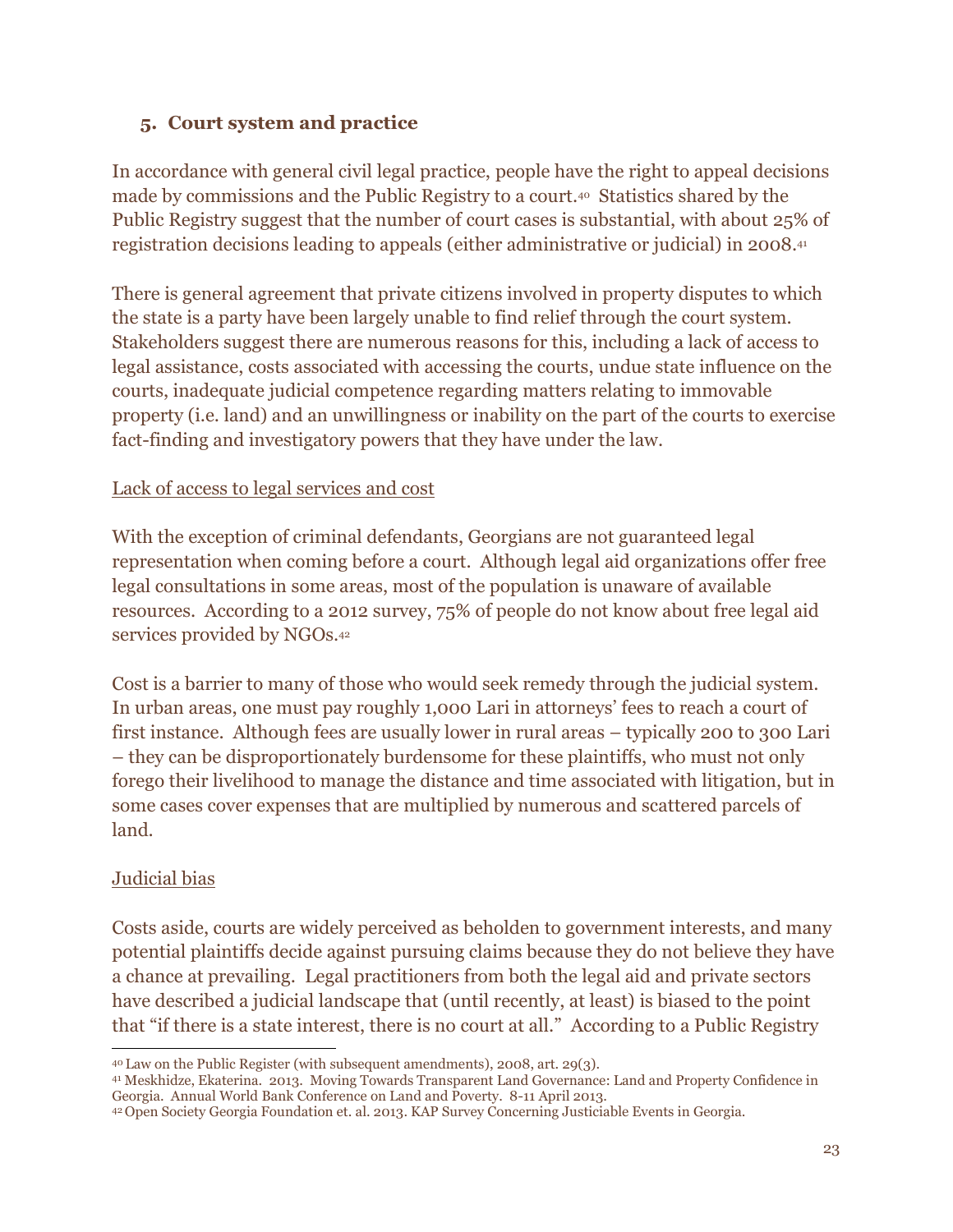source, all court cases stemming from complaints against the Public Registry require an opinion from the agency's legal division, and courts usually rule in line with the agency's advice.<sup>43</sup>

Anecdotal evidence does suggest the presence of some judicial bias, though its breadth is difficult to determine. In the example below, a plaintiff lost her case in a situation where one may have expected her to prevail. In her case, the court found in a city's favor based on grounds that would typically lead to a denial if relied upon by a private plaintiff.

*In 2006, Batumi City registered property of imprecise coordinates. In February 2011, Lali Bisieshvili registered property based on precise cadastral coordinates with the Public Registry's Batumi Office.* 

*In August 2011, Bisieshvili was informed that her registration was annulled. This was because Batumi City had applied in July 2011 to register an overlapping property based on precise cadastral coordinates. Although the City's application came after Bisieshvili's registration, Batumi City argued that its 2006 registration of property of imprecise coordinates should prevail. Bisieshvili argued that it was impossible for imprecise coordinates to prove an overlap with the property she had registered.*

*The court sided with Batumi City, reasoning that the imprecise coordinates presented during the 2006 registration and the data presented in July 2011 were not different or incompatible, and that the City's application for registration in 2011 constituted a newly established circumstance that could invalidate an administrative-legal act (i.e. Bisieshvili's registration).*

Source: Lali Bisieshvili v. Batumi Registration Office of the Public Registry Agency. Batumi City Court. 27 December 2011. Case No. No. 3-639/11.

With these facts, Bisieshvili found herself in a reversal of circumstances in which one would have expected her to prevail in her claim against the Public Registry. Typically, the party relying upon imprecise coordinates is the private citizen, who may have an old ownership certificate and cadastral information recorded on paper. According to those consulted for this report, the state usually prevails in such situations based on its possession of more precise cadastral data and an argument that imprecise coordinates cannot be compared with new data and prove an overlap. Numerous cases reviewed for this report indicated that this is the usual result.

NGOs are not alone in alleging judicial bias. In April 2013, a former Supreme Court justice claimed publicly that the chairman of the Supreme Court had exerted significant pressure on the bench to decide cases along certain lines (though not specifically in

 $\overline{a}$ 

<sup>43</sup> Meskhidze, Ekaterina. 2013. Moving Towards Transparent Land Governance: Land and Property Confidence in Georgia. Annual World Bank Conference on Land and Poverty. 8-11 April 2013.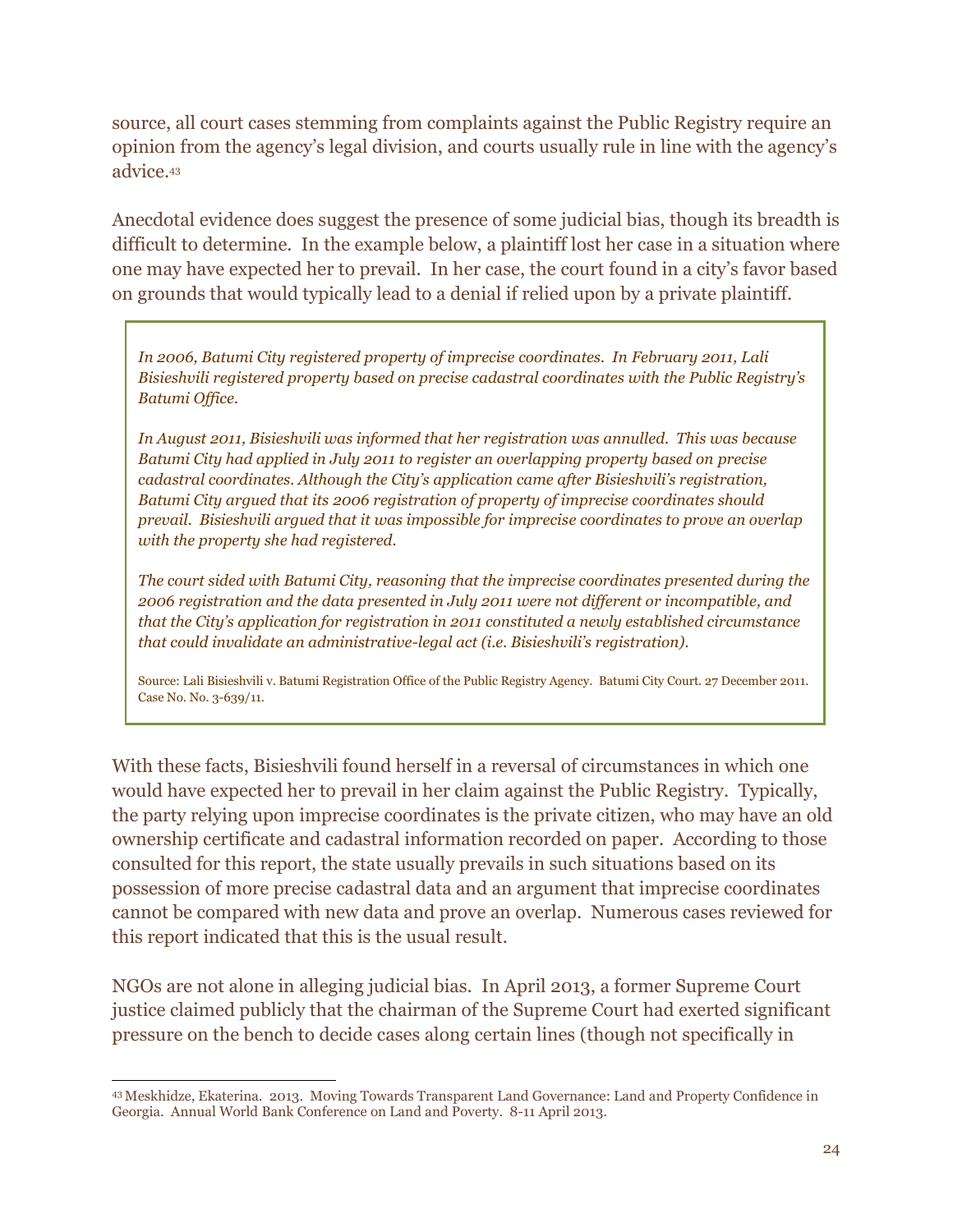property matters) and that the head of the Administrative Law Chamber had pressured justices in various cases, including property disputes to which the state was a party. According to her report, she was disciplined unfairly, transferred to another chamber and eventually driven to resign due to her failure to rule accordingly.<sup>44</sup>

By some accounts, bias and pressure are declining following a change in the political landscape that took place as a result of the October 2012 parliamentary elections. Some legal practitioners report that courts have begun reviewing cases differently. For example, in early 2013 a district court showed a willingness to hold local land rights recognition commissions accountable for considering evidence when denying requests for title. In contrast to a number of cases reviewed for this report, this court noted that the commission had failed to hold a repeat on-location examination of the property in question or to provide concrete evidence establishing that the property was to be used for another purpose.<sup>45</sup>

Given that less than a year has passed since the major political changes, it is difficult to assess whether the judicial system has experienced a substantial shift away from bias and being overly influenced by outside pressure. One high profile case is worth noting, however, as it addressed one of the most pressing issues related to property rights – the overlap problem – and undermined the grounds that many lower courts have relied upon in denying the claims of plaintiffs whose rights were registered based on nonelectronic data. In February 2013, the Supreme Court's Administrative Law Chamber issued a decision to return a case to the Public Registry for further investigation. In so doing, it underscored that the agency's need to conclude registrations quickly (i.e. without fully investigating pre-existing rights) must not be to the detriment of constitutionally protected property rights. It also found that the registration of an unspecified area cannot be considered to lack any legal significance, and that the introduction of new electronic maps should not result in the cancellation of already existing rights.<sup>46</sup>

Regardless of whether state influence on the judicial branch is diminishing, numerous parties consulted for this report claimed that the system's competence and willingness to exercise investigatory powers continue to affect the extent to which individuals' property rights are upheld and protected. Stakeholders were not in full agreement regarding competency. While some asserted that judges are often unqualified to fairly decide property disputes and that complex cases of overlap can be especially difficult,

 $\overline{a}$ <sup>44</sup>Khurtsilava, Tea. 2004. Kviris Palitra. The Former Judge Blames Kote Kublashvili. 29 April.

[http://www.kvirispalitra.ge/justice/16887-yofili-mosamarthle-kote-kublashvils-amkhels-eqskluzivi.html.](http://www.kvirispalitra.ge/justice/16887-yofili-mosamarthle-kote-kublashvils-amkhels-eqskluzivi.html) <sup>45</sup> Mevlud Dzirkvadze v. Khulo Municipal Council. Khelvachuri District Court. 8 February 2013. Case No. 820310012148388.

<sup>46</sup> Khatuna Mikeladze v. Tbilisi Office of the Public Registry and Property Management Agency of Tbilisi Municipality. Supreme Court of Georgia Administrative Law Chamber. 28 February 2013. Case No. BS-367-363 (k-12).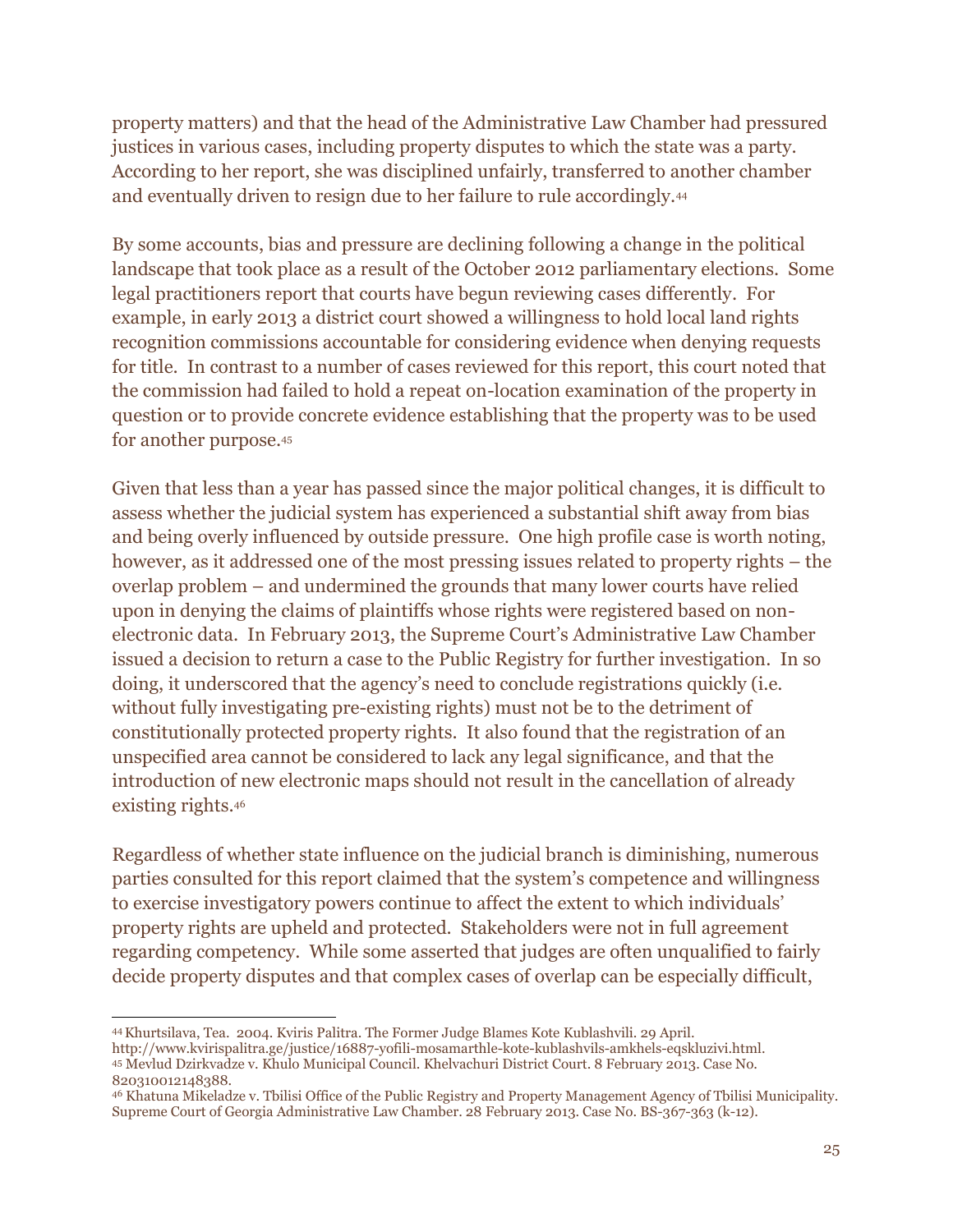others claimed that property cases are for the most part uncomplicated and that competency is not a widespread problem. All agreed, however, that courts are technically empowered with some license to investigate, including by requesting opinions and assistance from experts. While some said that courts do indeed do so, a sample of cases considered for this report indicates that it is not a regular part of court practice.

Numerous parties consulted for this report claimed that despite their fact-finding powers, administrative courts regularly return cases to the Public Registry with an order that it review and consider evidence, despite the fact that the agency is generally unable or unwilling do so or to arrive at a new conclusion. According to one legal aid attorney, the Public Registry adheres to a rule of resolving requests within four business days at the expense of making a legally sound registration decision. In other words, the Public Registry will reject an application that may take longer than four days to examine. This shortchanges petitioners both at the stage of registration and following judicial review. Where the agency is unable or unwilling to fully consider facts and rights initially, it is similarly constrained when a court returns a case for further consideration.

At least two of the cases reviewed for this report, including the one discussed below, appear to present an opportunity for the courts to exercise greater initiative in examining relevant facts and evidence.

*Soso Akubardia purchased and then registered a plot of land in October 2008. He did not present electronic maps of his plot at the time of registration, but applied to register specified measurements based on an electronic map in March 2010. At that point, the Registration Office halted proceedings based on an overlap between Akubardia's property and property that the Ministry of Economy and Sustainable Development had registered in December 2009. At the time of the Ministry's registration, which was based on an electronic cadastral map, there was no indication of Akubardia's previous registration. By the time Akubardia sought to update his registration with specified measurements, the Ministry had sold the property to a company.*

*Akubardia has appealed his case to the European Court of Human Rights following denials of his appeals in Georgia, where the courts not only held that it is impossible to compare electronic maps with non-electronic, unspecified data, but denied a request by Akubardia to present a former executive of his local municipality as a witness, to bring in engineeringtechnical expertise and to hold a field visit, on the grounds that this could not possibly establish new circumstances.*

Source: Soso Akubardia v. Zugdidi Office of the National Agency of the Public Registry et. al.

Zugdidi Regional Court. 4 October 2010. Case No. 3/49-2010.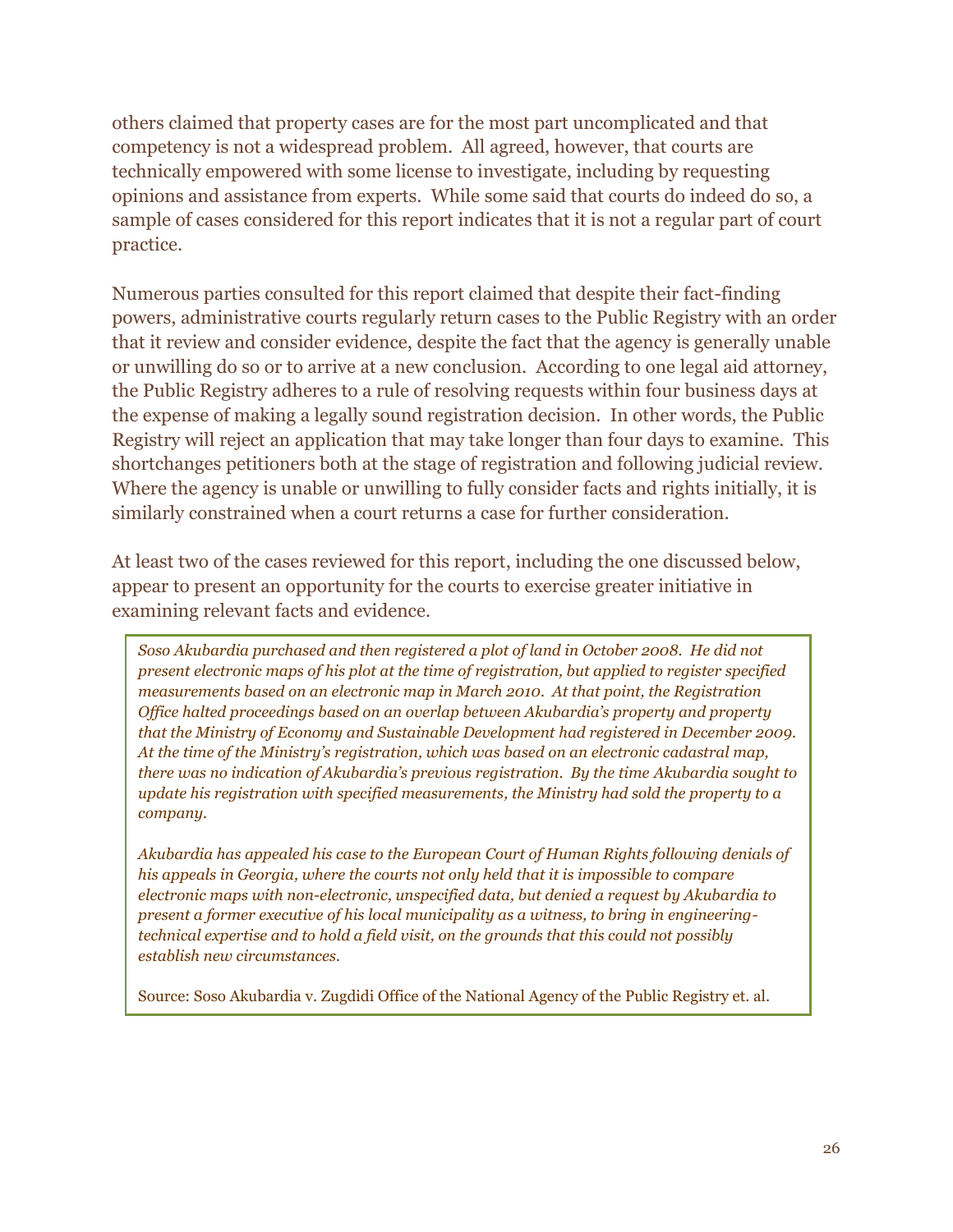#### **6. Assessment of the security of property rights of women**

Gender equality is an important factor in the effective use and protection of property rights. When property laws treat women and men the same, and when equality exists in practice, then economic growth can be maximized and everyone benefits. By contrast, gender inequality can be a constraint to economic growth. On a personal level, when one sex faces challenges in the acquisition, use and protection of their rights to property, this can have significant implications on their economic well-being, which in turn affects their ability to provide for their families and have a measure of economic independence.

While gender inequality can hurt either sex, in most countries it is women who have historically suffered because they have less power and because of male-oriented traditions. For example, men are often considered the head of the household, and in that role they exercise a high level of control over a family's economic assets, and have a high level of social authority vis-à-vis other family members.

This section examines whether there is a gender inequality problem in Georgia when it comes to property rights, paying particular attention to how women are treated. It considers the key laws related to property, court practice, and the reality on the ground.

Beginning with the key laws, the Civil Code, the law "On the Public Register," the law "On Expropriation" and the law "On Recognition of Title to Land Plots" are all prima facie gender neutral: they do not contain provisions that favor the rights of one sex over another. The Civil Code includes a strong statement of equality in a marriage, saying "[i]n domestic relations the spouses shall enjoy equal personal and property rights and shall bear equal duties" (Article 1152). However, a question of conflict between the Civil Code's provisions on community property and the legal provisions on the presumption of the accuracy of registered information may have an adverse effect on the property rights of a husband or wife.<sup>47</sup>

The Civil Code has clear rules on community property. It states that property acquired during marriage is owned by the husband and wife in common, that decisions on its use shall be made by mutual consent, and that it may be disposed of only by mutual consent (Articles 1158-1160). Property owned by one spouse before the marriage, or inherited by a spouse or given to a spouse during the marriage, is that spouse's separate property (Article 1161).

 $\overline{a}$  $^{47}$ This presumption can be found in the Law on the Public Register and in Article 312 of the Civil Code.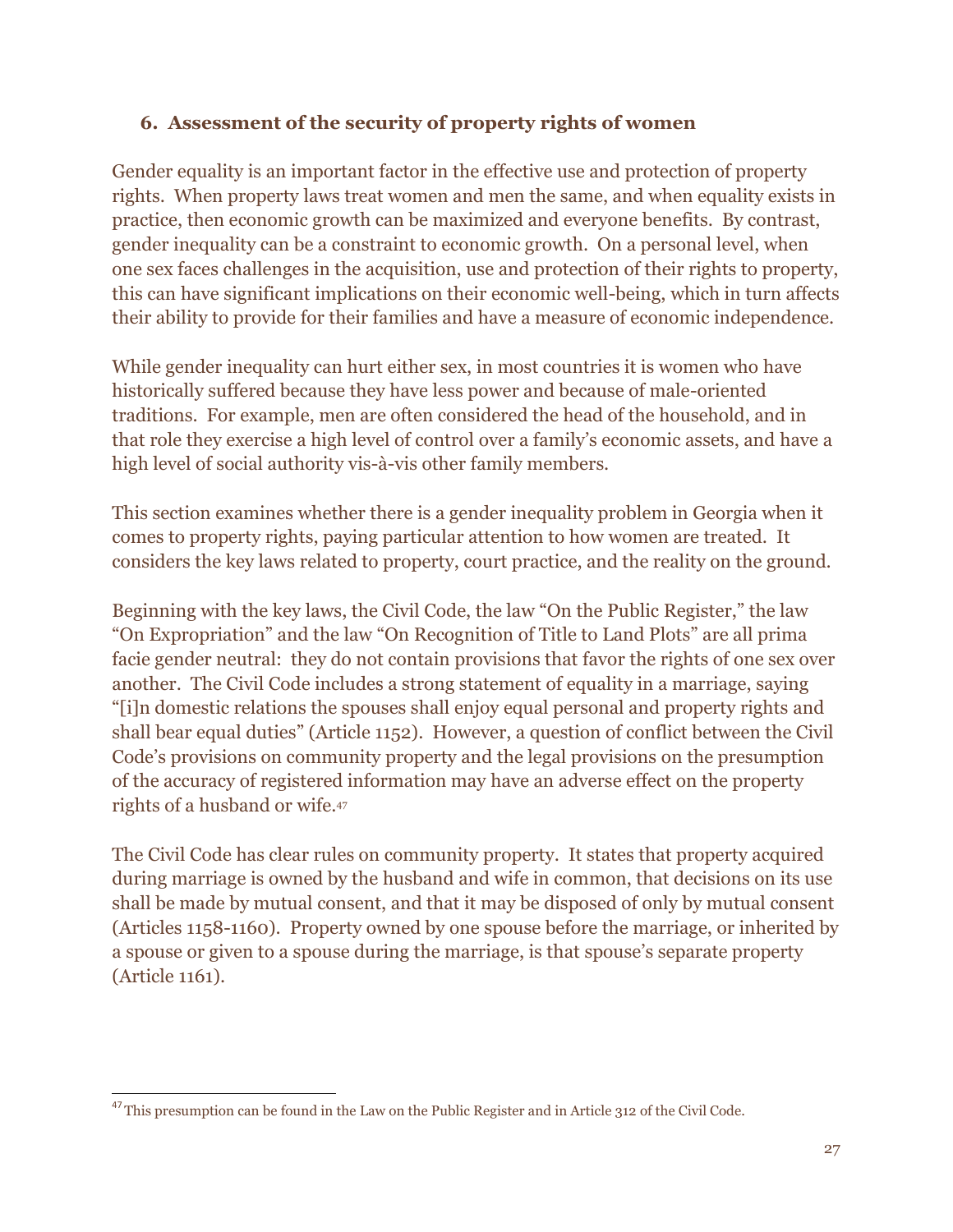A 2002 Supreme Court case involving a married couple weakened the legal recognition and enforcement of community property rights.48 During their marriage, this couple acquired an apartment and registered it in the husband's name in the Public Registry. The couple subsequently decided to divorce. Before the divorce was final – that is, while the couple was still married – the husband sold the apartment to a third party without the consent of his wife.

The wife challenged the validity of the sale in court, asserting that the apartment was common property in accordance with the Civil Code and, as such, her consent was required to sell the property. She lost her case in all courts, including the Supreme Court, which held that:

- Community property of spouses arises only when both spouses are registered in the Public Registry as co-owners of real property. The purpose of this rule is to protect bona fide purchasers of the property;
- A presumption of veracity and completeness applies to records of the Public Registry. A purchaser may rely on records of the Registry, unless it is proven that the purchaser knew about a mistake in the record; and
- The presumption of veracity and completeness is critical for the protection of the market.

As a matter of public policy the Supreme Court had to choose between protecting the integrity of community property rights and protecting the integrity of information in the Public Registry. The Supreme Court chose the latter. Although this decision cannot be said to be at odds with the law, it does reveal a weakness in the legal validity of community property that should be rectified.

Closely related to the conflict of law issue surrounding community property and the Public Registry is the nature of a husband and wife's ownership rights to land acquired during the 1992-2007 privatization era. During the privatization process rural residents – either individuals or households – received ownership rights to residential and agricultural land parcels. The parcels allocated to "households" under the law were listed on the main privatization document (the "Receive-Delivery Act") only in the head of household's name – usually the husband. As such, it is likely that only husbands were listed as registered owners in the "household" records maintained by the State Department of Land Management, the agency that registered land rights at the time.<sup>49</sup> The continuing validity and security of these community property rights, which the

 $\overline{a}$ <sup>48</sup> Irma Mtchedlishvili v. Malkhaz Mtchedlishvili and Konstantine Beruashvili. Supreme Court of Georgia. Case No. 3k-932-02. 9 December 2002.

<sup>49</sup> Terra Institute, Ltd. 2005. Final Report: Land Markets Development Project. [http://www.terrainstitute.org/pdf/Georgia\\_LMDP\\_Final\\_Report.pdf.](http://www.terrainstitute.org/pdf/Georgia_LMDP_Final_Report.pdf)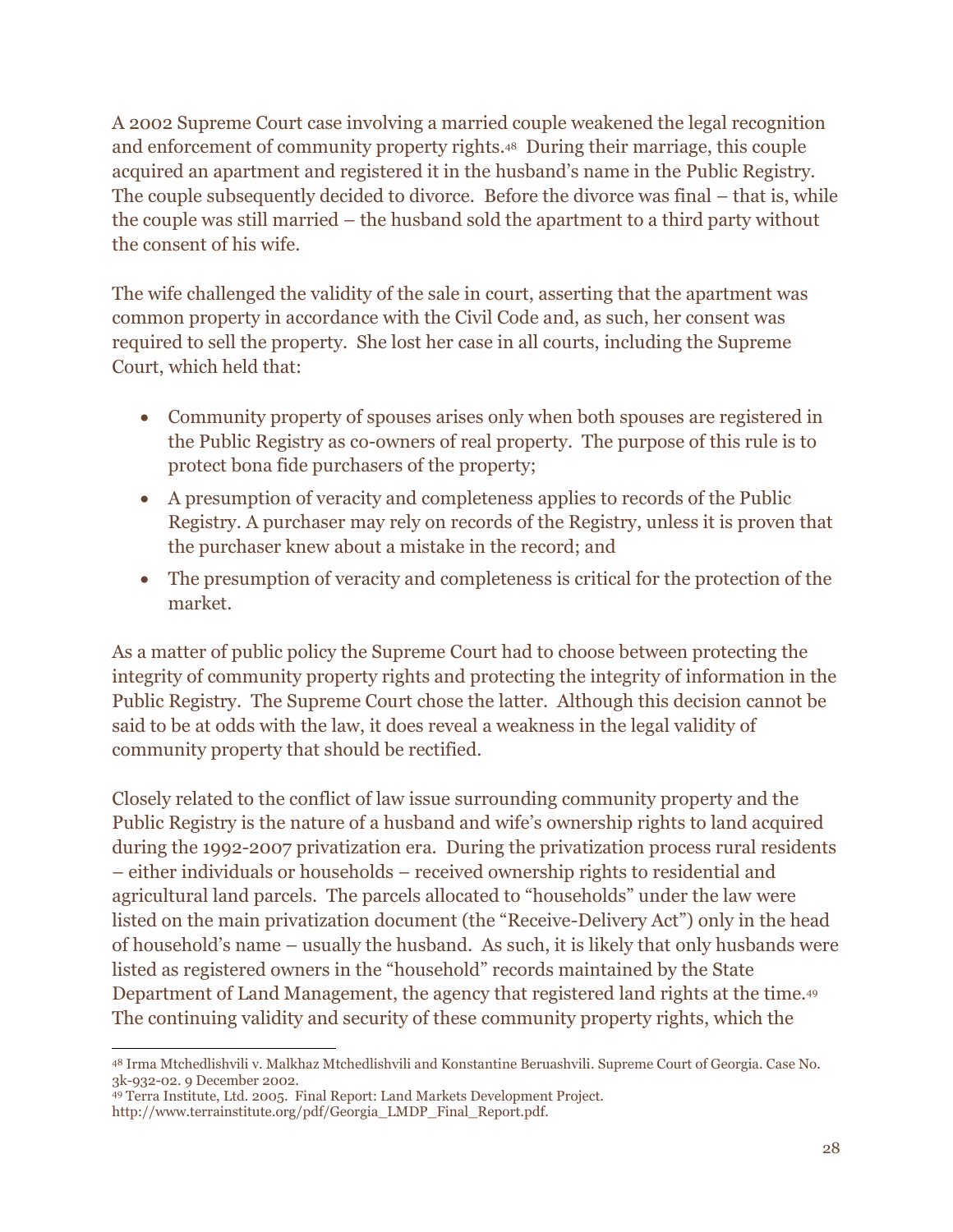government clearly intended to grant since the land could be privatized to "households," is at issue if these rights are registered in the Public Registry. Many of them certainly already are at issue.

Similar issues are likely to exist with regard to privatized apartments and land allocated to city and town residents. The latter beneficiaries received allocations on an individual basis. If they were married when they received those allocations, the land would be considered community property under the Civil Code but not be recognized as such if registered in the Public Registry. In the end, the community property rights of hundreds of thousands of women appear to be at risk.

Research conducted for this report, which included a review of roughly 20 court cases, did not identify any other significant problems regarding women's property rights or indicate a pattern of discrimination against women. No women had their property targeted for takings on account of their gender, nor was any evidence uncovered suggesting that women's property rights were excessively affected by state takings vis-àvis the property rights of men. Problems such as forced gift, registration of property in the state's ownership when that same property had previously been privatized to a citizen and cancellation of a citizen's registered right to property happened to both women and men.

#### **7. Involuntary resettlement**

In large scale development projects it is not uncommon for hundreds or thousands of people to suffer a loss of income, shelter or access to moneymaking assets that they have traditionally relied upon to survive. To ensure that these people are made whole, the discipline of "involuntary resettlement" has been developed and applied in foreign donor projects over the past 20-30 years. Perhaps the best known and most frequently applied approach to resettlement has been the World Bank's operational policy on involuntary resettlement, commonly referred to as "OP 4.12."

A full treatment of the involuntary resettlement question in the Georgian context is beyond the scope of this report. That said, for high mountain pasture areas that have been used for centuries by the local people, there are concerns that hydropower projects will reduce the access of these people to their traditional pastures and thus inflict economic harm. This pasture land is not subject to privatization by the local people, but the loss of this land, which is theirs in all practical ways, would cause economic harm in any event. A state response is therefore needed.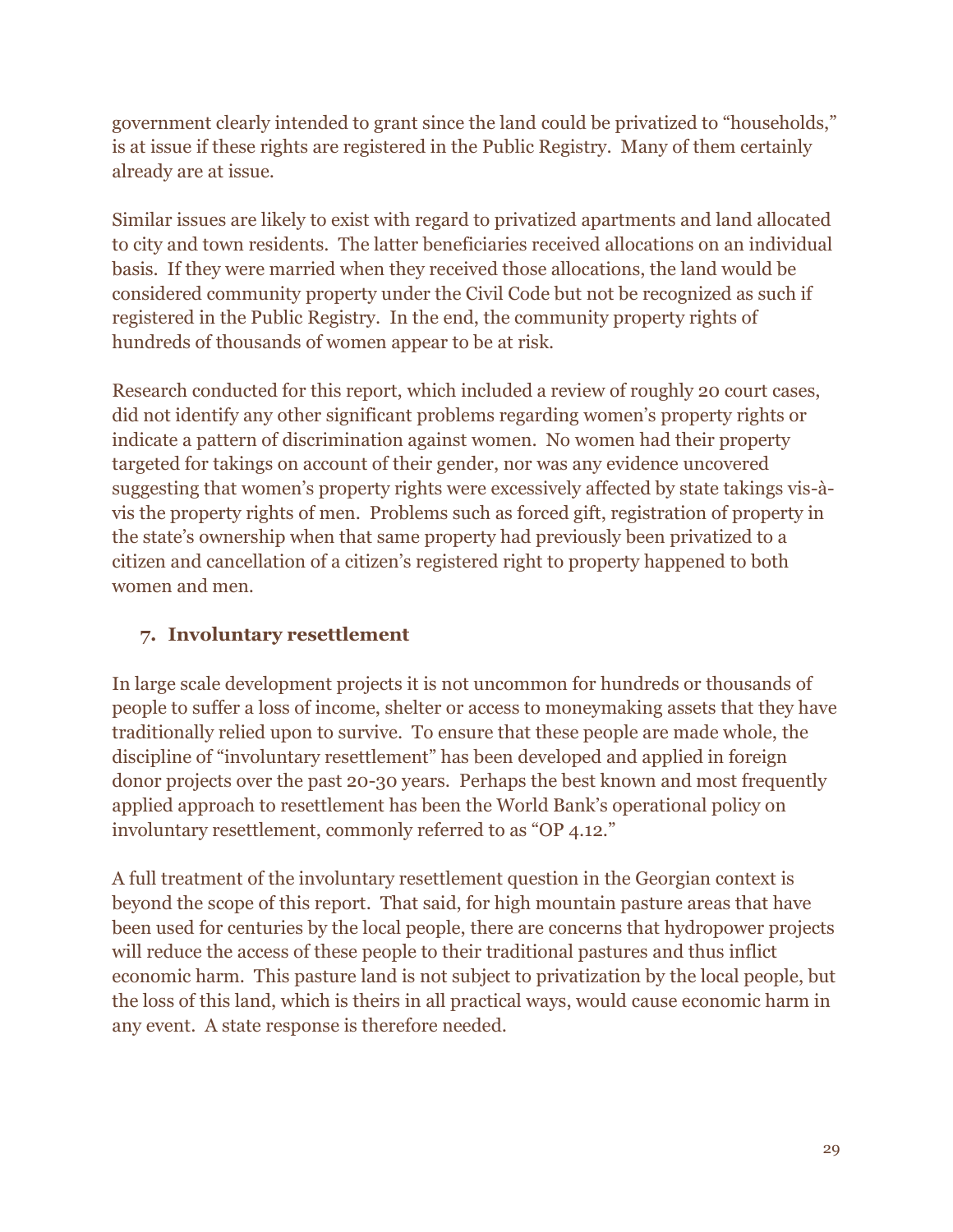### **SUMMARY OF CONCLUSIONS**

Based on consultations with numerous stakeholders in the legal, nonprofit and government sectors, a review of recent real property cases and an analysis of relevant reports, this section arrives at the following conclusions:

- Determining the extent to which the government may be circumventing expropriation procedures and protections is difficult. For one, circumstances where these procedures are *correctly* applied are challenging to discover, as they likely never reach a court and instead conclude with an out-of-court agreement on compensation. Furthermore, even circumstances rife with violations may remain out of public view given the barriers that much of the population faces in accessing the court system.
- Suspicions that the state may be using other means such as coercing abandonments or gifts of land to acquire property are founded, at least with regard to recent years. Here, too, it is difficult to declare the pervasiveness of the problem. Records indicate that abandonments and gifts were ongoing as of 2012. Although the dates of these most recent occurrences are unclear, there is hope that coercion ceased following the change in government after the 2012 parliamentary elections.
- The local property rights recognition commissions have often failed to grant legally valid requests from citizens to claim ownership of land which they have occupied.
- Although registration entitles people to ownership rights and security over their property, the requirement that property be registered in the Public Registry in order to enjoy full legal protection has created an insecure situation for a large number of property owners. This is due to the fact that most property privatized in the 1990s and 2000s is not registered in the Public Registry – especially village land and agricultural land – and to practical and technical problems in the registration system. Although it is clearly possible for the state to take advantage of insecurities created by the registration requirement and system and has done so on a case-by-case basis, it is not clear that it is doing so on a regular basis as a matter of policy.
- For the most part, people have been unable to turn to the court system for protection of their rights. Costs, a lack of legal assistance, a history of state pressure upon the courts to rule for the state and against citizens and an inability or unwillingness on the part of the courts to exercise fact-finding or investigatory powers all play a role. There is some indication that court independence may be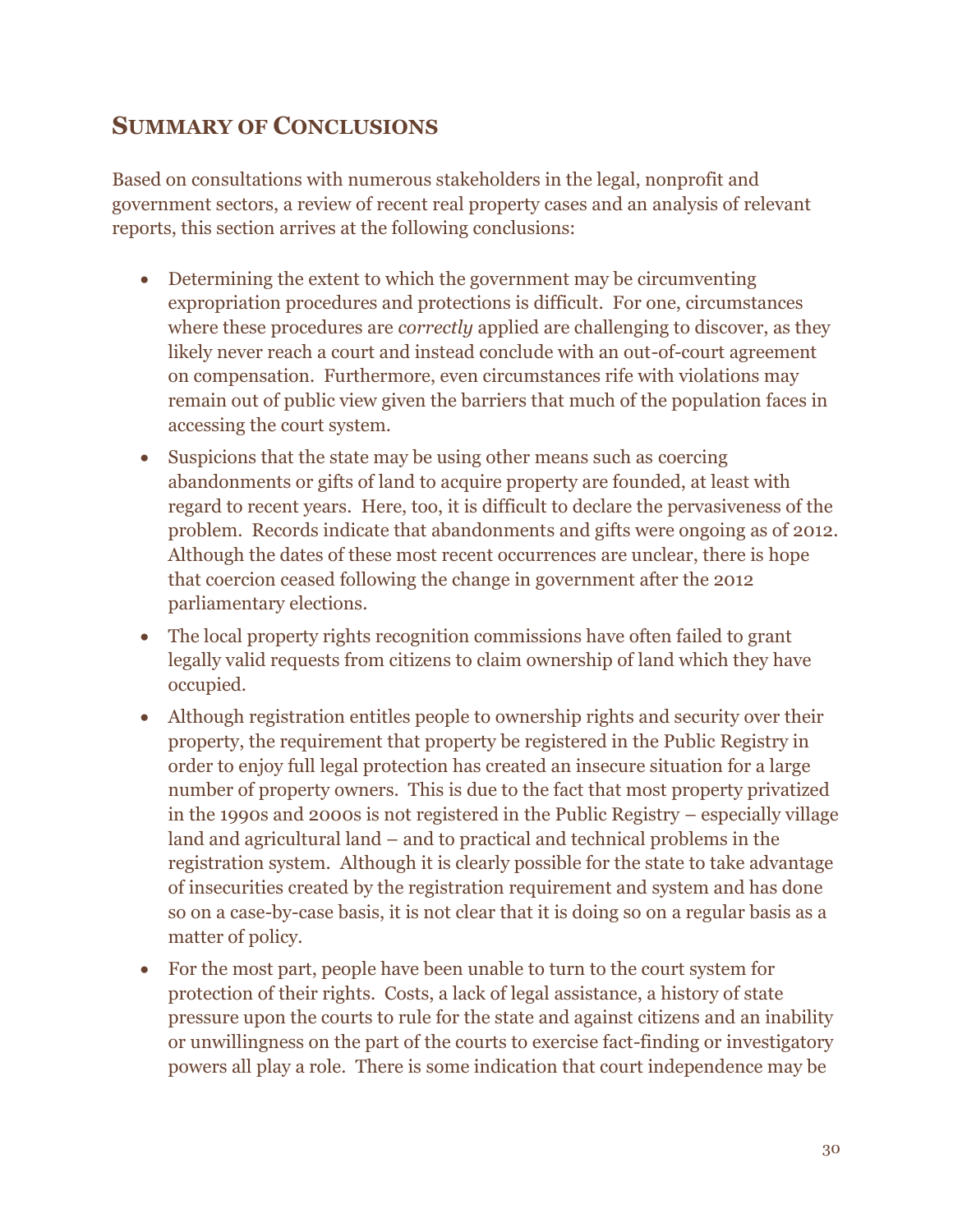improving with the change in government following the 2012 parliamentary elections.

- Community property laws are not being followed in the spirit of their intent as written in the Civil Code. This is adversely affecting the property rights of women.
- High mountain pasture dwellers, who rely on land that they have used traditionally but for which they do not have formal rights, could suffer economic harm from having access to their pastures disrupted by hydropower projects.

This summary of conclusions naturally leads to the central question that this report is attempting to answer: are the property rights of Georgian citizens secure? While the study found that it was difficult to determine the scope of violations with precision, the authors conclude that the scope of insecurity is indeed widespread. This is for two reasons. First, the examples of doubtful gifts and abandonments of property and the adverse court cases seeming at odds with the law are sufficient to send a signal that property rights are insecure. Second, registration is the basis for secure property rights, and it is clear that there are systemic practical and technical problems that (i) prevent people from registering their rights and (ii) undermine their ability to rely on rights even if they have registered them (e.g., people who registered rights based on old cadastral data cannot be confident that subsequent registrations will not overlap and cancel theirs).

### **RECOMMENDATIONS**

The recommendations presented here are intended to be realistic and mindful of cost. They offer opportunities for the government and the courts to improve law and practice to better serve the citizens of Georgia with regard to their property rights. The recommendations also identify areas that could benefit from technical expertise and modest funding supplied by foreign donors.

### **1. Recommendations regarding state acquisition of private property**

Georgia's law "On Rules of Expropriation of Property for Pressing Public Needs" is protective of citizens' rights, affording them notice of a proposed taking and a procedure to provide adequate compensation for the loss of rights. However, the legislation does not seem to be used very often, which leads to the disturbing conclusion that the state is likely avoiding using the legislation when it acquires property.

This problem can be solved by the state itself. The Ministry of Economy and Sustainable Development can simply decide to invoke and follow the expropriation law when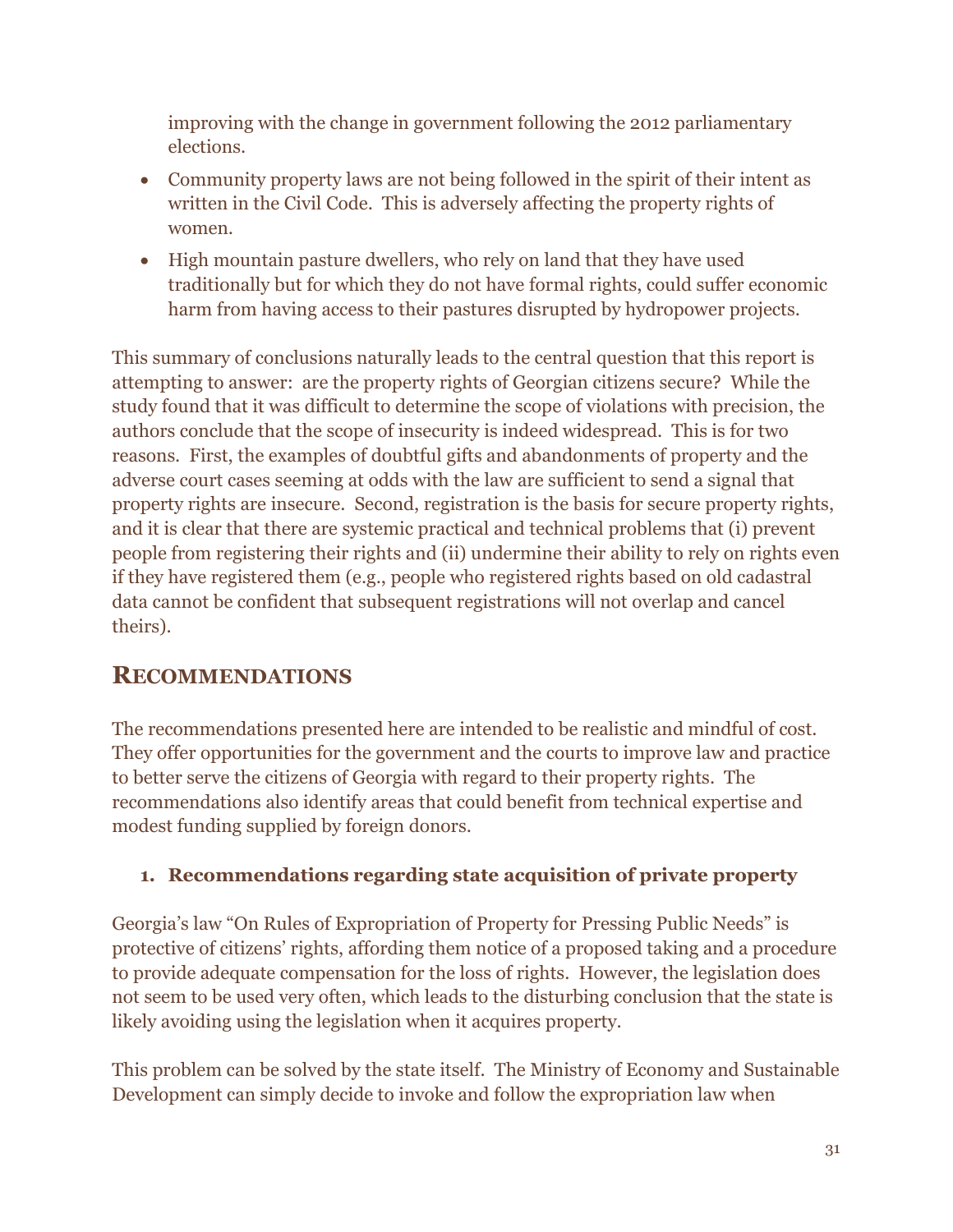property is being acquired for pressing public needs. Even if the state could negotiate property acquisition outside of the law and do so fairly, it should still use the law. The law may be more cumbersome, but its rules are transparent and protect citizens' rights better.

State acquisitions of property do not always meet the standard of pressing public needs, but may be desirable nonetheless. In these cases the expropriation law is not applicable, but several of its procedures could and should be followed anyway. Most notably, the government's intent to acquire private property should be "published in the central and relevant local press" in the spirit of Article 2 of the expropriation law, and should clearly state that, since the proposed acquisition is not for a pressing public need, the property owner is free to accept or reject the state's offer as he or she so chooses. Moreover, the state should pay for an independent appraisal of the property at issue as called for in Article 6, and should pay all costs associate with the transfer (boundary survey fees, registration fees, etc.) as suggested in Article 10.

External pressure can also be applied to ensure that the state treats its citizens fairly when it seeks to acquire their property. JILEP's NGO partners already operate substantial legal assistance programs to help citizens with legal issues, including property issues. Any opportunity that these programs have to engage in potential expropriation cases should be pursued vigorously. Moreover, these programs have represented citizens whose property rights were somehow abrogated in favor of state ownership rights. Such cases could be pursued as expropriation cases in addition to being pursued as inappropriate application of the law on property registration.

Following from the principle that the state should not abuse its citizens when acquiring property, it should amend its internal policy on acquisition of private property to carry out such acquisitions only through purchase. Acquisitions should not be pursued through "gifts" or "abandonment," since the voluntary nature of these methods of transfer is doubtful.

Finally, it is clear that not all legitimate private rights to property are registered in the Public Registry. Hundreds of thousands of citizens received ownership rights to agricultural land and land in villages in the 1990s and 2000s. Most of these rights were properly documented in accordance with the laws at the time, but this documentation was not transferred into the official registration records maintained by the Public Registry. Thus, any state acquisitions of property need to include a full historical investigation to identify these rights and to compensate the owners.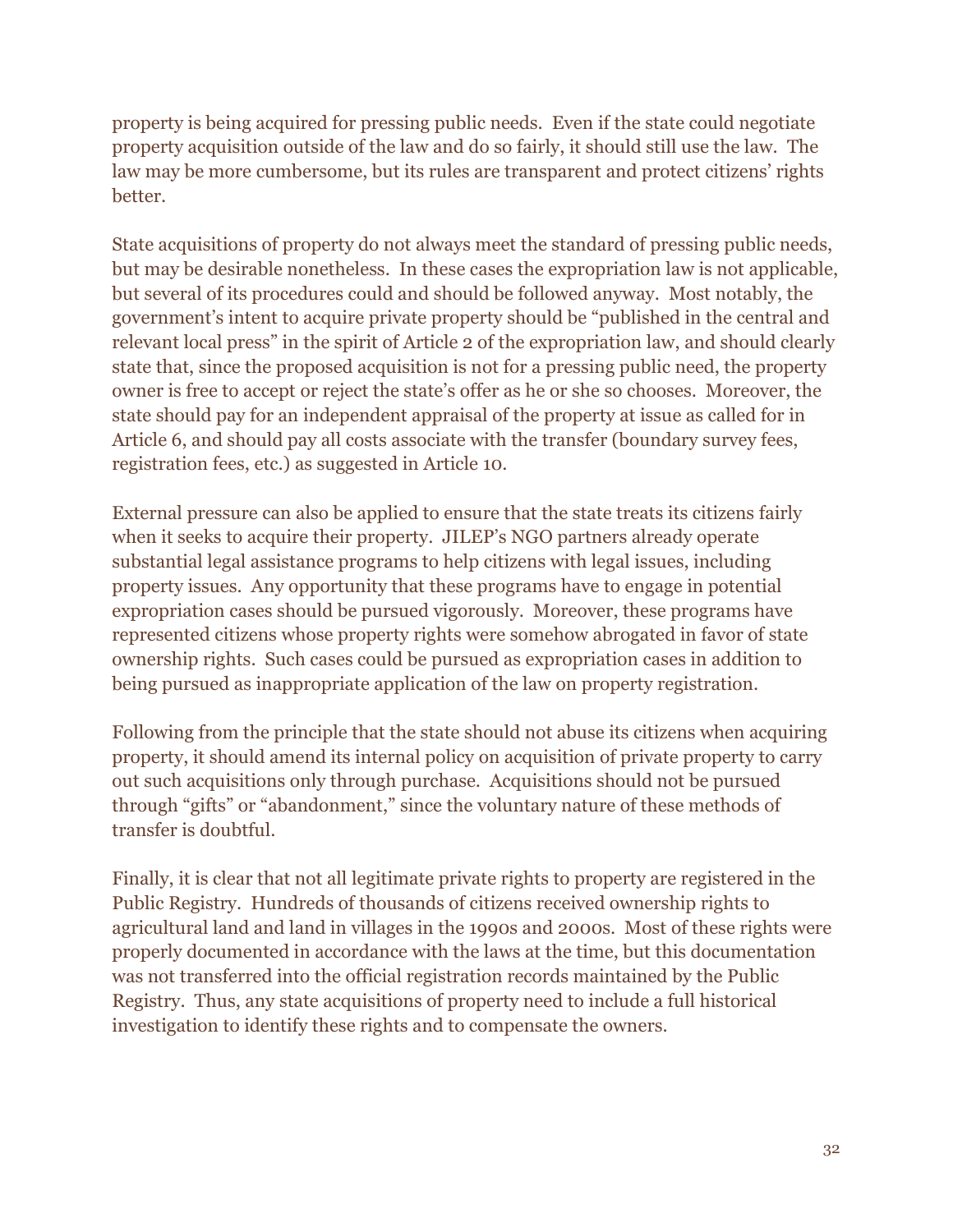#### **2. Recommendations regarding local land rights recognition commissions**

First, steps should be taken to address the obstacles that local land rights recognition commissions pose for people seeking recognition of their property rights. For those who are arbitrarily occupying land, commissions serve as a gateway to the necessary registration with the Public Registry. Obstacles posed by the commissions include an inconsistency in decisions and requirements for documentation of ownership and possession, which many believe stems from a lack of specialized knowledge of property laws and rights. To address this and to improve the commissions' adherence to the letter and spirit of the law, NGO or government stakeholders could prepare a reference manual for the commissions to use when carrying out their work. These stakeholders could also provide related training to the commissions.

#### **3. Recommendations regarding registration of property in the Public Registry**

The research effort has concluded that the biggest problem that Georgian citizens face with regard to protection of their property rights has to do with their registration. The Public Registry is an impressive organization, but the transfer of pre-existing rights into the Public Registry's official registration databases has not gone well. As discussed above, it is estimated that only 40% of Georgia's land parcels are registered, in part because many people are unaware of registration requirements and procedures. The problem is multi-faceted and complicated, and has a lot to do with the ability to link the maps that were prepared during the privatization process to fixed reference points so as to determine their positional accuracy.

Three recommendations can be made to address registration problems. First, the public's low level of awareness of registration requirements and procedures must be addressed. To remedy this, the government could conduct an awareness-raising campaign. It should address the risks associated with failing to register or to update maps as well as provide information on possible and supposed barriers to registration (e.g., concerns about land taxes). To bolster such a campaign's effectiveness, the government should consider creating special financial incentives for registration, for example co-financing for mapping costs. NGOs could deepen the impact of awarenessraising efforts by helping publicize the government's campaign or by conducting parallel efforts with similar messages.

Second, the Public Registry has very limited ability to gather facts for making registration decisions. At the present time it simply reviews information submitted to it by registration applicants; it cannot verify the veracity of the information, and its ability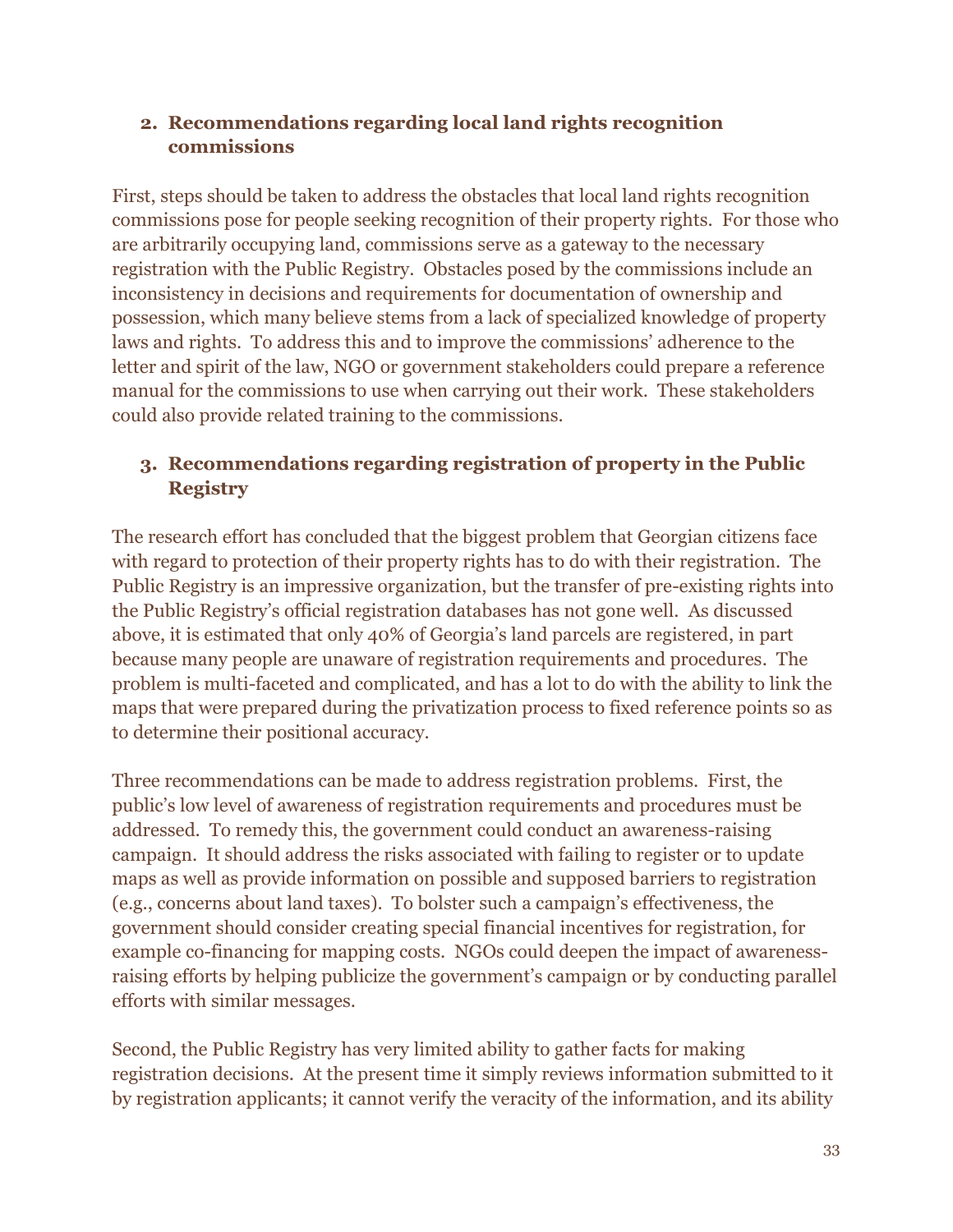to use information from the privatization archives it inherited from its predecessors – the Bureau of Technical Inventory and the State Department of Land Management – is limited. To remedy this, the rules regulating the Public Registry should be amended to provide it with discretionary authority to conduct field investigations and make more liberal use of its archives when making registration decisions.

In many settings, such authority would be an opportunity for a public agency to engage in corrupt practices. But given the Public Registry's open nature and pride in performance on the World Bank's "Doing Business" indicators, it seems unlikely that such corruption would happen to a significant degree, but to be safe the rules providing discretionary authority could be written to expire automatically, say, after three years (e.g., a "sunset" provision).

Third, the only way to gain a true understanding of the nature of the mapping and overlap issues is through a field investigation. A pilot program should be carried out in three to four different areas around the country that have different kinds of property (agricultural land, village land, urban land, commercial buildings, apartments) to work out solutions to the problems and to develop a methodology to address the problem. Some of the things to investigate in the pilot would include the extent to which local authorities have adequate knowledge, and can understand the existing maps, so that owners and plots can be identified; using this same knowledge to identify what land is privately controlled so that the state does not try to assert ownership; and functionality of the local land rights recognition commissions, including ways to address the ownership issue pro-actively, rather than just reacting to requests. Hopefully the solution could include making use of existing maps that were prepared through great effort and expense during the 1990s-2000s privatization efforts.

#### **4. Recommendations regarding court practice on property rights**

Two measures would help to improve court practice on property rights. First, city/district courts should make active use of their authority to independently gather facts on real property cases before them. Since half of court cases relate to real property issues, having the courts carry out fact finding directly would have a broad impact and may lead to a reduced caseload over time as decisions become more clear and consistent. Independent fact gathering costs money, of course, so not every case with a factual issue could be investigated. As a first step, the government could allocate a moderate amount of funds to a select number of courts as an experiment to determine their fact-finding efficacy. This could be an area for JILEP action.

Second, in order to ensure accurate application of the law and consistency across jurisdictions, legal, registration, and mapping specialists could prepare a reference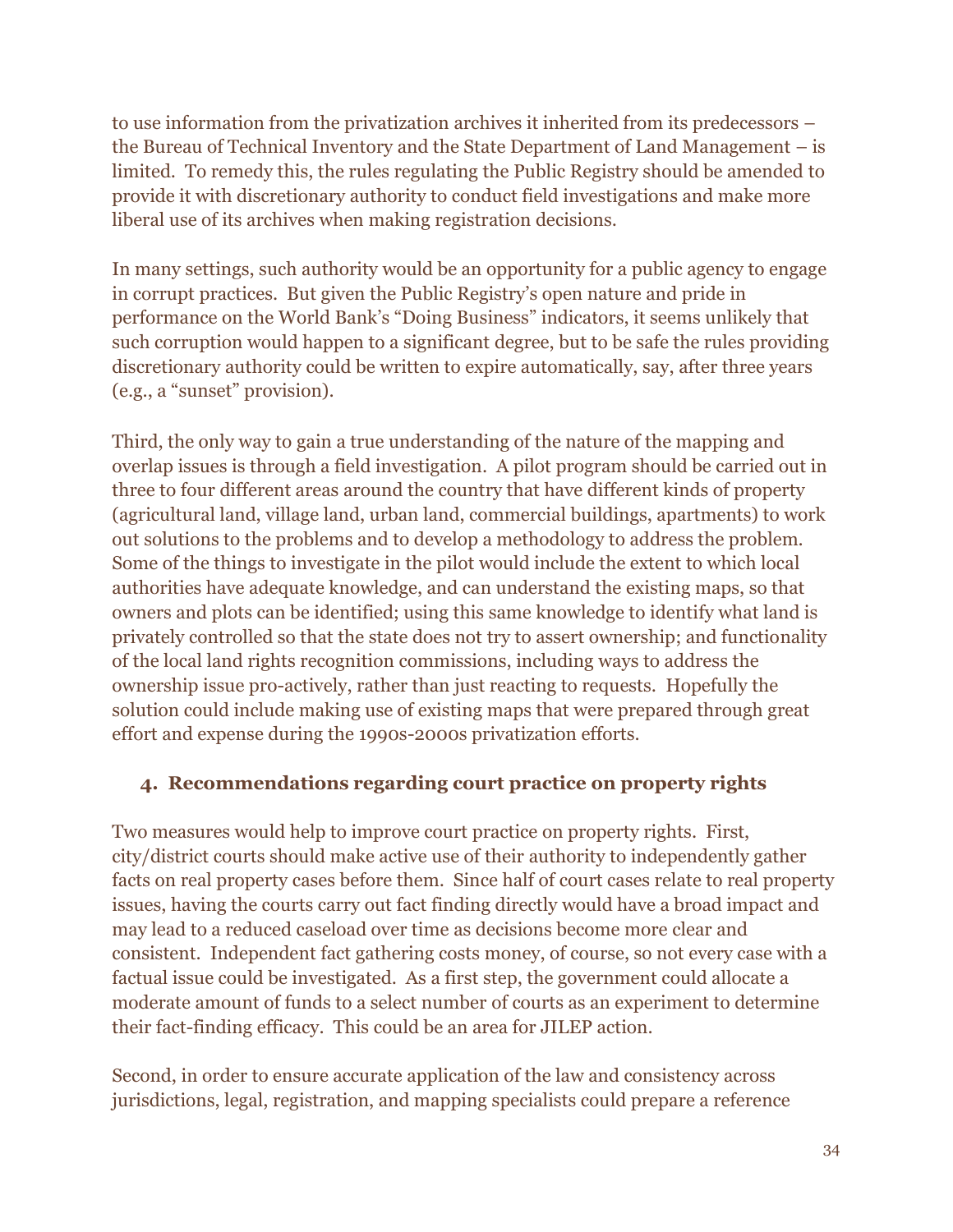manual to guide court analysis and decision-making on the different types of property disputes commonly seen in Georgia.

Finally, it was striking to learn that, with the change in government in late 2012, the court system's attitude toward property claims brought to them by citizens began to improve dramatically. This underlines the need for ongoing improvement of the independence of the judiciary writ large. Court decision-making should be stable, not shifting depending upon which political party controls the government at any point in time.

#### **5. Recommendations regarding equal treatment of men and women visà-vis property rights**

A spouse's rights to community property are not secure unless his or her name is listed in the Public Registry. This is detrimental mainly to women's property rights, since historically, documents privatizing land and apartments have listed only the name of the head of the household, who is almost always the husband.

As a matter of policy, the Government of Georgia should actively encourage registration of community property in the names of both the husband and wife. This would fulfill the intent of the Civil Code's community property provisions. A number of measures should be taken:

- The 2010 regulations "On the Public Register" should be amended to require entry of the names of all owners of community property in the Public Register when a registration application is submitted. This should occur regardless of whether all of the names are included on the right-establishing document (land certificate, contract, etc.). Moreover, the Public Registry should be given the affirmative duty to inquire about a registration applicant's marital status and to examine the question in detail if needed;
- For community property that is already registered but in the name of one owner, the Public Registry should encourage that owner to voluntarily amend the registration to include his or her spouse. One way to do this is through a gift agreement, which has the benefit of not being a taxable event; and
- For future privatization of real property, all right-establishing documents transferring land from the state to private parties should include the names of both the husband and the wife. The 2007 law "On Recognition of Ownership Rights to Land Plots . . ." and the presidential decree implementing this law should be amended to specifically require this.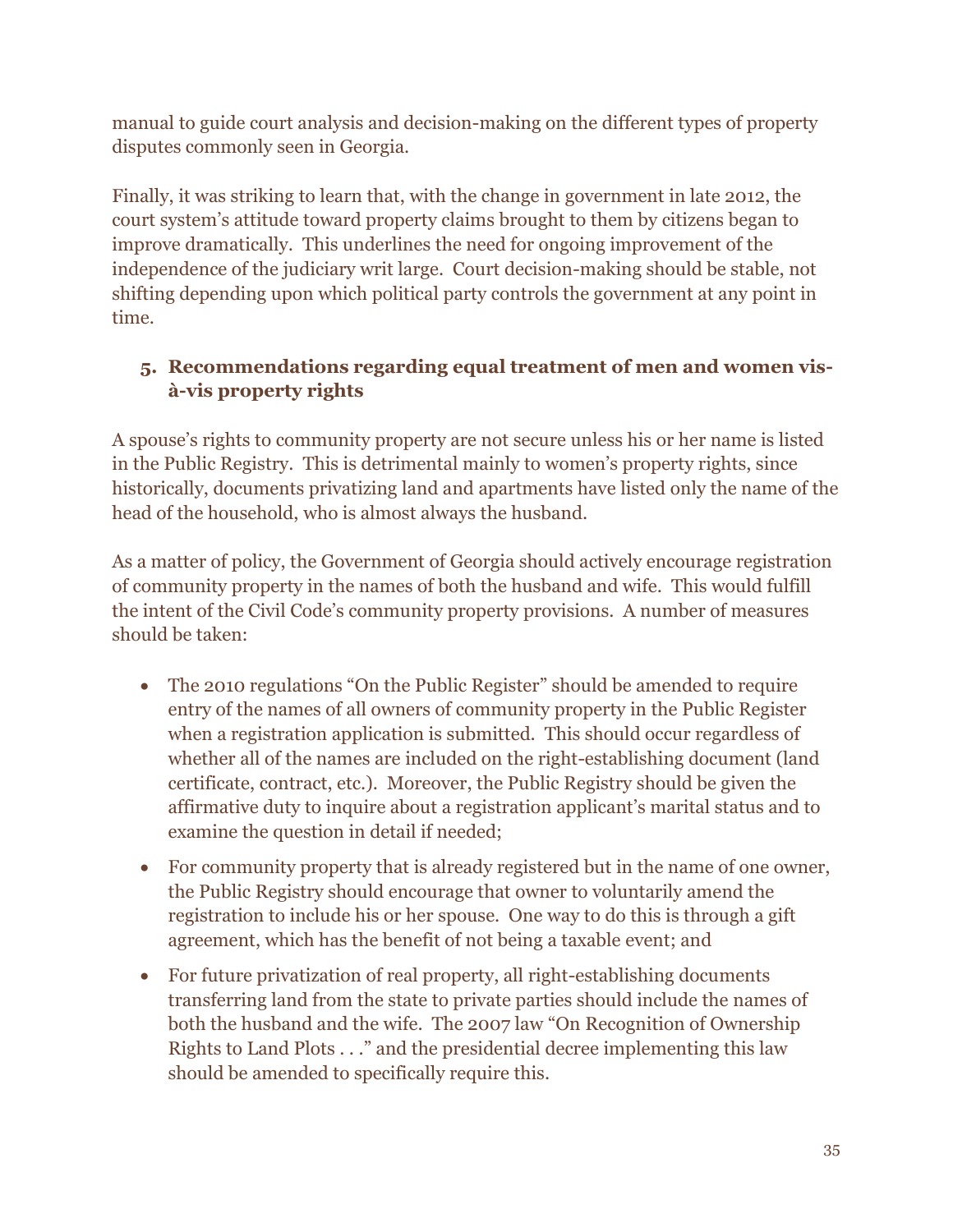The JILEP project's NGO partners could help strengthen community property rights, and therefore women's property rights, by directly assisting households with registering property in the Public Registry in the names of both spouses. This assistance would be most useful in situations where the land certificate, Receive-Delivery Act, or other rightestablishing document lists only the name of the head of household. If a household had a land certificate that included only the husband's name, and asked the Public Registry to register the land in both spouse's name without additional documentation (other than proof of marriage), then the Public Registry would be forced to decide whether the proof of marriage, in conjunction with the Civil Code's legal definition of community property, were sufficient to register both spouses.

If the Public Registry were to refuse the request to register both spouses, then the JILEP project's NGO partners could take the case to court for a legal ruling. If the Public Registry were to grant the request, then the NGO partners could do public outreach work to inform citizens of the opportunity. Finally, it is possible that different Public Registry offices would make different decisions: with the same basic set of facts some offices might refuse the registration request while others would accept it. Ensuring a consistent approach to the issue would be important as well.

#### **6. Recommendations regarding involuntary resettlement**

Two recommendations are in order on the matter of involuntary resettlement. First, traditional (customary) use rights of land by people in high mountain pasture areas should be legally recognized. This does not mean that this land should be transferred into their private ownership, only that their right to use the land they have occupied for centuries be respected and, if this use is disrupted, that these people be compensated.

Second, the Government of Georgia should develop a policy on when and how to conduct involuntary resettlement. <sup>50</sup> Even if full market value of land is paid to a property holder when it is taken, the payment may not be enough to make the property owner whole. Perhaps in 15-20 years an involuntary resettlement policy will not be needed in Georgia, but until that time it will help minimize the harm inflicted upon poor and vulnerable people when they are affected by infrastructure, tourism, or other projects.

 $\overline{a}$ 

<sup>&</sup>lt;sup>50</sup> Many bi-lateral and multi-lateral development agencies have fully developed resettlement policies and implementation guidance, so there is ample experience for the government to draw upon. The World Bank's operational policy on involuntary resettlement (OP 4.12) is but one example.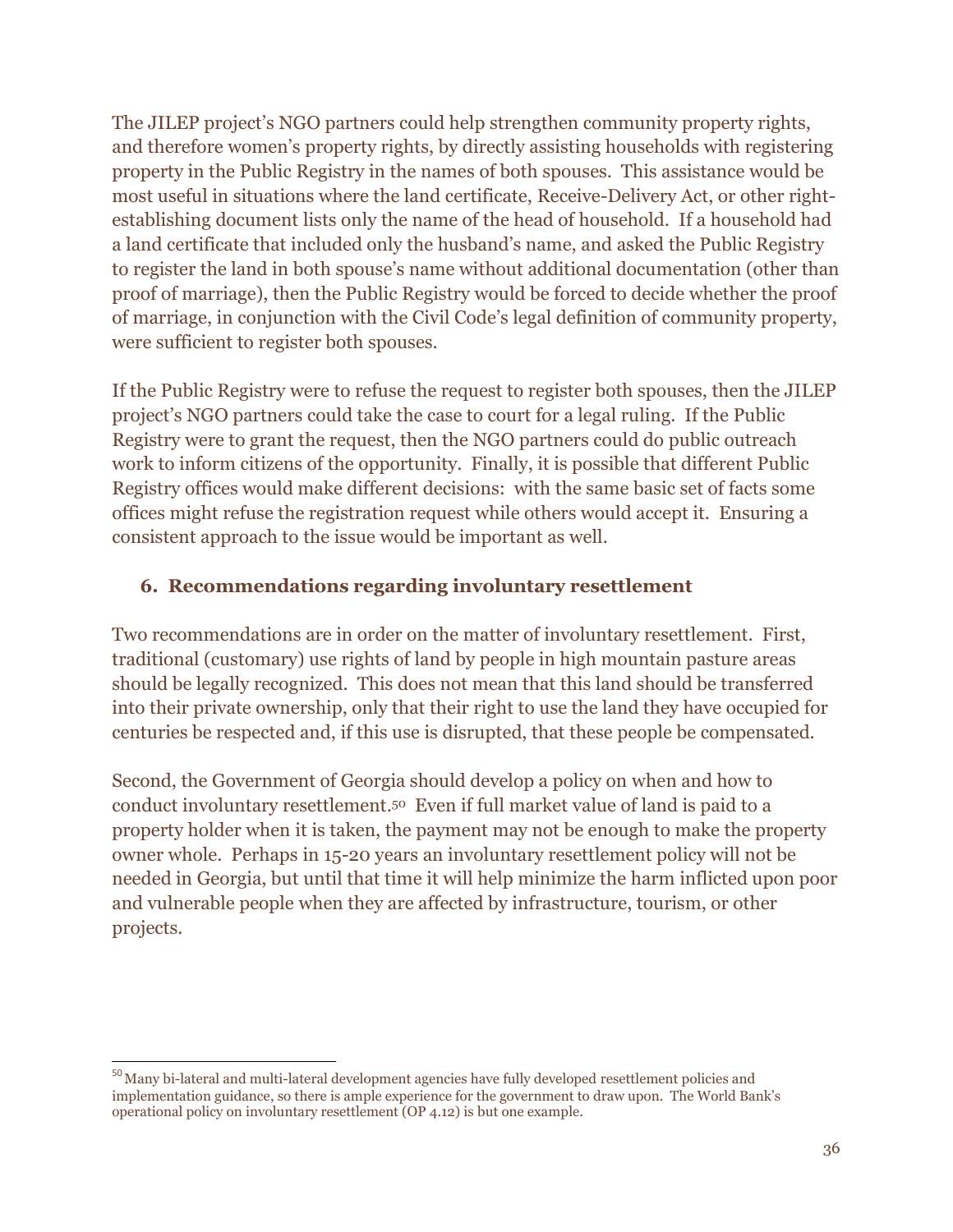### **CONCLUSION**

Over 20 years have passed since the fall of the Soviet Union and Georgia's emergence as an independent nation. In that time the country has made significant progress in recognizing its citizens' private property rights. Millions of people have become owners of their houses, apartments, and farmland. A new real property registration system has been developed and has received international recognition for its transparency and ease of use.

Even with all of this progress, there remains an undercurrent of property insecurity. Some of it is due to deliberate state action, and some to practical difficulties that may be expected following a transition from central planning to an open market economy. This report describes these reasons and the related problems that need to be fixed and indeed can be remedied. Solutions to these challenges will bring the people of Georgia one more tool – stronger and more secure rights to real property – for building better lives for themselves and future generations.